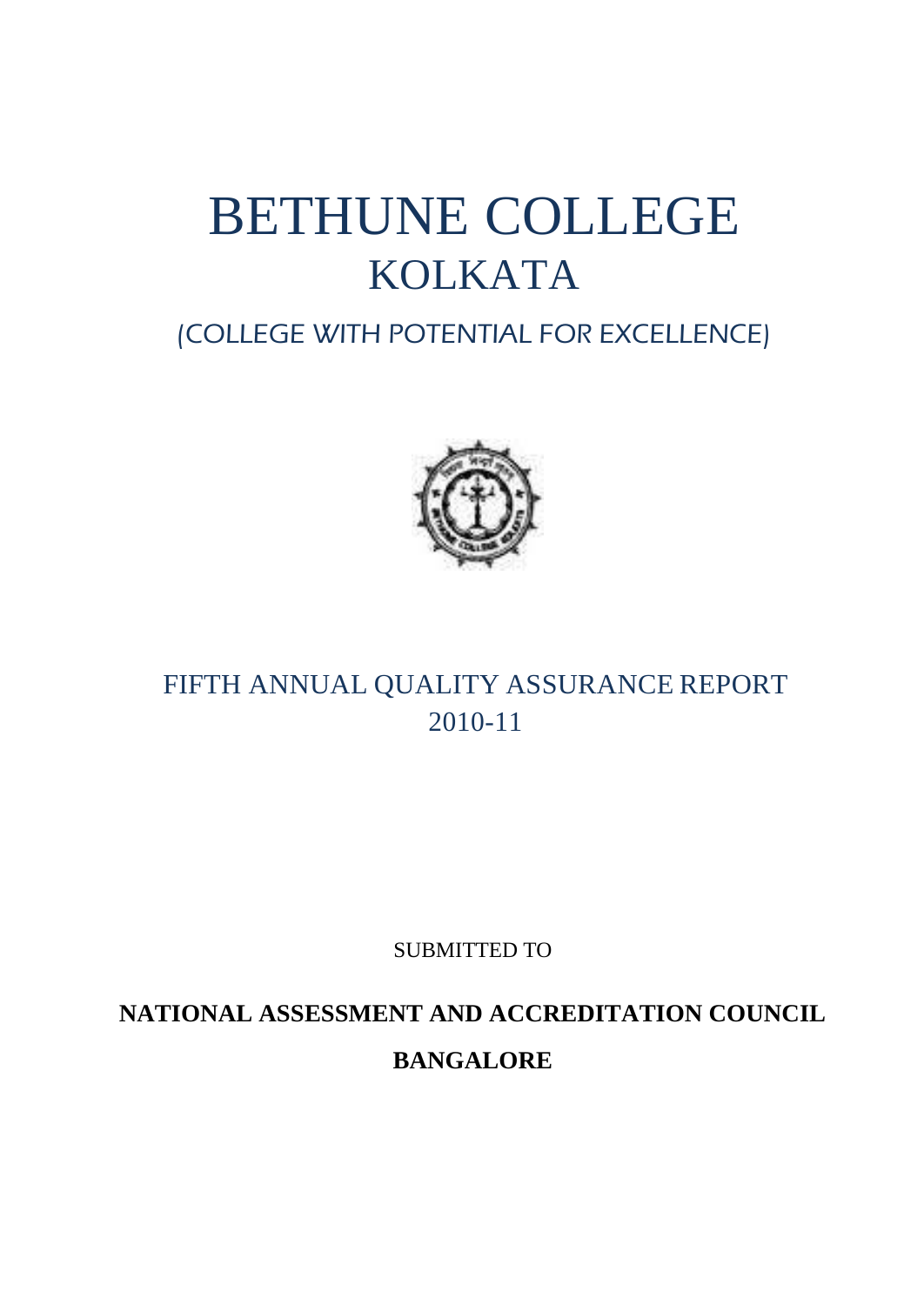# **FIFTH ANNUAL QUALITY ASSURANCE REPORT**-(2010-2011)

# **INTRODUCTION:**

**The Internal Quality Assurance Cell** of Bethune College was formalized in November, 2006 and met for the first time on the  $29<sup>th</sup>$  of the same month. Important issues relating to Quality sustenance/enhancement of the Institute were discussed at several meetings held during 2007 and 2008, 2009, 2010 and 2011. Academic audit of the Departments were carried out during the summer recess of 2011 and several issues related to the academic and administrative aspects of the College were discussed elaborately at these meetings. The opinion of the final Year students related to different issues listed in the feedback forms were corroborated on.

The three most eventful development in the academic year 2010-11 were as follows

1. **Approval of the Action Plan and Budget under CPE (College with Potential for Excellence) by the University Grants Commission** at the interface meeting held on 16<sup>th</sup> August 2010, at New Delhi. A brief outline of the same is given under Part A of this report.

# **2. Celebration of the Birth Centenary of Pritilata Wadder- the great freedom fighter and an alumna of the College.**

The year long Celebration was inaugurated by the then Chief minister of West Bengal on  $26<sup>th</sup>$ August, 2010. A new building named "Pritilata Bhavan" was inaugurated under his august presence. On the same day an International Seminar and exhibition on "Pritilata Wadder, Bethune College and Revolutionary Movement in colonial Bengal" was initiated by the Department of History, Bethune College in collaboration with Directorate of State Archives, Higher Education Department, Government of West Bengal.

An inter-college essay and extempore speech competition was held on  $27<sup>th</sup>$  August, 2010.

A seminar on "Woman in revolution" was organized on 24<sup>th</sup> September, 2010, observed as Pritilata Sahid Dibas. This was followed by a student seminar on  $5<sup>th</sup>$  May, 2011.

3. **Celebration of the 150th birth anniversary of Chandramukhi Bose**, the first Principal of Bethune College and **Dr. Kadambini Ganguly**, both alumnae of the College Patronized by the Higher Education Department, Govt. of west Bengal, a seminar was organized on 09.09.2010 in which a number of eminent speakers participated.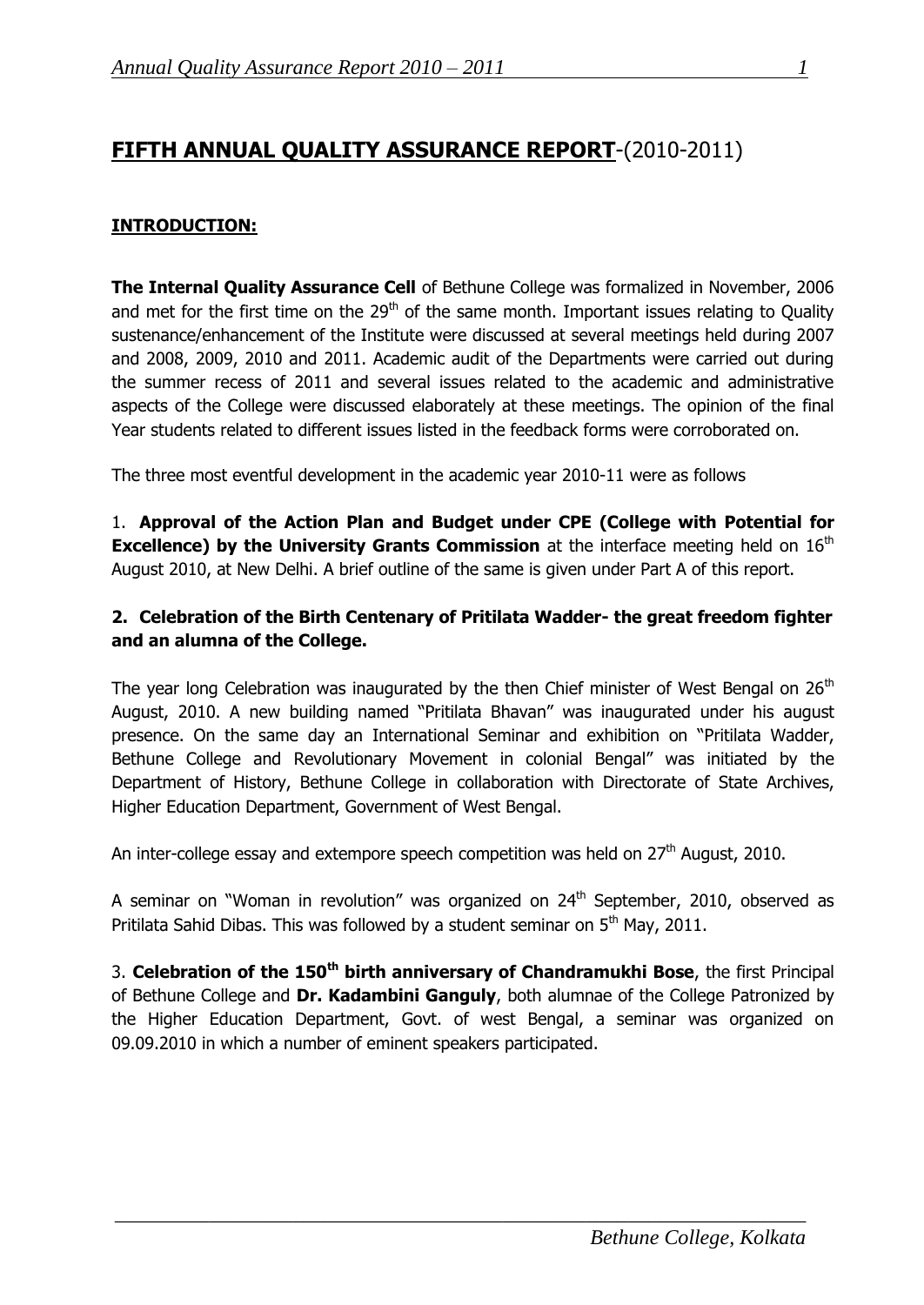# **PART A: The plan of action chalked out by the IQAC in the beginning of the year toward quality enhancement and the outcome achieved by the end of the year.**

The University Grants Commission has identified Bethune College as a College with Potential for Excellence. Following the intimation of the University Grants Commission to prepare the Action Plan and Budget for the years 2010-11 & 2011-12, a special Committee was formed. The Budget was framed keeping a 60:40 ratio under the Non-Recurring and Recurring Heads.

The broad outlines on the basis of which the Action Plan and Budget was chalked out is listed below.

| a) Improvements<br>in Teaching (UG) | Improvement in infrastructure to facilitate better<br><b>Classroom teaching:</b>                                                                                                                                                                                                                                                                                                                                                                                                   |  |  |  |  |
|-------------------------------------|------------------------------------------------------------------------------------------------------------------------------------------------------------------------------------------------------------------------------------------------------------------------------------------------------------------------------------------------------------------------------------------------------------------------------------------------------------------------------------|--|--|--|--|
|                                     | Funds were sought for purchase of collar microphones, LCD<br>Projectors, Laptops and Softwares.                                                                                                                                                                                                                                                                                                                                                                                    |  |  |  |  |
|                                     | <b>Seminar by Resource persons and students</b>                                                                                                                                                                                                                                                                                                                                                                                                                                    |  |  |  |  |
|                                     | Different departments of our college organize seminars at<br>State and National Level on a regular basis to establish links with<br>other teaching and learning institutions and research centers. The<br>Undergraduate and Postgraduate students of Bethune College are<br>very much enthusiastic to deliver seminar lectures in front of<br>teachers and other students which develop their communication skill<br>and confidence. Funds were sought for both types of Seminars. |  |  |  |  |
|                                     | • Career support to UG students                                                                                                                                                                                                                                                                                                                                                                                                                                                    |  |  |  |  |
|                                     | Funds were sought under the following heads:<br>i. A Certificate course in Spoken English by an expert<br>associated with British Council in Kolkata.<br>Certificate course in Content Writing by an expert from<br>ii.<br>print media for improvement of English writing skill of<br>English (Honours) students.                                                                                                                                                                  |  |  |  |  |
|                                     | <b>Improved laboratory facility</b><br>There are four undergraduate departments (Physics,<br>Chemistry, Botany and Zoology) in the college which need<br>extensive laboratory work as a part of their under graduate<br>curriculum. Funds were sought for upgrading these old<br>laboratories.                                                                                                                                                                                     |  |  |  |  |
|                                     |                                                                                                                                                                                                                                                                                                                                                                                                                                                                                    |  |  |  |  |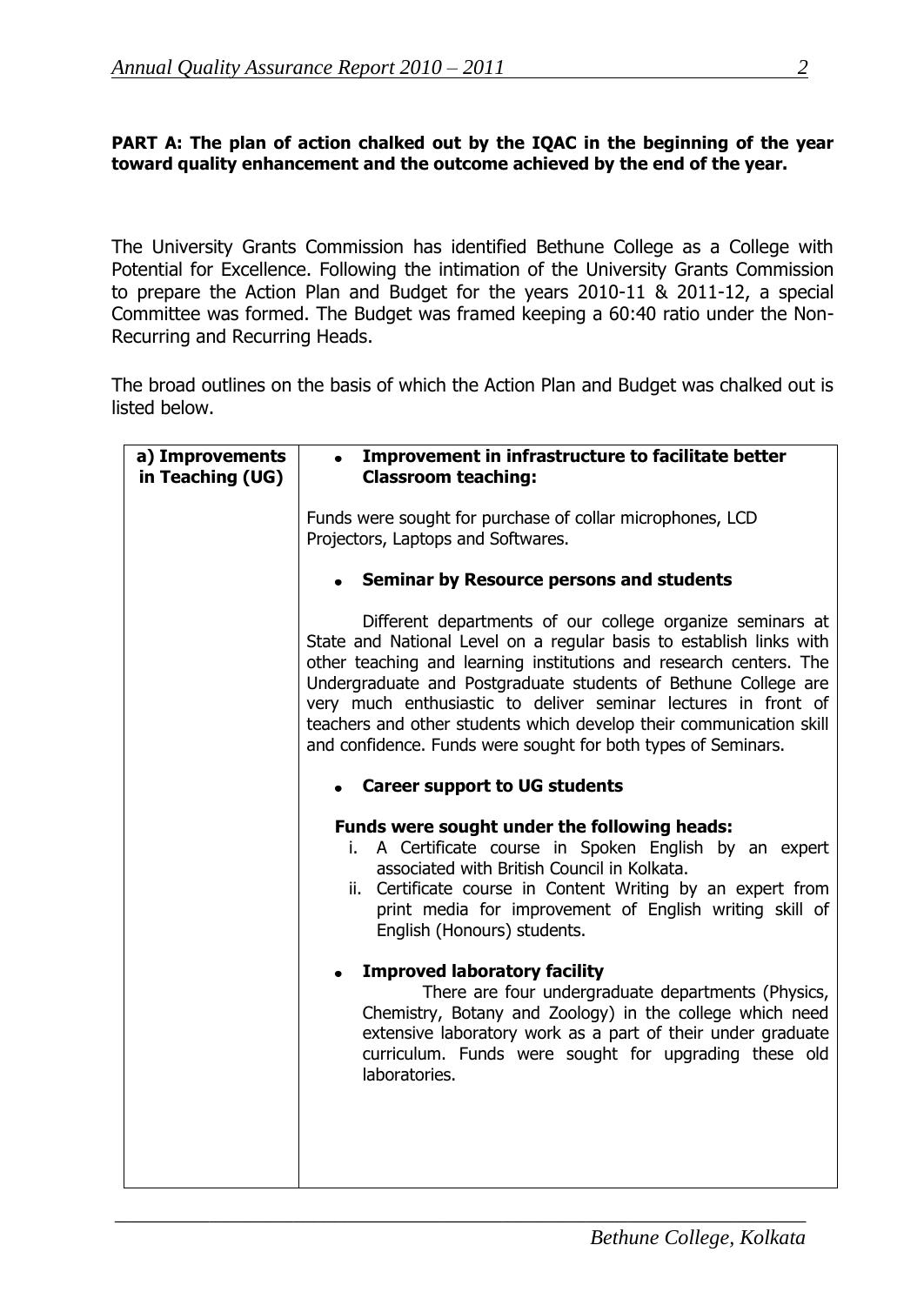|                                     | <b>Support to newly opened course</b><br>A Women's Studies centre has been initiated by the<br>college funded by UGC vide memo no.F.No.7-38/2009 (WS)<br>dt 13.07.2009. Seven projects are run by the teachers of this<br>college and they are eligible to take classes in this subject.<br>Hence, the college has introduced a new course in Women's<br>Studies as a General subject after obtaining due permission<br>from the University of Calcutta vide memo no.C/1296/9-AFFL<br>dt $19th$ July, 2010. However, the university recommended<br>involving a Full time teacher in this subject. Therefore, for<br>smooth running of the course, the college wanted to engage<br>a guest teacher having requisite qualification for which<br>financial assistance was sought.                                                                                                                                                                                                                                                                                                                                                                                                                                                                                                                                                                                                                                                                                                                                                                                                                                                                                                                   |
|-------------------------------------|--------------------------------------------------------------------------------------------------------------------------------------------------------------------------------------------------------------------------------------------------------------------------------------------------------------------------------------------------------------------------------------------------------------------------------------------------------------------------------------------------------------------------------------------------------------------------------------------------------------------------------------------------------------------------------------------------------------------------------------------------------------------------------------------------------------------------------------------------------------------------------------------------------------------------------------------------------------------------------------------------------------------------------------------------------------------------------------------------------------------------------------------------------------------------------------------------------------------------------------------------------------------------------------------------------------------------------------------------------------------------------------------------------------------------------------------------------------------------------------------------------------------------------------------------------------------------------------------------------------------------------------------------------------------------------------------------|
| b) Improvements<br>in Teaching (PG) | Advanced teaching interfaced with technology and<br><b>Internet Facility</b>                                                                                                                                                                                                                                                                                                                                                                                                                                                                                                                                                                                                                                                                                                                                                                                                                                                                                                                                                                                                                                                                                                                                                                                                                                                                                                                                                                                                                                                                                                                                                                                                                     |
|                                     | I. Enhanced communication among students and<br>teaching fraternity through better Internet facilities. Financial<br>assistance for purchase of DVD player and LCD monitor in English<br>Department to give audio visual cues to text related material in the<br>special paper on Films Studies was sought.<br>ii. Financial support was asked for research Projects of<br>PG Final year students of Botany, Zoology and Mathematics for<br>better exposure to advanced laboratory techniques, software and<br>data processing and acquaint the students of English to modern<br>techniques in Film and Media.<br>iii. In July 2010 our College had 46 computers allocated<br>to different Departments for providing internet facility of relatively<br>weak bandwidth to the entire college having 4 buildings through a<br>single server. Therefore, to provide fast internet service to both the<br>teachers and students in all the departments, we sought financial<br>support for better internet connectivity through improvement of our<br>existing LAN connection.<br><b>Improved library facility</b><br>Close Circuit TV for proper monitoring and safe custody of our<br>valuable books.<br>Digitization of rare books to preserve our enriched library<br>resources. Bethune College is one of the ancient colleges in India.<br>The College library has first print of various rare books, so<br>digitization is required for preserving all these books.<br><b>Improved PG laboratory infrastructure</b><br>Funds were sought for purchase of Wide Field Binoculars, Laminar<br>Flow, Microscopes, maintenance of Animal house and upgradation of<br>Mathematics (PG) laboratory. |
|                                     | <b>Preparatory classes for NET/GATE/SET</b>                                                                                                                                                                                                                                                                                                                                                                                                                                                                                                                                                                                                                                                                                                                                                                                                                                                                                                                                                                                                                                                                                                                                                                                                                                                                                                                                                                                                                                                                                                                                                                                                                                                      |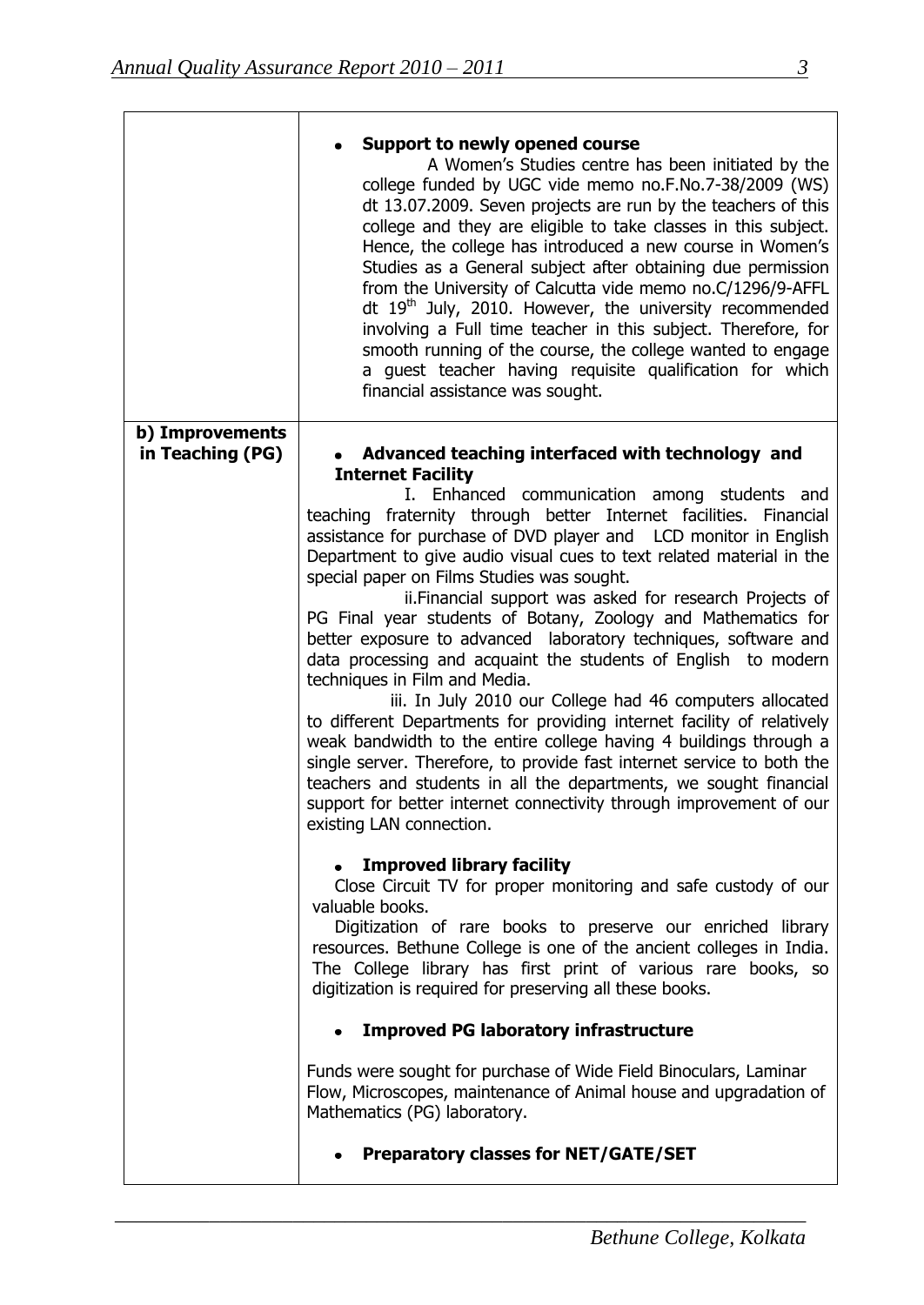| c) Research                       | <b>Development of Multifacility Centre for Science</b>                                                                                                                                                                                                                                                                                                                                                                                                                                                                                                                                                                                                                |  |  |  |
|-----------------------------------|-----------------------------------------------------------------------------------------------------------------------------------------------------------------------------------------------------------------------------------------------------------------------------------------------------------------------------------------------------------------------------------------------------------------------------------------------------------------------------------------------------------------------------------------------------------------------------------------------------------------------------------------------------------------------|--|--|--|
|                                   | Bethune College, over the last few years has been<br>actively involved in research. It has been receiving funds regularly<br>from various agencies like UGC, DAE, West Bengal Biodiversity<br>Board, Department of Health and Family Welfare, Govt. of West<br>Bengal and others.<br>Additionally, funds were required for the purchase of the following<br>Instruments.<br>Gel Documentation XR system-BIORAD<br>Stereoscopic Microscope with camera (Carl Zeiss)<br>Spectrophotometer $-$ for quantitative analysis of Biomolecules<br>$-80^{\circ}$ C Freezer – for long term storage of biological samples.<br>AMC for all existing and newly procured equipments |  |  |  |
|                                   | <b>Development of Multifacility Centre for Humanities</b><br>The funds were required for the purchase of the following :<br>Computer<br><b>LCD Projector</b>                                                                                                                                                                                                                                                                                                                                                                                                                                                                                                          |  |  |  |
|                                   | Duplex Printer (network ready) for printing of downloaded research<br>articles<br>External hard disc for maintaining soft copies of downloaded<br>research articles                                                                                                                                                                                                                                                                                                                                                                                                                                                                                                   |  |  |  |
|                                   | Photocopying machine<br><b>Books</b><br>CD/DVD Bank                                                                                                                                                                                                                                                                                                                                                                                                                                                                                                                                                                                                                   |  |  |  |
|                                   | Paper, ink for Photocopier and duplex printer and maintenance<br><b>Preservation and Maintenance of Archives for</b><br>$\bullet$<br>research in the Humanities streams.                                                                                                                                                                                                                                                                                                                                                                                                                                                                                              |  |  |  |
|                                   | <b>Subscription of e-Journals</b>                                                                                                                                                                                                                                                                                                                                                                                                                                                                                                                                                                                                                                     |  |  |  |
| d) Extension<br><b>Activities</b> | Financial support was sought for:                                                                                                                                                                                                                                                                                                                                                                                                                                                                                                                                                                                                                                     |  |  |  |
|                                   | <b>Community Participation</b><br>i. Providing assistance to school dropout girls of the slum<br>adopted by the cell<br>ii. Providing medicines to the same slum.<br>iii. Interacting with the aged and the physically challenged<br>inhabitants of Homes.                                                                                                                                                                                                                                                                                                                                                                                                            |  |  |  |
|                                   | <b>Sports &amp; Extracurricular activities of the students</b><br>The college proposed to build a Badminton cum Basket ball court<br>so that intra-college Badminton and Basket ball tournaments<br>could be organized annually.                                                                                                                                                                                                                                                                                                                                                                                                                                      |  |  |  |
|                                   | The college also proposed to purchase equipments for some<br>indoor games such as table tennis, carom, dart board etc. These<br>could be utilized by both the students and the teachers.                                                                                                                                                                                                                                                                                                                                                                                                                                                                              |  |  |  |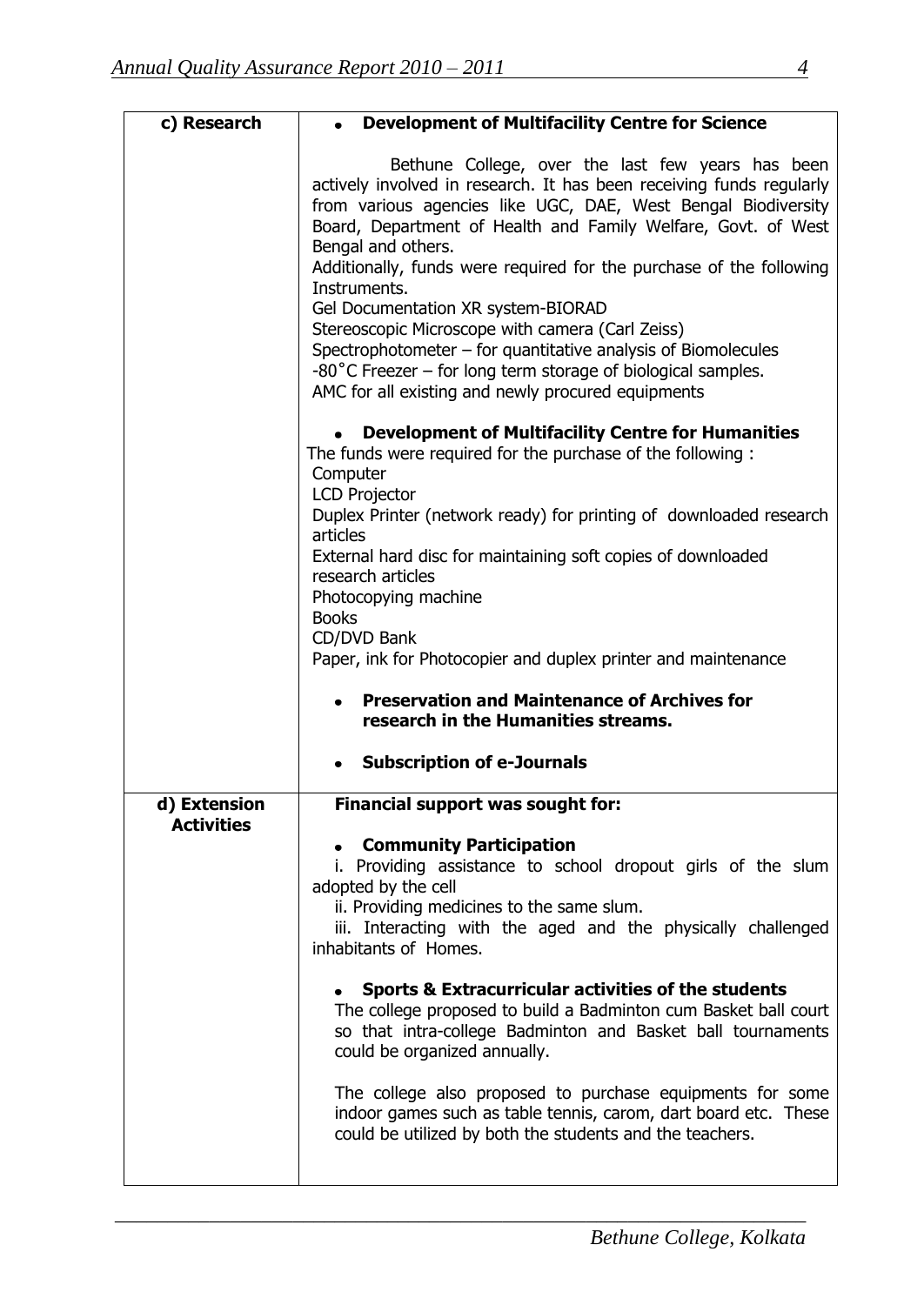|                  | Maintenance of the existing gymnasium.                                                                                                                                                                                                                                                                                                                                                                                                                                                                                                                                                                                                                                                                                                                                                                                                             |
|------------------|----------------------------------------------------------------------------------------------------------------------------------------------------------------------------------------------------------------------------------------------------------------------------------------------------------------------------------------------------------------------------------------------------------------------------------------------------------------------------------------------------------------------------------------------------------------------------------------------------------------------------------------------------------------------------------------------------------------------------------------------------------------------------------------------------------------------------------------------------|
|                  | The college proposed to support the financially challenged girl<br>students who are extremely talented sports persons by providing<br>sports equipments and gears so that they can achieve their<br>career goals.                                                                                                                                                                                                                                                                                                                                                                                                                                                                                                                                                                                                                                  |
|                  | Concern for environment by planting more trees and<br>setting up a solar panel for generating alternative<br>power.                                                                                                                                                                                                                                                                                                                                                                                                                                                                                                                                                                                                                                                                                                                                |
|                  | • Providing help to the poor students<br>The college has a unique feature of helping the needy and<br>meritorious students through the Students' Aid Fund. Fifteen<br>percent students of this college come from economically backward<br>background. The fund provides financial help in different forms like<br>book grant, providing examination fees, excursion fees and<br>recommending the eligible candidates for grant of free studentship<br>by the Government of West Bengal. The fund is kept running<br>entirely by the contribution of the teachers and the students of this<br>college and therefore has a very limited capacity. More funds were<br>sought to extend better help to the students by relaxing the<br>eligibility criteria for award of these stipends.<br><b>Funding the ongoing Ethics and Value Education</b><br>٠ |
|                  | course                                                                                                                                                                                                                                                                                                                                                                                                                                                                                                                                                                                                                                                                                                                                                                                                                                             |
| e) Miscellaneous | Support for the Psychological counseling Cell.<br>$\bullet$                                                                                                                                                                                                                                                                                                                                                                                                                                                                                                                                                                                                                                                                                                                                                                                        |
|                  | Monthly Health checkup of Staff and students                                                                                                                                                                                                                                                                                                                                                                                                                                                                                                                                                                                                                                                                                                                                                                                                       |
|                  | Auditing of Internal Resources generated.                                                                                                                                                                                                                                                                                                                                                                                                                                                                                                                                                                                                                                                                                                                                                                                                          |

# **Long-Term Plans of the College:**

- 1. **Development of the Girls Hostel :** Bethune College has got the possession of the land allotted for the Hostel at Salt Lake. The Revised Plan of the Hostel Building has been submitted to the Bidhannagar Municipality for sanction.
- **2. Renovation of the Staff Quarters to accommodate the Post graduate Departments was completed and inaugurated as Pritilata Bhavan in August 2010.**
- **3.** The process of constructing the **auditorium building** was persued.
- **4.** Development of the **Satellite Campus:** Registration of the allotted plot was completed.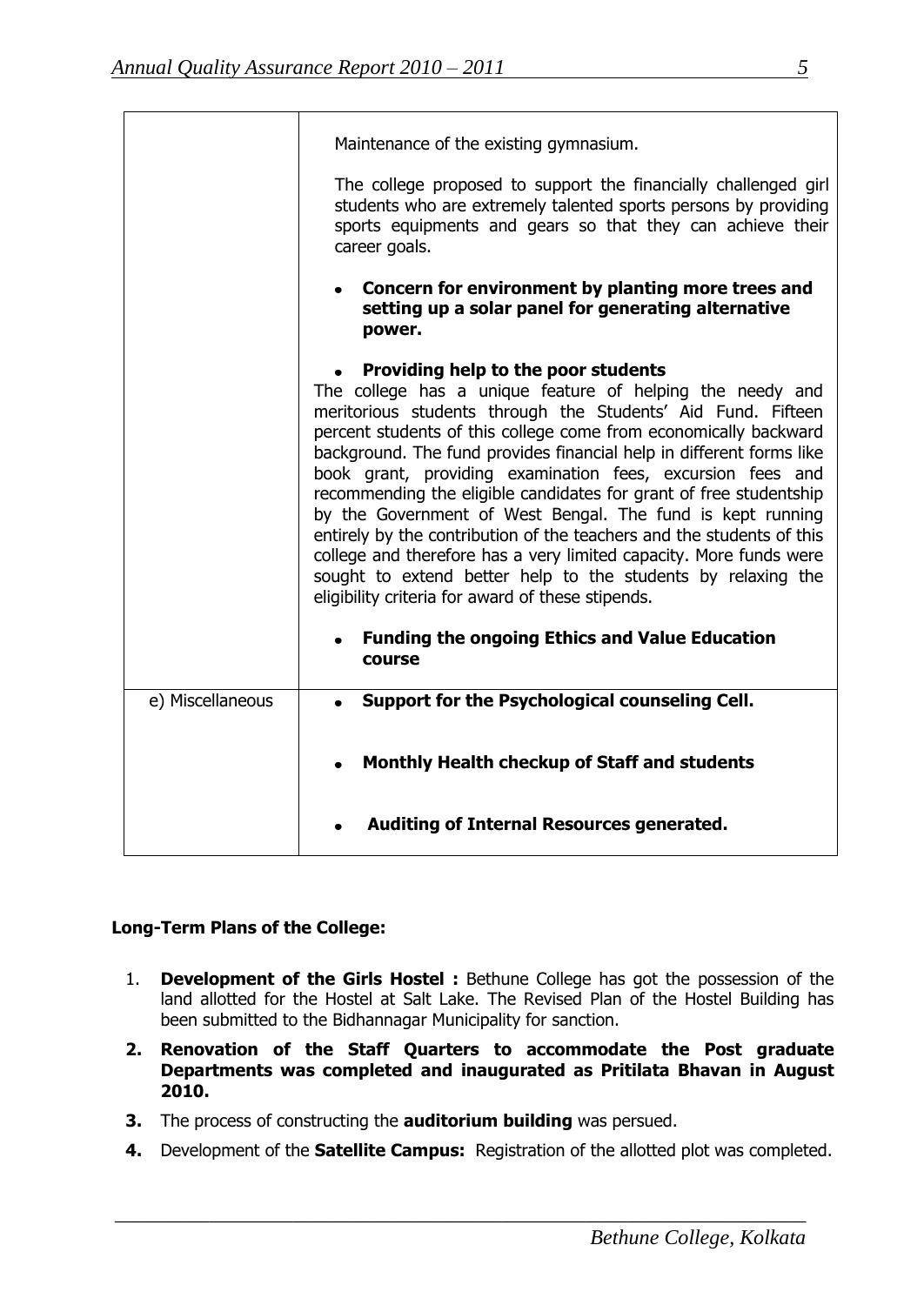#### **1. Activities reflecting goals and objectives** –

The **Mission** of the College has always been the development of a complete woman. Great emphasis is laid on the historical and cultural heritage of India, nurturing such values in education that can inculcate a sense of patriotism among the students and bring them up as conscious and self-reliant citizens of the country. Students are provided the opportunities required to identify and develop their inherent qualities to help them flourish as complete human beings and take on the role of responsible and sensitive global citizens.

The motto of the College, "**Viddaya Vindatey Amritam**", which means **knowledge provides immortal bliss,** epitomizes the College mission and the spirit of true learning. By the end of three years spent in the College, students are equipped with inner strength and confidence to face the society in general and the world of higher learning in particular, enabling them to become a **complete woman**.

#### **The Goal of the College:**

- To make higher education of women an effective tool for emancipation of  $\bullet$ women and help them participate in the socio-economic transformation of the nation.
- To continue to produce responsible individuals who can have a constructive role to play in overall societal development.

#### **The following diversified achievements and activities during 2010-2011 reflect the adherence to the stated missions and goals.**

Bethune College has maintained a consistent record of academic achievements. This statement can be substantiated with reference the number of First Classes obtained in the B.A, B.Sc. & M.Sc. examinations in 2010-11.

| No.of students who appeared in                  | classes | No.of first \% of first<br>classes | <b>Details of</b><br>rankers                                  |
|-------------------------------------------------|---------|------------------------------------|---------------------------------------------------------------|
| B.A. (Hons) Part III $(1+1+1)$ system): 158     | 17      | 11                                 | History $6th$                                                 |
|                                                 |         |                                    | Sanskrit 11th                                                 |
| B. Sc. (Hons) Part III $(1+1+1)$ system):142 63 |         | 44                                 | Zoology $1^{st}$ & $11^{th}$<br>Mathematics 9 <sup>th</sup> . |
| M.Sc (Botany) Part II: 20                       | 16      | 80                                 |                                                               |
| M.Sc (Zoology) Part II: 18                      | 18      | 100                                |                                                               |
| M.Sc (Mathematics) Part II: 15                  | 10      | 67                                 |                                                               |
| M.A. (English) Part II: 13                      | ۰       | ٠                                  |                                                               |

Academic excellence notwithstanding, the students actively participated in the following multifarious activities as part of NSS programme and Community participation through CPE funding. The various activities undertaken by the NSS Team of Bethune College have been enlisted under item **18** of this report.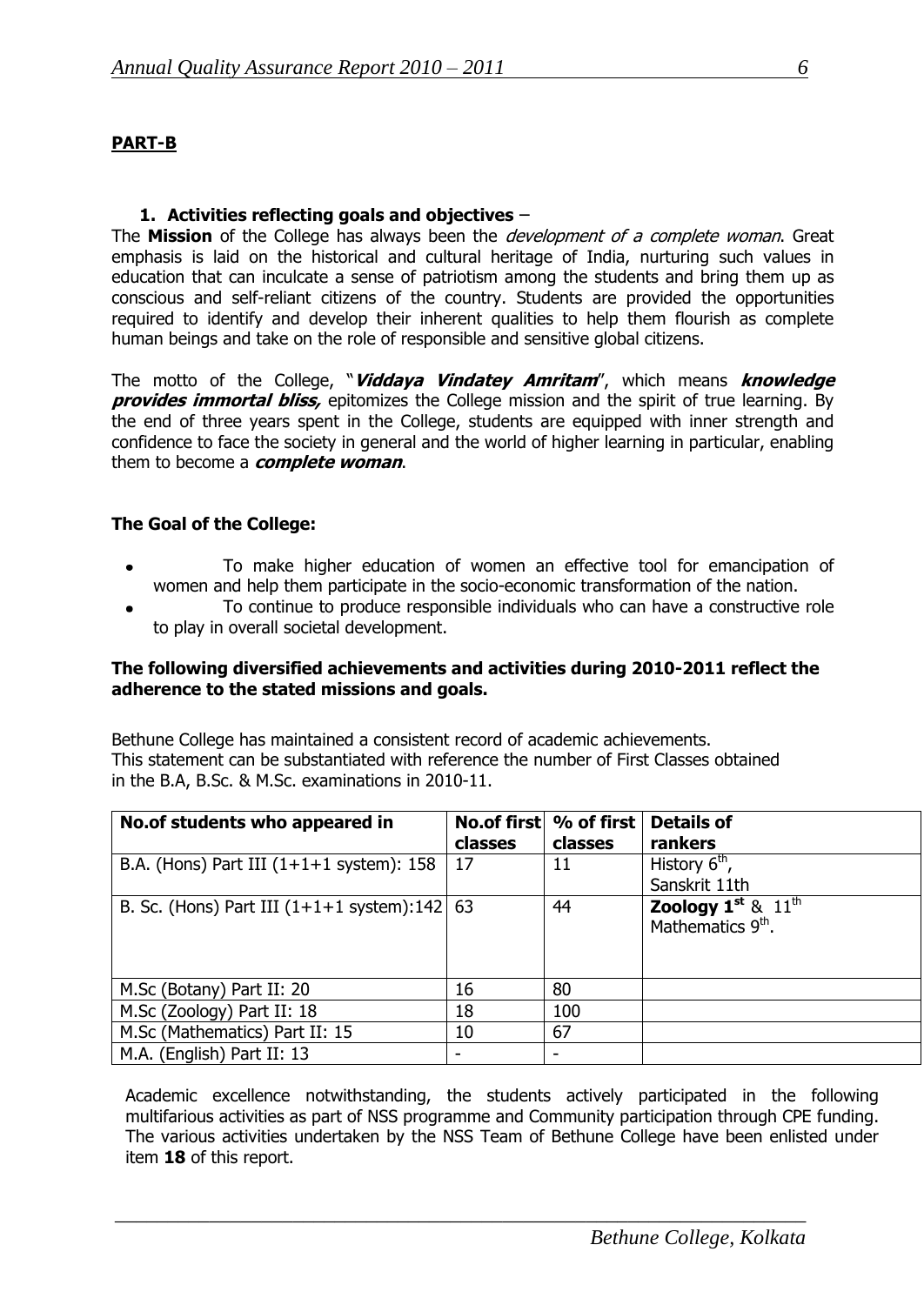The Students also had commendable achievements in debates, Quiz, Recitation and music competitions both inside and outside the College, details of which are enlisted under item **35.**

A unique feature of our College is the inculcation of **values in education** through a certificate course. The period under review saw no exception in this respect. A series of 4 lectures were organized, details of which are enlisted in item **4**.

**Placement and Career counseling** – Our students are supported by an active Career Counseling Committee, which coordinates the placement drives in the College and acts as a liaison between the College and industrial houses. The details of the activities of this Committee are enlisted under item **37**.

#### **2. New academic programmes initiated (UG and PG)**

- **Women's Studies as a general subject** was introduced from the academic session 2010-11 after getting approval from the University of Calcutte in July 2010 vide Memo No. C/1296/9-AFFL.
- **The Department of English** has started a course on **Communicative English**  for the first year students.

#### **3. Innovations in curricular design and transaction:**

**Department of Botany** has introduced student seminars in PG I curriculum from 2011.

#### **4. Inter -disciplinary programmes started :**

The Departments of **Philosophy, Political Science, and History** have organized 4 Lectures on Ethics and Value education for the session 2010-11 as continuation of the existing programme. The First Year students of all the departments attend these lectures. Details of the programme are as follows:

#### **Lectures delivered for the session 2010-11**

| <b>Lecture</b> | <b>Date</b> | <b>Name of Speaker</b>          | Title of the theme           |
|----------------|-------------|---------------------------------|------------------------------|
| Lecture-I      | 18.8.2010   | Dr. Gopa Gupta                  | Value and Individual         |
|                |             | Associate Professor (Department |                              |
|                |             | of Philosophy) Bethune college  |                              |
| Lecture-II     | 11.1.2011   | Prof. J. L. Shaw                | Ethics and Freedom:          |
|                |             | Department of Philosophy        | An International Perspective |
|                |             | Victoria University             |                              |
|                |             | Wellington, New Zealand         |                              |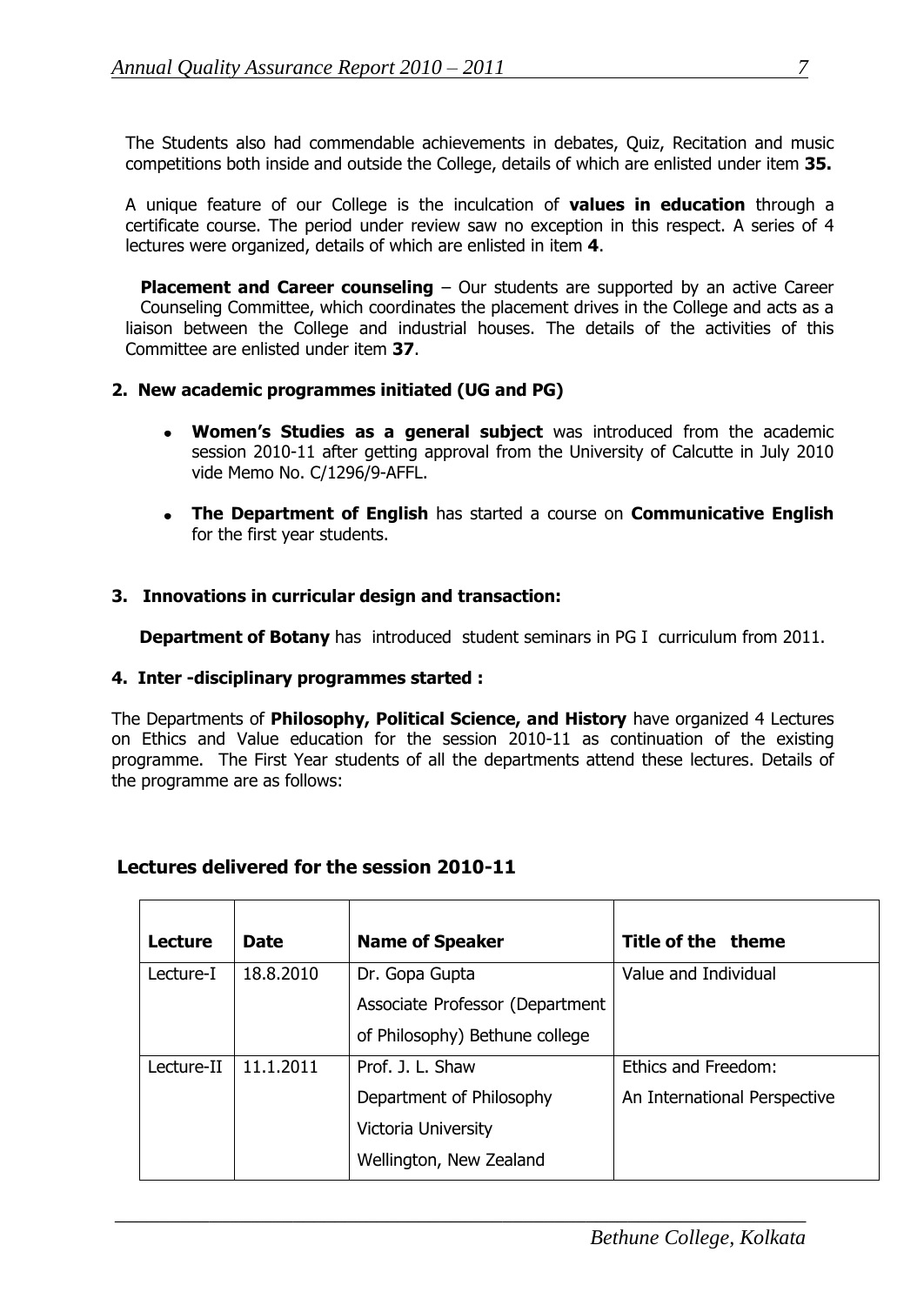| Lecture- | 17.1.2011 | Sri. Manas Ghosh                   | No One Killed Jessica and the |
|----------|-----------|------------------------------------|-------------------------------|
| III      |           | Lecturer                           | idea of Media(ted) Justice    |
|          |           | Department of Film Studies         |                               |
|          |           | Jadavpur University                |                               |
| Lecture- | 4.2.2011  | Prof. Arunava Majumdar             | Values related to environment |
| IV       |           | <b>Emeritus Fellow</b>             | protection                    |
|          |           | Water<br>of<br>School<br>resources |                               |
|          |           | Engineering                        |                               |
|          |           | Jadavpur University                |                               |
|          |           |                                    |                               |

# **5. Examination reforms implemented:**

Nil.

# **6.Candidates qualified: NET/ SLET/GATE etc**.

| <b>Name of the Student</b><br><b>And Department</b> | <b>Year of</b><br><b>Graduation/and</b><br>year of Post<br><b>Graduation if the</b><br>candidate did<br>her post<br>graduation from<br><b>Bethune College</b> | Year of qualifying in NET/SLET       |
|-----------------------------------------------------|---------------------------------------------------------------------------------------------------------------------------------------------------------------|--------------------------------------|
| 1. Satabdi Dutta (Zoology)                          | 2011 (PG)                                                                                                                                                     | 2011(UGC NET)                        |
| 2. Mousumi Mandal<br>(Zoology)                      | 2011(PG)                                                                                                                                                      | <b>2011 GMAT</b>                     |
| 3. Papri Basak (Zoology)                            | 2009(UG)                                                                                                                                                      | 2011(LS NET)                         |
| 4. Jayita Saha (Botany)                             | 2007 (UG)                                                                                                                                                     | 2010, June and 2010, Dec (NET)       |
| 5. Madhuchhanda Das<br>(Botany)                     | 2008 (PG)                                                                                                                                                     | 2011 (GATE)                          |
| 6.Namrata Singha Roy<br>(Economics)                 | 2007 (UG)                                                                                                                                                     | 2010(SET)                            |
| 7.Amrita Bhattacharya<br>(English)                  | 2007(UG)                                                                                                                                                      | 2010 (NET), JRF scholarship received |
| 8. Dhriti Chakraborty<br>(Mathematics)              | 2011 (PG)                                                                                                                                                     | 2011 (GATE)                          |
| 9. Debapriya Sarkar<br>(Mathematics)                | 2011 (PG)                                                                                                                                                     | 2011 (GATE)                          |
| 10 Rajdeep Kar<br>(Mathematics)                     | 2008 (UG)                                                                                                                                                     | 2011 (NET)                           |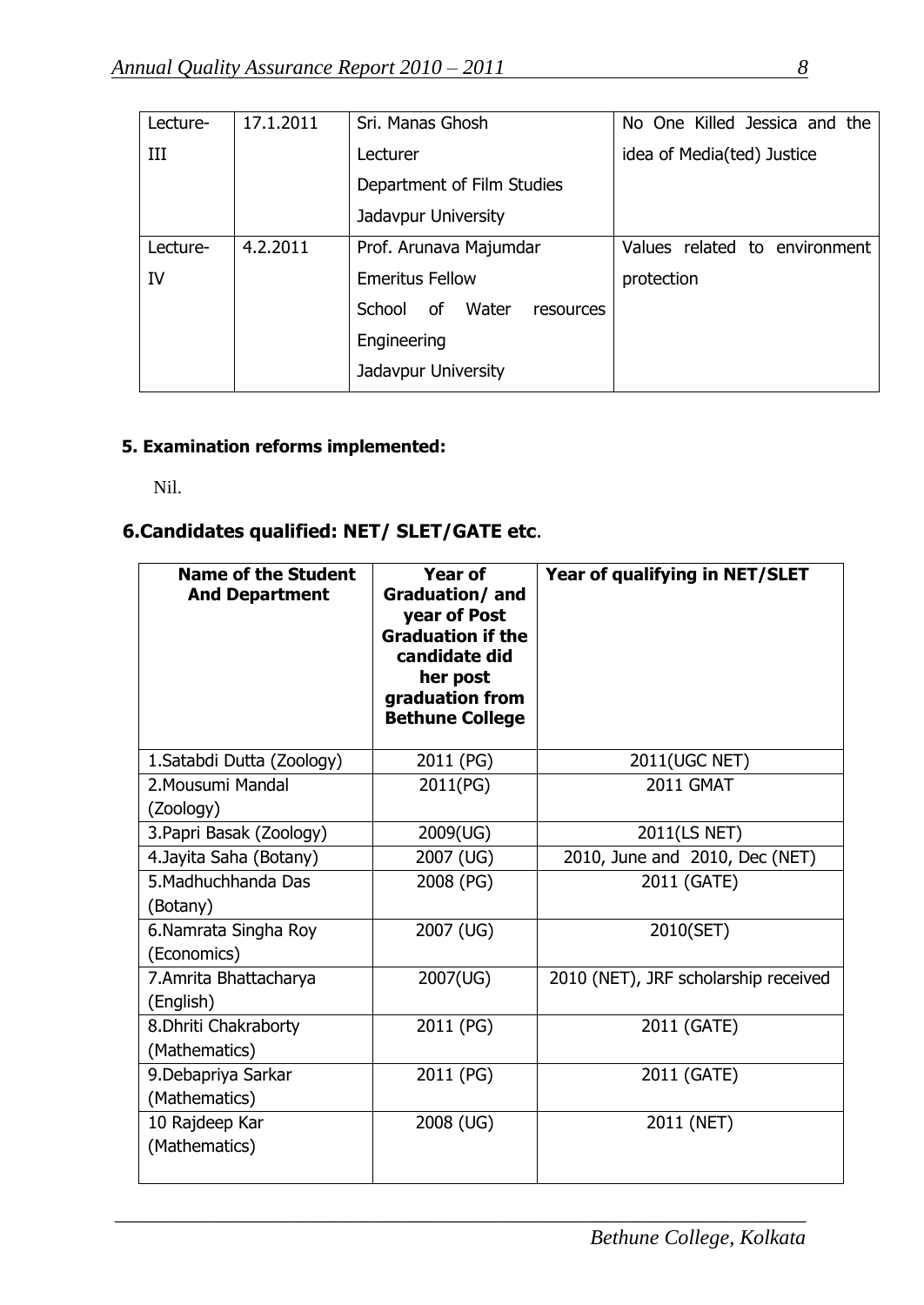| 11. Munmun Samanta          | 2009 (UG) | 2011 (GATE)             |
|-----------------------------|-----------|-------------------------|
| (Mathematics)               |           |                         |
| 12. Rituparna ray (History) | 2007 (UG) | <b>SET 2010</b>         |
| 13. Leena Mondal            | 2009 (UG) | GATE (2011), NET (2011) |
| (Chemistry)                 |           |                         |
| 14.Arkadeepa Boyal          | 2009 (UG) | GATE (2011)             |
| (Chemistry)                 |           |                         |
| 15. Moumita Samanta         | 2009 (UG) | GATE (2011)             |
| (Chemistry)                 |           |                         |
| 16. Indrani Chakraborty     | 2009 (UG) | 2011 (NET)              |
| (Physics)                   |           | Rank 40                 |
| 17. Ipsita Saha             | 2008 (UG) | NET (2010)              |
| (Physics)                   |           | Rank 41                 |

# **7. Initiative towards faculty development programme**

#### **Department of Botany**

Debjani Sinha Roy, Bharati Mukhopadhyay, Kajori Lahiri, Gargi Sengupta, Seemanti Ghosh have attended Refresher Courses.

#### **Department of Computer Science**

Shampa Saha and Rupali Sarkar have attended a workshop on syllabus reforms organized by Calcutta University in December 2010.

#### **Department of Economics**

All the teachers have attended workshops on Syllabus reform and question format reform organized by The Department of Economics, University of Calcutta.

Ms. Maitri Ghosh and Ms. Satarupa Bandyopadhyay have attended a 21 day-Refresher Course from  $8<sup>th</sup>$  March, 2011 organized by the Department of Economics, Jadavpur University.

#### **Department of English**

Ms. Shuchismita Mitra attended Refresher Course on *Texts and their Afterlives* organized by the Department of English, Jadavpur University in February 2011.

#### **Department of Sanskrit**

Smt. Kyamelia Ghosh has attended a workshop on Syllabus Reformation organized by the Department of Sanskrit, Calcutta University.

#### **Department of History**

Dr. Urmita Ray attended Refresher Course from Jadavpur University - Women in politics-family community and state from 9.02.11 to 2.03.11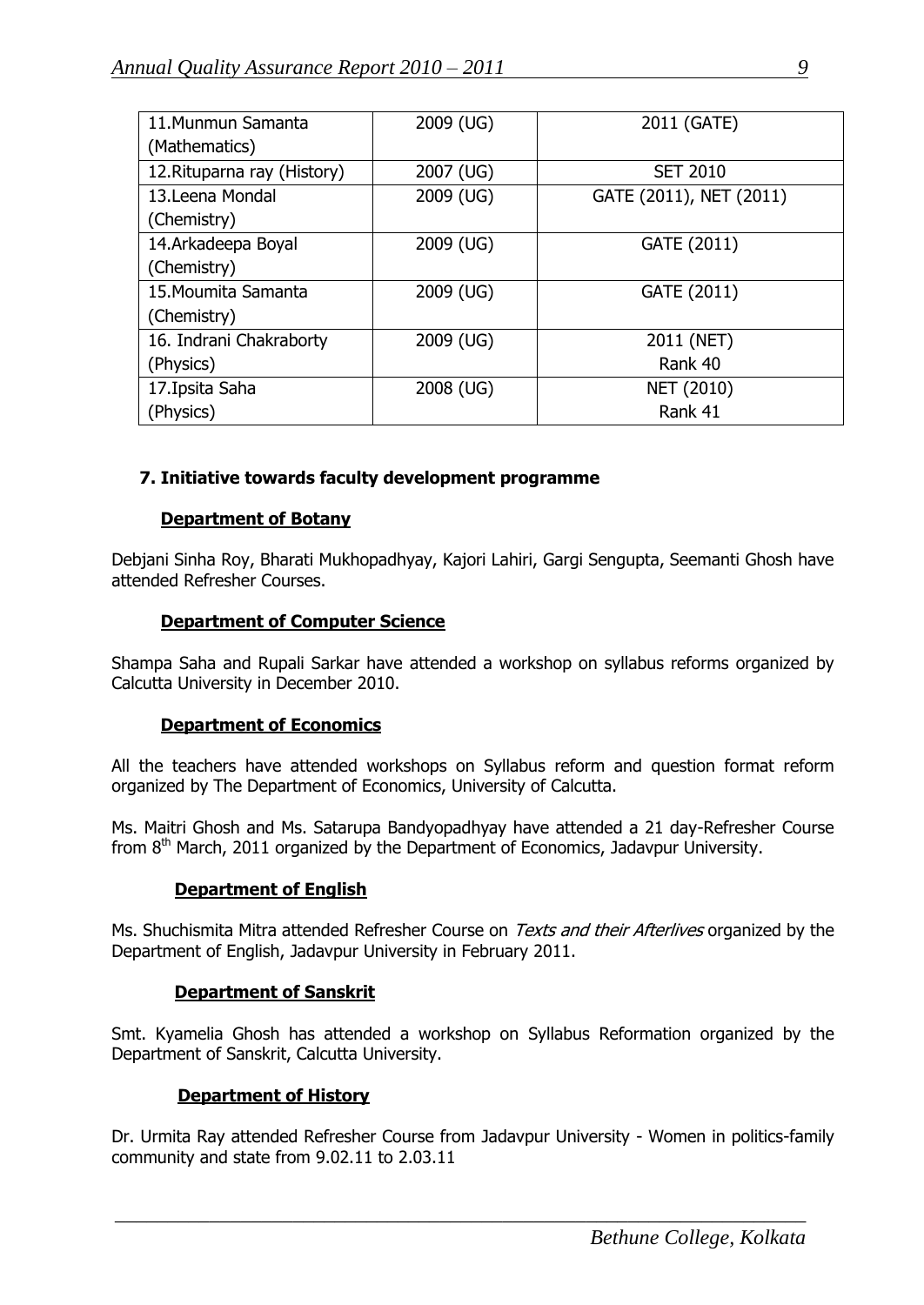# **Department of Chemistry**

Dr. Sulakshana Karmakar attended a Refresher Course at Jadavpur University form 3rd to 22nd January, 2011.

## **Department of Psychology**

Dr. Syamali Sen participated in a meeting on Curriculum Development in Women's Studies at Undergraduate Level at the Tata Institute of Social Sciences, Mumbai from 24.09.10 to 25.09.10. All the teachers of Psychology Department attended a Workshop on Practical Syllabus organized by the Department in collaboration with Department of Psychology, Calcutta University on 31.01.11

# **8. Total number of Seminars and Workshops conducted:**

# **Seminars and Workshops conducted between July 2010 and June 2011**

| <b>Serial</b><br>No. | Name of the<br><b>Department</b>                                                                                       | <b>Seminar</b><br><b>Title</b><br>of<br>the<br>/Workshop                                                                                                                  | <b>Name</b><br>of<br>the<br><b>Resource</b><br>person/persons                                                                                                                        | <b>Date</b>                   |
|----------------------|------------------------------------------------------------------------------------------------------------------------|---------------------------------------------------------------------------------------------------------------------------------------------------------------------------|--------------------------------------------------------------------------------------------------------------------------------------------------------------------------------------|-------------------------------|
| 1.                   | <b>History</b>                                                                                                         | Preethilata Wadedar Birth<br>Prof. Bhaskar Chakrabarty,<br>Ms. Maleka Begum and Ms.<br>Centenary Celebration and<br>Selina Hussain<br>Revolutionary Movement in<br>Bengal |                                                                                                                                                                                      | 26.08.10                      |
| 2.                   | Physics                                                                                                                | The Constituents of matter<br>Dr.Souvik Das, Visiting<br>Fellow<br>and The Large Hadron<br>Collider<br>,CERN, Geneva, Switzerland                                         |                                                                                                                                                                                      | 6.9.2010                      |
| 3.                   | History                                                                                                                | Observation of Preethilata<br><b>Wadedar Sahid Dibas</b>                                                                                                                  | Manini Chatterjee and<br>Malini Bhattacharya                                                                                                                                         | 24.09.10                      |
| 4.                   | Department<br>of English,<br>Political<br>Science and<br>Philosophy<br>along with<br>Digital<br>Archives,<br>New Delhi | <b>UGC-sponsored National</b><br>Level Interdisciplinary<br>Seminar entitled 'Religion<br>and Popular Culture in the<br>Indian Sub-Continent'                             | Prof. G. Bhadra, Prof. J. L.<br>Shaw, Prof. Prasanta Ray,<br>Prof. Madhuja Mukherjee,<br><b>Yusuf Saeed</b>                                                                          | 7.12.2010<br>and<br>8.12.2010 |
| 5.                   | Sanskrtit                                                                                                              | Some reflections on Karaka                                                                                                                                                | Dr. Dipankar<br>Mukhopadhyaya                                                                                                                                                        | December<br>2010              |
| 6.                   | Chemistry                                                                                                              | Celebration of 150 <sup>th</sup> Birth<br>Anniversary of Acharya<br>Prafulla Chandra Roy                                                                                  | Prof. D. J. Chatterjee (Pro<br>Vice Chancellor Academic),<br>Prof. Shyamal Chakraborty,<br>C. U., Prof. R. N.<br>Majumder, C. U. and<br><b>Quiz Competition among</b><br>11 students | 10.12.10                      |
| 7.                   | <b>Physics</b>                                                                                                         | Fifth Chameli Basu Memorial<br>Lecture                                                                                                                                    | Dr.M.Janaki<br>Plasma physics<br>Division, Saha institute of<br>Nuclear physics                                                                                                      | 13.12.10                      |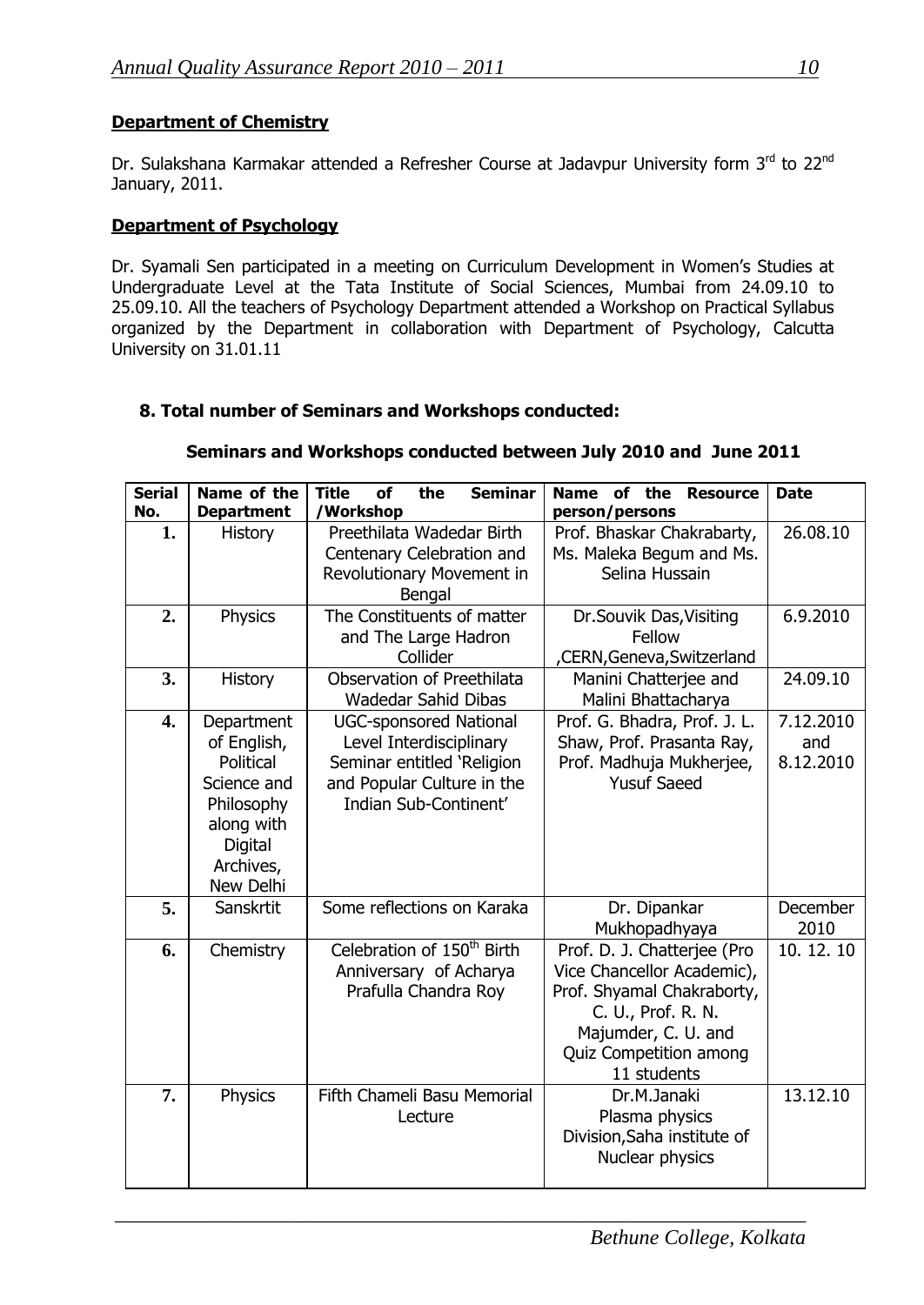| 8.  | Zoology                                                                                                   | Zootherapy - Diversity in<br>India'                                                              | Prof. Antony Gomes                                                                           | 22.12.10        |
|-----|-----------------------------------------------------------------------------------------------------------|--------------------------------------------------------------------------------------------------|----------------------------------------------------------------------------------------------|-----------------|
| 9.  | English                                                                                                   | 'Kate Millet: Sexual Politics'                                                                   | Professor Krishna Sen                                                                        | 14.1.2011       |
| 10. | Sanskrit                                                                                                  | Some reflections on Samasa                                                                       | Dr. Dipankar<br>Mukhopadhyaya                                                                | January<br>2011 |
| 11. | Political<br>Science                                                                                      | Rabindranath-er Rastranaitik<br>Bhabna. (Srabanti Banerjee<br>Memorial Lecture.)                 | Smt Kumkum<br>Chattopadhyay.                                                                 | 17.1.11.        |
| 12. | Political<br>Science                                                                                      | Rabindra Uponyas-e Adhunik<br>Nari.                                                              | Dr. Kabita Chanda.                                                                           | 17.1.11         |
| 13. | Chemistry                                                                                                 | Green Chemistry: A solution<br>towards sustainability                                            | Dr. Soma Mukherjee,<br>Reader, Kalyani University                                            | 18.01.11        |
| 14. | Chemistry                                                                                                 | Hydrogen Bonding: Do we<br>understand it?                                                        | Dr. Tapas Chakraborty,<br><b>Indian Association of The</b><br><b>Cultivation of Sciences</b> | 18.01.11        |
| 15. | Psychology<br>in<br>collaboration<br>with<br>Department<br>0f<br>Psychology,<br>University of<br>Calcutta | Workshop on Practical<br><b>Syllabus</b>                                                         | Sri. Sumon Mukherjee, Ex-<br>Faculty, Department of<br>Psychology, Calcutta<br>Department    | 31.01.11        |
| 16. | Bengali                                                                                                   | Rabindra Sahitye Bidrohini<br>Narira                                                             | Dr. Pallab Sengupta                                                                          | 1.02.2011       |
| 17. | Psychology                                                                                                | Looking at the reality from a<br>girl's perspective:: Jafar<br>Panahi's - The White<br>Balloon'. | Dr. Manas Ghosh, Lecturer,<br>Department of Film<br>Studies, Jadavpur<br><b>University</b>   | 01.03.11        |
| 18. | Zoology                                                                                                   | A tale of AQPS and<br>Mettaloids: consequences in<br>Human diseases.                             | Dr. Rita Mukhopadhyay                                                                        | 9.03.2011       |
| 19. | English                                                                                                   | 'Literature and Film: Apu<br>Trilogy'                                                            | Prof. Anindya Sengupta                                                                       | 25.3.2011       |
| 20. | English                                                                                                   | 'Modernism and Post-<br>Modernism'                                                               | Professor Supriya<br>Chaudhuri                                                               | 28.3.2011       |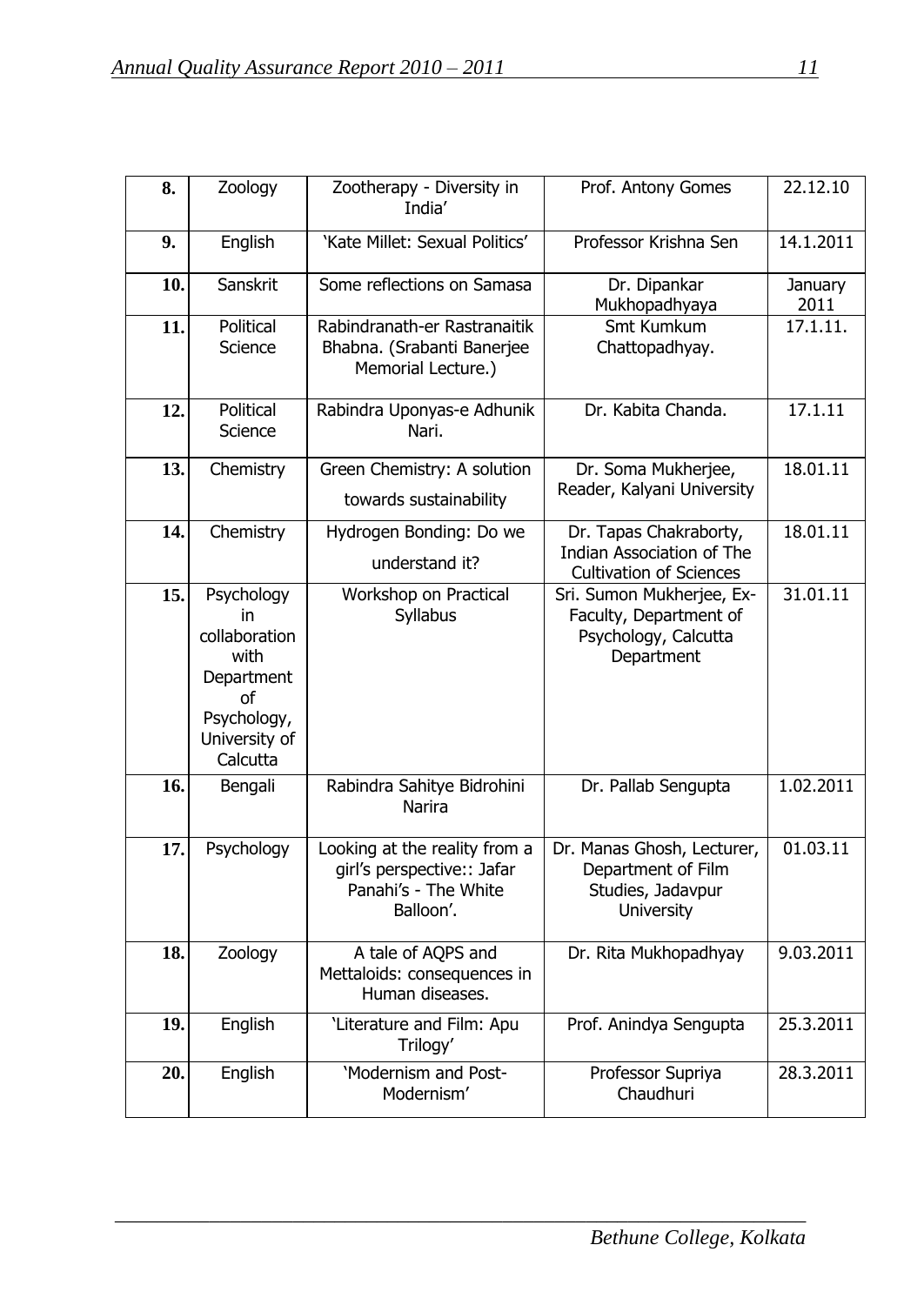| 21. | <b>Mathematics</b> | National Seminar on<br>Mathematical Modelling of<br>Natural Phenomena | Name<br>Prof.Indrani       | Affiliation<br><b>Bose</b> | $11^{\text{th}}$<br>March,<br>2011 |
|-----|--------------------|-----------------------------------------------------------------------|----------------------------|----------------------------|------------------------------------|
|     |                    | (NSMMNP 2010-11, Phase -                                              | <b>Bose</b>                | Institute                  |                                    |
|     |                    | 2) in collaboration with                                              | Prof.K.Kumar               | I.I.T.                     |                                    |
|     |                    | Indian Society for Nonlinear                                          |                            | Kharagpur                  |                                    |
|     |                    | Analysis (ISNA)                                                       | Dr. Partha                 | S.N.B.N.C.B.               |                                    |
|     |                    |                                                                       | Guha                       | S                          |                                    |
|     |                    |                                                                       | Dr. Supti                  | Jogesh                     |                                    |
|     |                    |                                                                       | Sadhukhan                  | Chandra                    |                                    |
|     |                    |                                                                       |                            | Chaudhury<br>College,      |                                    |
|     |                    |                                                                       | Dr.                        | Dept. of                   |                                    |
|     |                    |                                                                       | Rabibrata                  | Engineering                |                                    |
|     |                    |                                                                       | Mukherjee                  | College,                   |                                    |
|     |                    |                                                                       |                            | I.I.T.,                    |                                    |
|     |                    |                                                                       |                            | Kharagpur                  |                                    |
|     |                    |                                                                       | Ambarnil                   | Jadavpur                   |                                    |
|     |                    |                                                                       | Ghosh                      | <b>University</b>          |                                    |
|     |                    |                                                                       | Baishakhi                  | Jadavpur                   |                                    |
| 22. | Bengali            | <b>Bangla Natoke Pratibad:</b>                                        | Mal<br>Dr. Parimal         | <b>University</b>          | 31.03.201                          |
|     |                    | <b>Utpal Dutta</b>                                                    | Kanti Ghosh                |                            | 1                                  |
| 23. | <b>Mathematics</b> | Summer Programme 2011                                                 | Saptarshi                  | J.U                        | $3/5/11$ -                         |
|     |                    | organized jointly with ISNA                                           | Das                        |                            | 6/5/11                             |
|     |                    |                                                                       | Prof.Amitav                | J.U                        |                                    |
|     |                    |                                                                       | a Gupta                    |                            |                                    |
|     |                    |                                                                       | Prof.                      | C.U                        |                                    |
|     |                    |                                                                       | M.K.Chakra                 |                            |                                    |
|     |                    |                                                                       | borty                      |                            |                                    |
|     |                    |                                                                       | Prof. Sumita               | <b>Bethune</b>             |                                    |
|     |                    |                                                                       | <b>Basu</b><br>Prof. D. C. | College<br>Kalyani         |                                    |
|     |                    |                                                                       | Sanyal                     | Univ.                      |                                    |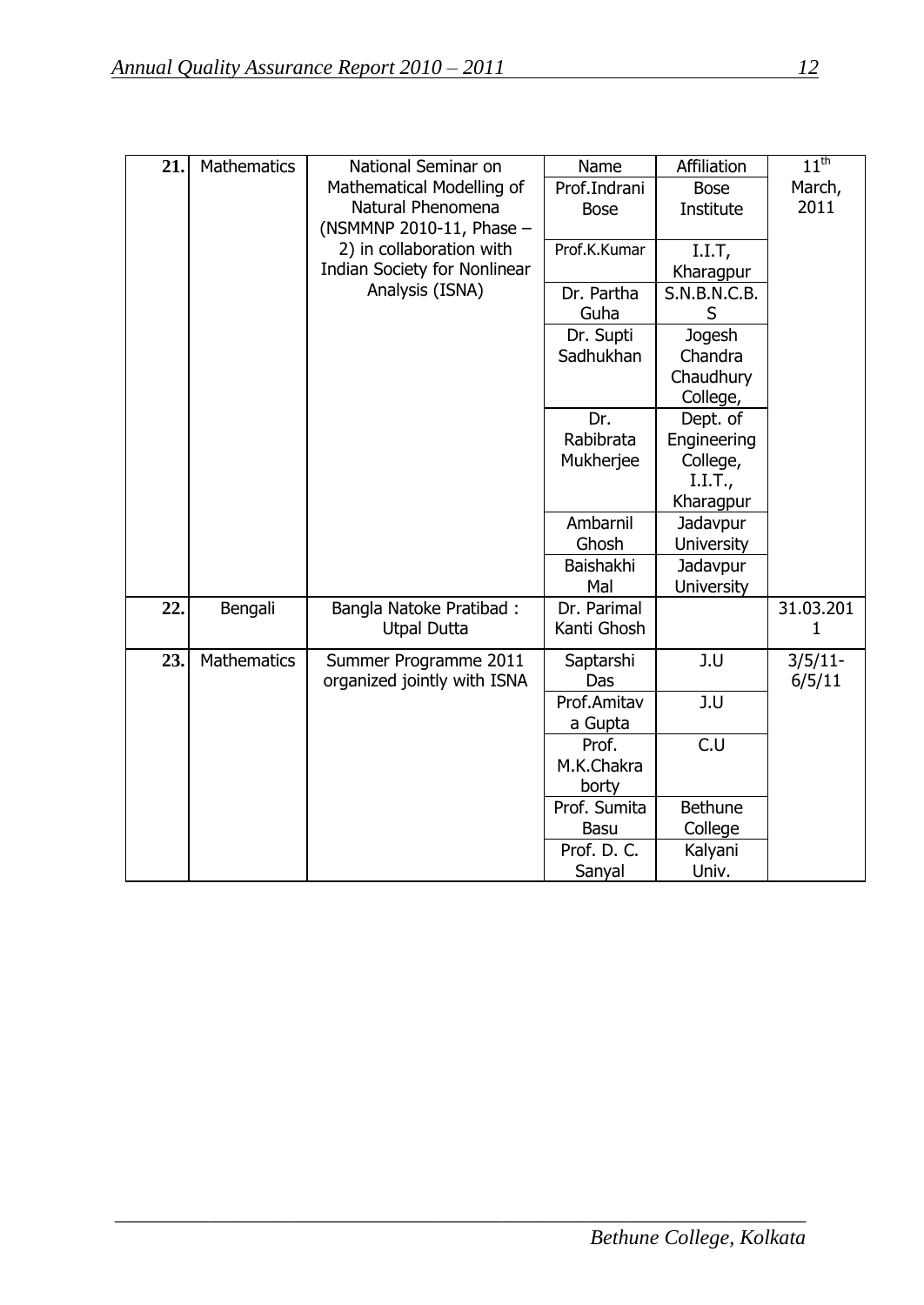# **9. Details of Research Projects**

# **A) Newly Implemented** – 4

| <b>Sponsors</b>                                                   | <b>Name of</b><br>the<br>researcher                                                            | <b>Title of the Project</b>                                                                                                                                                                                      | <b>Amount of</b><br>grant<br>allocated | <b>Memo No and</b><br>Date of<br>sanction                     |
|-------------------------------------------------------------------|------------------------------------------------------------------------------------------------|------------------------------------------------------------------------------------------------------------------------------------------------------------------------------------------------------------------|----------------------------------------|---------------------------------------------------------------|
| Council for<br>Scientific<br>and<br><b>Industrial</b><br>Research | Sanchita<br>Datta (CSIR<br>SRF)<br>Under Dr.<br>Madhumita<br>Manna<br>Department<br>of Zoology | An approach to develop<br>live attenuated vaccine<br>against Indian Kala-azar<br>Duration: 2 years<br>2011                                                                                                       | Rs. 6,01,600                           | 8/569(0001)/201<br>1 EMR-I, dated:<br>20.03.11                |
| <b>UGC</b>                                                        | Dr. Kamala<br>Gupta<br>Department<br>of Botany                                                 | Identification and<br>documentation of<br>microbes from sewage<br>effluents of different<br>localities in Kolkata                                                                                                | Rs. 1,47,000                           | F.W.PSW.-<br>042/10-11(ERO)<br>started from<br>November 2010  |
| <b>UGC</b>                                                        | Dr. Gargi<br>Sengupta<br>(PI)<br>Department<br>of Botany                                       | To study the effects of<br>exogenously applied<br>plant growth regulators<br>(PGRs) in Regulating the<br>development of<br>secondary phloem fiber<br>in a low lignin mutant<br>(dlpf, INGR No. 04107) of<br>Jute | Rs. 1,62,000                           | Sanction<br>No.F.PSW-<br>039/10-11 (ERO),<br>dated: 20.10.10. |
| <b>UGC</b>                                                        | Dr.<br>Debamitra<br>Dey<br>Department<br>of Sanskrit                                           | Theories of Illusion In<br>Indian Philosophy                                                                                                                                                                     | Rs. 1,13,000                           | PHW-030/1011,<br>Dated: 21-10-<br>2010                        |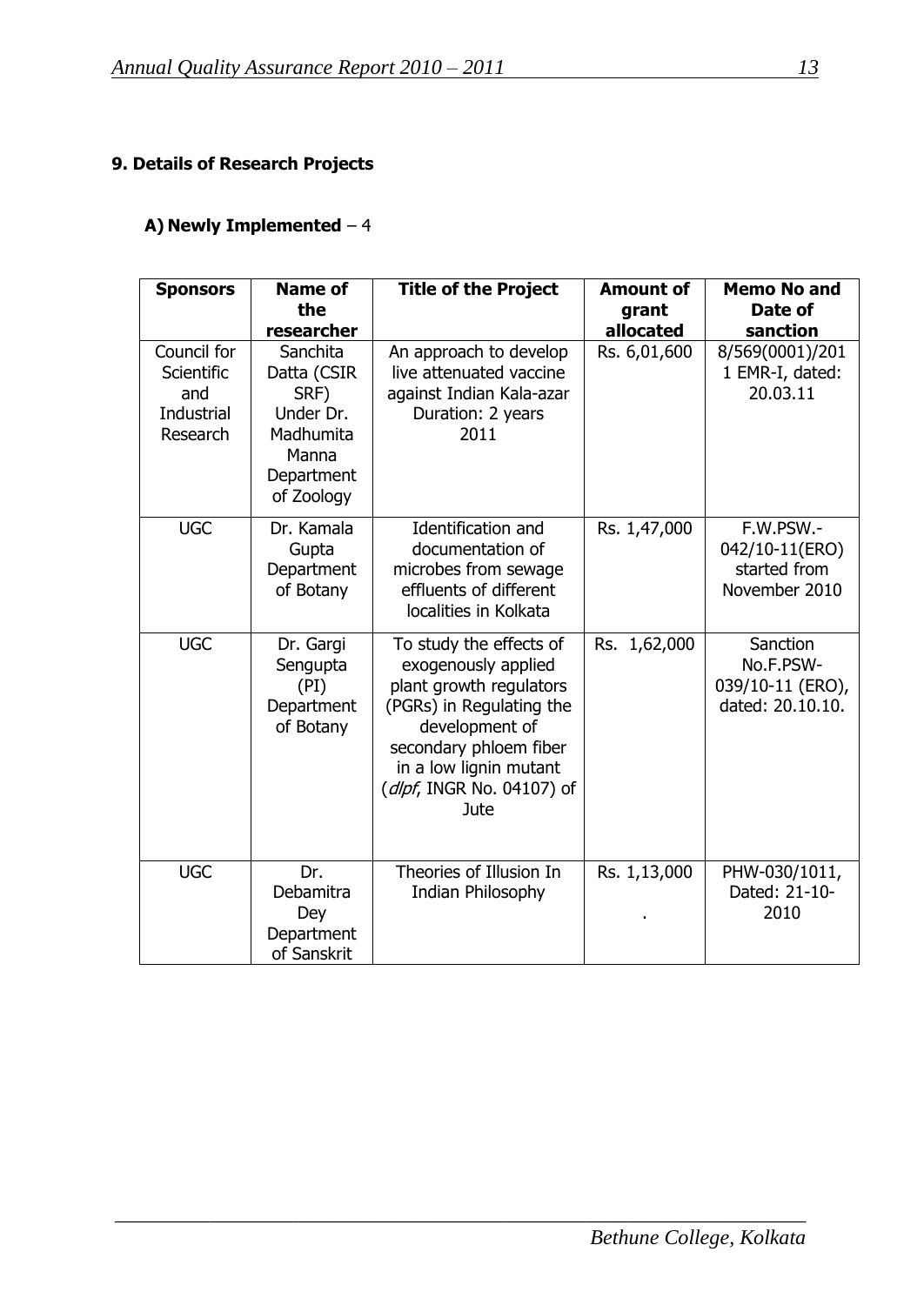# **Research Projects Completed–**

# **A) Major Projects: Completed - 1**

| <b>Sponsors</b> | Name of the<br>researcher                               | Title of the<br><b>Project</b>                                                                                                                 | <b>Amount of</b><br>grant                                    | <b>Memo No and</b><br>Date of                                                                                   |
|-----------------|---------------------------------------------------------|------------------------------------------------------------------------------------------------------------------------------------------------|--------------------------------------------------------------|-----------------------------------------------------------------------------------------------------------------|
|                 |                                                         |                                                                                                                                                | allocated                                                    | sanction                                                                                                        |
| <b>UGC DAE</b>  | Dr. Madhumita Manna<br>(PI)<br>Department of<br>Zoology | Radiation and<br>molecular<br>immunology:<br>understanding the<br>mechanism<br>parasites<br>Duration: 5 Years<br>Completed in the<br>year 2010 | Rs. 5,60,800<br>+ Travel<br>grant as and<br>when<br>required | <b>UGC-DAE</b><br>Collaborative<br>Research<br>Scheme<br>(Major)<br>Sanction<br>No:CRS-<br>089/BC/B/MM/<br>7396 |
|                 |                                                         |                                                                                                                                                |                                                              | dt 25.02.05                                                                                                     |

# **B) Minor Projects completed: 6**

| <b>Sponsors</b>                          | <b>Name</b><br><b>of</b>                  | <b>Title of the Project</b>                                                                                                                          | <b>of</b><br><b>Amount</b> | Memo No and Date of                                     |
|------------------------------------------|-------------------------------------------|------------------------------------------------------------------------------------------------------------------------------------------------------|----------------------------|---------------------------------------------------------|
|                                          | the                                       |                                                                                                                                                      | grant allocated            | sanction                                                |
|                                          | researcher                                |                                                                                                                                                      |                            |                                                         |
| <b>University</b><br>Grant<br>Commission | Ms. Sutapa<br>Sanyal (PI)<br>Zoology      | Health hazards<br>assessment from<br>antibiotic resistance<br>bacteria associated<br>with waste fed<br>freshwater fishery.<br>Duration: 18<br>months | Rs. 1,15,000/-             | F.PSW-054/-9-10 (ERO),<br>dt 08.10.09                   |
| <b>University</b><br>Grant<br>Commission | Ms.<br>Paramaa<br>Raha (PI)<br>Zoology    | Study on<br>semiochemicals of<br>North Bengal<br>elephants.<br>Duration: 18<br>months                                                                | Rs. 1,55,500               | F.PSW-053/-9-10 (ERO),<br>dt 08.10.09                   |
| <b>University</b><br>Grant<br>Commission | Dr. Roli<br>Shukla Ray<br>(PI)<br>Zoology | Study of behaviour<br>and ecology of<br>frugivorous bats in<br>urban ecosystem<br>Duration: 18<br>months                                             | Rs.1,45,300/-              | UGC (Minor) (F.PSW-<br>055/-9-10 (ERO), dt<br>08.10.09) |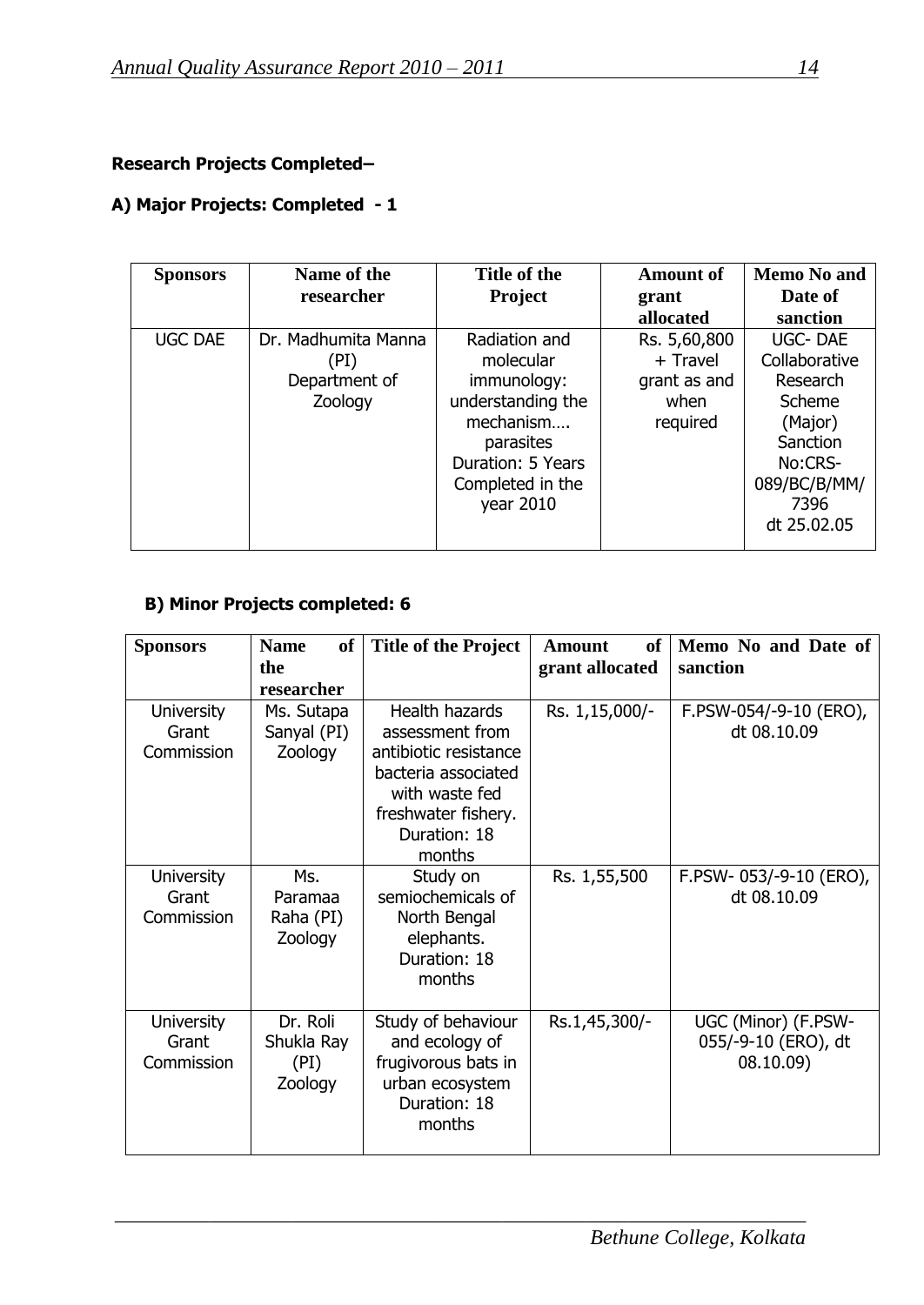| <b>UGC</b>                                                        | Ms. Maitri<br>Ghosh,<br>Department<br>οf<br>Economics                                                       | Impact of FDI on<br>Indian<br>manufacturing<br>industries in the<br>post-reform period:<br>An analysis of<br>export performance<br>and export<br>spillovers | Rs 82,000/-  | F. PHW-045/10 (ERO),<br>dt. 07.09.2009         |
|-------------------------------------------------------------------|-------------------------------------------------------------------------------------------------------------|-------------------------------------------------------------------------------------------------------------------------------------------------------------|--------------|------------------------------------------------|
| Women's<br><b>Studies</b><br>Centre,<br><b>Bethune</b><br>College | Ms. Maitri<br>Ghosh and<br>Ms.<br>Suranjana<br>Dasgupta,<br>Department<br><sub>of</sub><br><b>Economics</b> | Self-help groups<br>and empowerment<br>of Tribal Women-A<br>case study of the<br>villages of Nadia<br>district in West<br>Bengal                            | Rs. 20,300/- | 266/WSC, dt. 05.03.10                          |
| <b>UGC</b>                                                        | Durga<br>Dr.<br>Ghoshal                                                                                     | Designing Life and<br>Crisis of Values in<br>of<br>writings<br>the<br>Wells,<br>Orwell,<br>Golding<br>and<br>Skinner                                        | Rs. 70500/-  | F.<br>PHW-<br>044/09-10<br>(ERO) dt. 07.09.10. |

# **C) Research Projects Ongoing – 8**

| <b>Sponsors</b> | Name of the                                                  | <b>Title of the Project</b>                                                                                     | <b>Amount</b>   | Memo No and Date of                                          |
|-----------------|--------------------------------------------------------------|-----------------------------------------------------------------------------------------------------------------|-----------------|--------------------------------------------------------------|
|                 | researcher                                                   |                                                                                                                 | of<br>grant     | sanction                                                     |
|                 |                                                              |                                                                                                                 | allocated       |                                                              |
| <b>UGC</b>      | Dr.                                                          | Genome                                                                                                          | Rs.             | F. NO. 35-57/2009(SR),                                       |
|                 | Madhumita<br>Manna                                           | analysis Kala-azar                                                                                              | 9,92,967        | Dated: 20.03.09                                              |
| <b>UGC</b>      | Department                                                   | Role of Trace                                                                                                   | Rs.             | <b>UGC DAE</b>                                               |
|                 | of Zoology                                                   |                                                                                                                 |                 |                                                              |
|                 |                                                              | elements in immune-<br>--- in India                                                                             | 5,43,000        | CSR/PROJECT/ACCT/200<br>9/1882                               |
|                 |                                                              |                                                                                                                 |                 | Dated: 01.09.09                                              |
| <b>UGC</b>      | Dr. Saswati<br>Sinha<br>Assistant<br>Professor of<br>Zoology | Comparative study on<br>the heat-shock<br>responses in some<br>mulberry silkworm<br>races available in<br>India | Rs.<br>1,84,000 | F.PSW-041/10-11<br>(ERO), dated: 20.10.10                    |
| <b>UGC</b>      | Dr. Seemanti<br>Ghosh (PI)<br>Department<br>of Botany        | DNA fingerprinting of<br>Musa accessions<br>available in West<br>Bengal                                         | Rs.<br>8,04,800 | Sanction No: F No.34-<br>166/2008(SR), Dated:<br>29.12.2008. |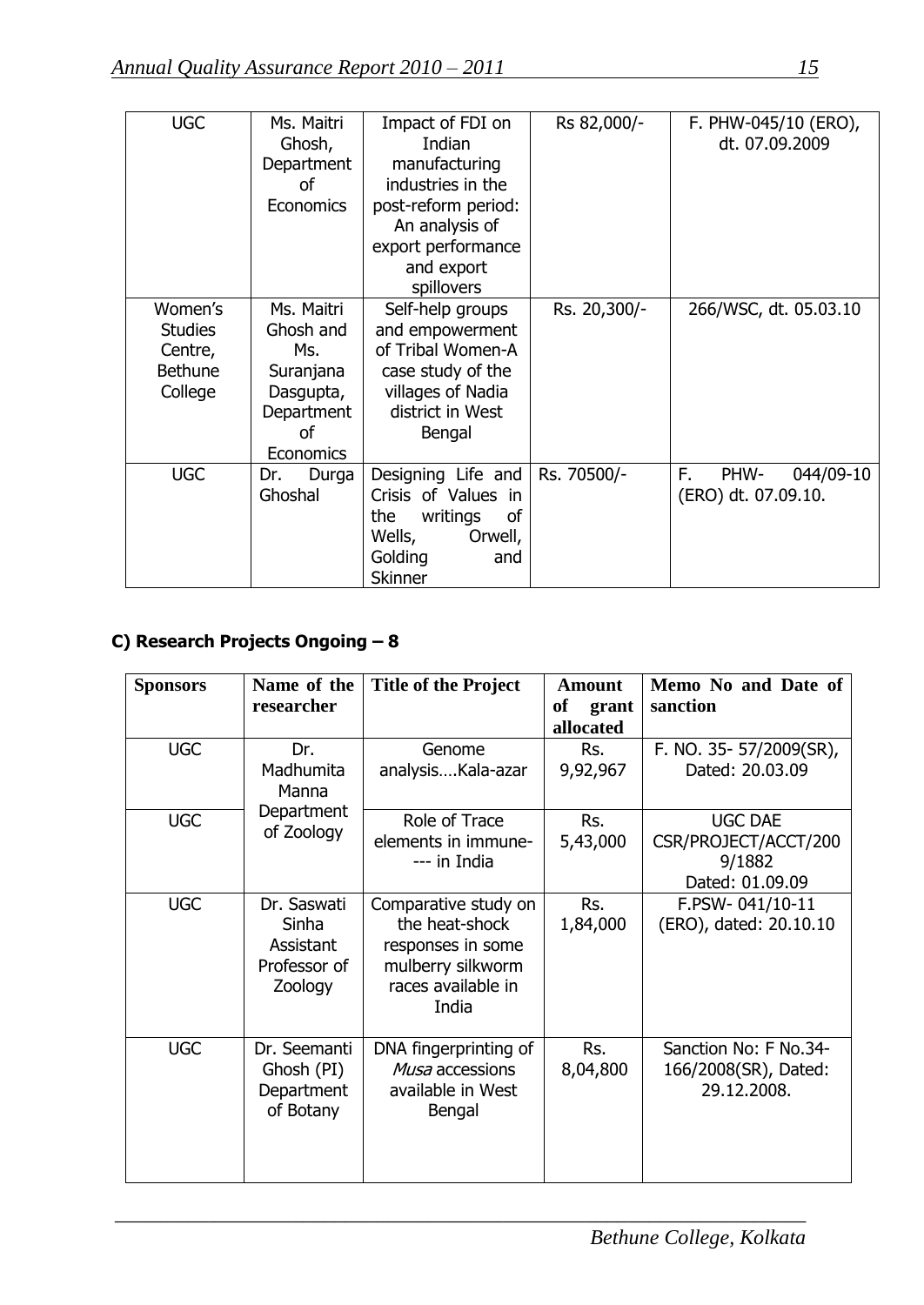| WBBB, Govt. | Sumona             | Conservation and                | Rs.        | 506/3K(Bio)-4/2009    |
|-------------|--------------------|---------------------------------|------------|-----------------------|
| of West     | Mukherjee          | Documentation of                | 8,83,000   | Dated: 09.12.09       |
| Bengal      | (PI)               | Wild Biodiversity in            |            |                       |
|             | Department         | <b>Bethune College</b>          |            |                       |
|             | of Botany          | Campus and                      |            |                       |
|             |                    | Surroundings                    |            |                       |
| <b>CSIR</b> | Dr. Rituparna      | Analysis of important           | Rs.        | Sanction No.          |
|             | Kundu              | bioactive compounds             | 18,00,000  | 38(1211)/09/EMR-II    |
|             | Chaudhuri          | and Genomic DNA                 |            |                       |
|             | (Co. PI)           | polymorphism in                 |            |                       |
|             | Department         | Swertia                         |            |                       |
|             | of Botany          |                                 |            |                       |
|             |                    |                                 |            |                       |
| <b>UGC</b>  | Monami Das         | An integrated                   | Rs.        | $PSW - 040 / 10 - 11$ |
|             | Roy                | <b>Optimized Production</b>     | 1,44,000   | $(ERO)$ ,             |
|             | Department         | Technology (OPT) /              |            | Dated: 20.10.2010.    |
|             | <b>of</b>          | Just-In-Time (JIT)              |            |                       |
|             | <b>Mathematics</b> | modeling on                     |            |                       |
|             |                    | Production planning             |            |                       |
|             |                    | and Inventory                   |            |                       |
|             |                    | Control.                        |            |                       |
| <b>UGC</b>  | Ms. Jayati         | Paik Revolt of 18 <sup>th</sup> | Rs. 82,000 | FPHW-046/09-10        |
|             | Ghatak             | century                         |            | (ERO)                 |
|             | (Department        |                                 |            |                       |
|             | of History)        |                                 |            |                       |

# **10 Patents generated, if any:** Nil

# **11. New collaborative research programmes: Completed : One**

| <b>Sponsors</b>                                                                                         | the<br>οf<br>Name<br>Researcher           | Title<br>οf<br>Project                      | the   Amount of grant   Memo No. and<br>sanctioned in the $\vert$ Date of sanction<br>said period |                                                |
|---------------------------------------------------------------------------------------------------------|-------------------------------------------|---------------------------------------------|---------------------------------------------------------------------------------------------------|------------------------------------------------|
| of I<br>Department<br>Health & Family   Bandyopadhyay,<br>Welfare,<br>Government<br>of I<br>West Bengal | Satarupa<br>Department<br>οf<br>Economics | Hospital<br>Efficiency<br>in<br>West Bengal | Rs. 7,20,000                                                                                      | HF/IHMC/IM-15-<br>2009<br>Dated:<br>09.06.2009 |

# **12. Research grants received from various agencies:**

 Research grants were obtained from UGC/CSIR in respect of new MRPs implemented and through the different ongoing projects. Details are given under item 9.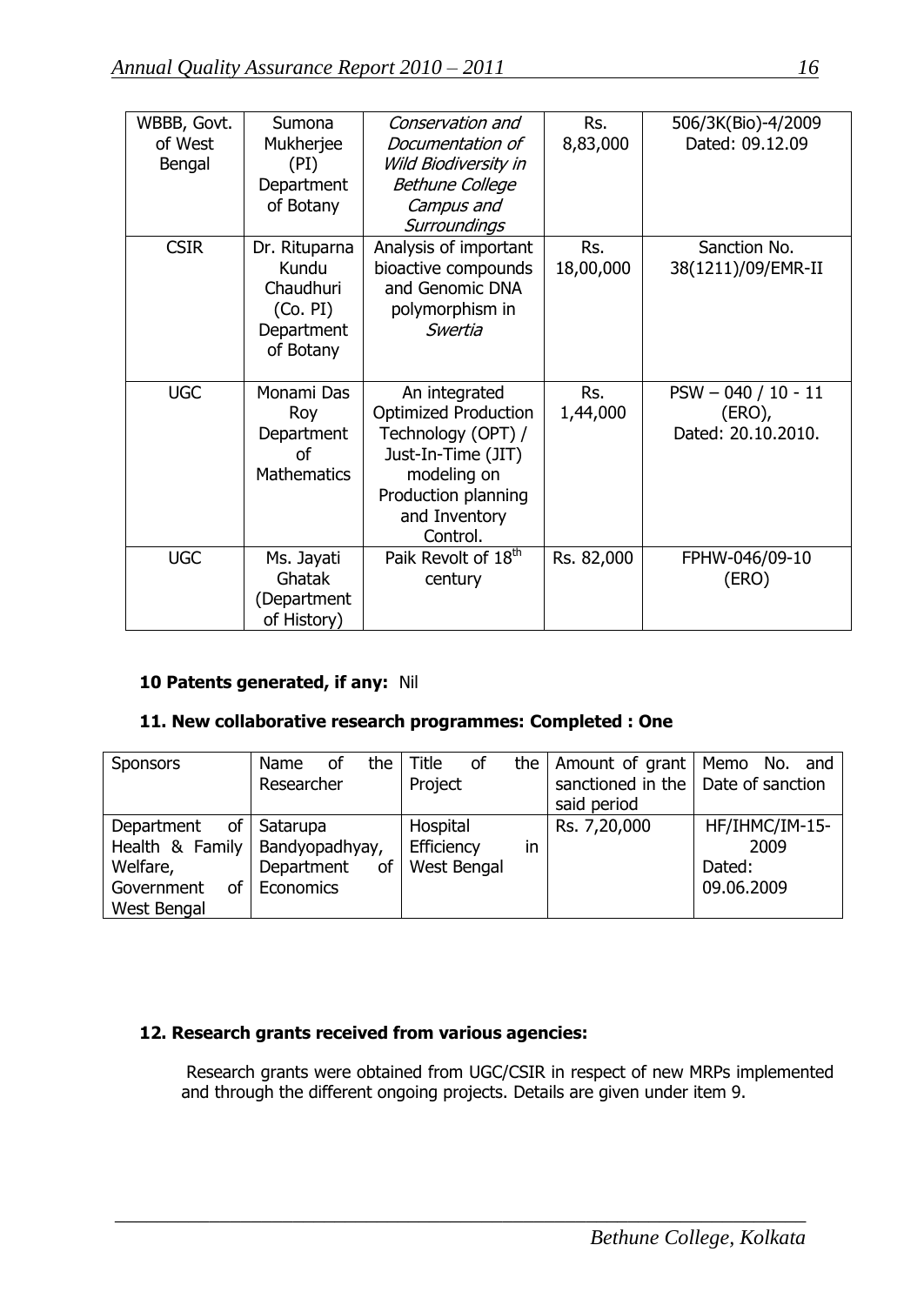# **13. Details of research scholars:**

| Serial no. | Name of Scholar | Department                                                                  | Name of Project                                                                                            |
|------------|-----------------|-----------------------------------------------------------------------------|------------------------------------------------------------------------------------------------------------|
| 1.         | Sanchita Datta  | Zoology [CSIR SRFellowship<br>awarded to work under Dr.<br>Madhumita Manna] | An approach to develop live<br>attenuated vaccine against<br>Indian Kala-azar                              |
| 2.         | Jayita Saha     | <b>Botany</b>                                                               | Conservation and<br>Documentation of Wild<br>Biodiversity in Bethune<br>College Campus and<br>Surroundings |
| 3.         | Taniya Mitra    | <b>Botany</b>                                                               | Conservation and<br>Documentation of Wild<br>Biodiversity in Bethune<br>College Campus and<br>Surroundings |
| 4.         | Anusree Das     | <b>Botany</b>                                                               | DNA fingerprinting of Musa<br>accessions available in West<br>Bengal                                       |

# **14. Citation index of the faculty members and impact factor:**

| <b>Serial No.</b> | <b>Name of</b><br><b>Faculty</b>                    | <b>Details of</b><br><b>Publication</b>                                                                                                                  | <b>Citation Index</b> | <b>Impact factor of</b><br>journal/ISBN no.                                                                            |
|-------------------|-----------------------------------------------------|----------------------------------------------------------------------------------------------------------------------------------------------------------|-----------------------|------------------------------------------------------------------------------------------------------------------------|
| 1.                | Dr. Madhumita<br>Manna,<br>Department of<br>Zoology | Radiation Induced<br>Effects on<br>Viability and<br><b>Antioxidant Marker</b><br>Enzymes of Two<br>Fresh Water<br>Crustaceans from<br>Different Habitats |                       | Journal of<br>Environmental<br><b>Biology</b><br>2010<br>Impact factor:<br>1.36(2009)                                  |
| 2.                | Dr. Madhumita<br>Manna,<br>Department of<br>Zoology | Immunotherapeutic<br>Role of Radio<br>Attenuated<br>Leishmania Parasites<br>in Experimental<br><b>Murine Visceral</b><br>Leishmaniasis                   |                       | Medimond<br>International<br>Proceeding, 2010<br>ISBN 978-88-7587-<br>598-5                                            |
| 3.                | Dr. Madhumita<br>Manna,<br>Department of<br>Zoology | Random amplified<br>polymorphic DNA<br>and drug sensitivity<br>analysis of recent<br>clinical isolates from<br>Indian kala-azar<br>patient               |                       | Proceeding of 22 <sup>nd</sup><br><b>National Congress</b><br>of Parasitology<br>2010<br>ISBN No 978-93-<br>5067-220-4 |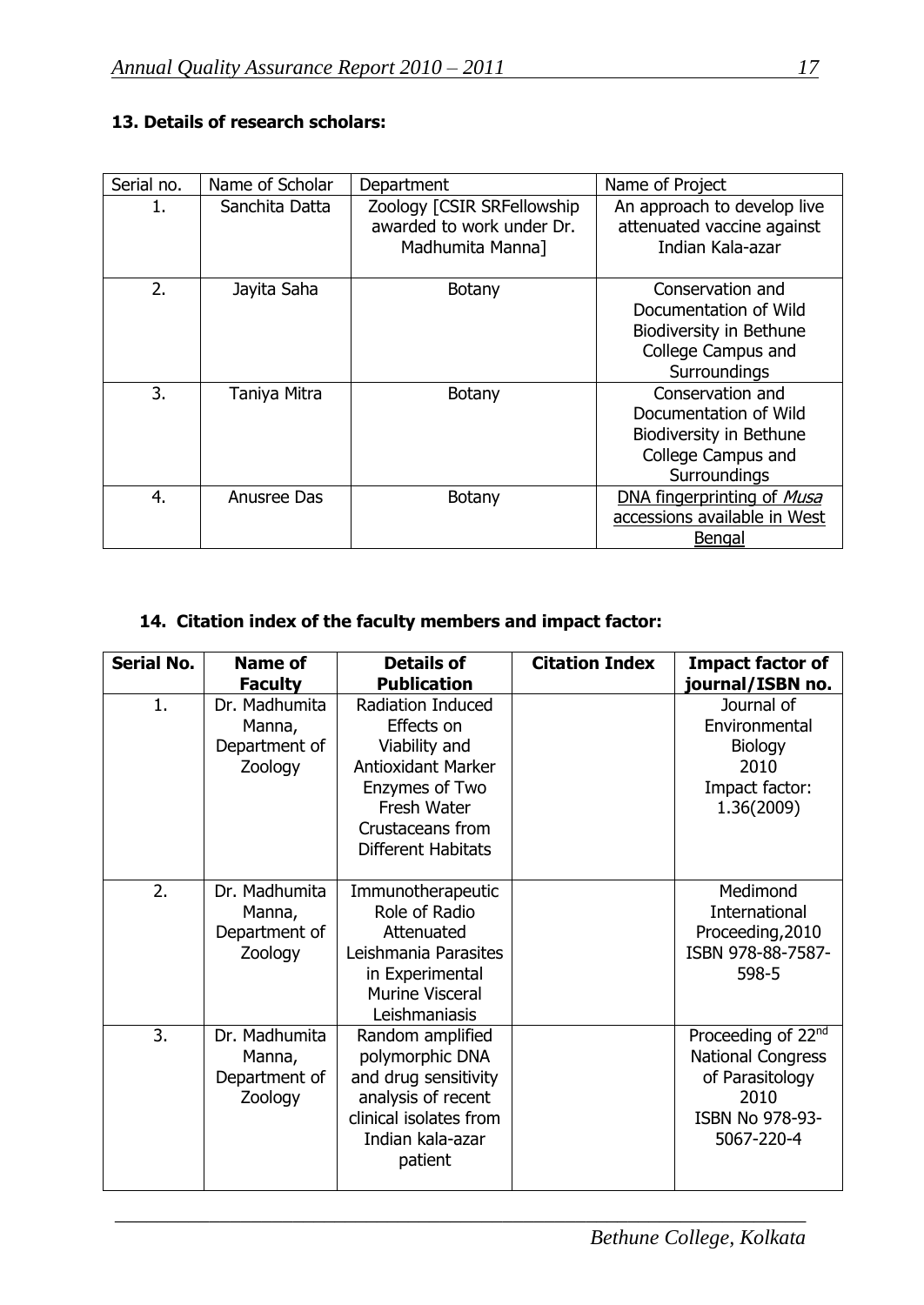| 4. | Dr. Sarmishtha<br>Banik,<br>Department of<br>Zoology | Necrophoresis in two<br>Indian ant species,<br>Camponatum<br>compressus<br>(Fabricius) and<br>Diacamma vagans<br>(Smith) (Insecta:<br>Hymenoptera:<br>Formicidae) | Proceedings of.<br>Zooogical. Society<br>(Springer<br>publication<br>2010<br><b>ISSN No. 0373-</b><br>5893                                                                                         |
|----|------------------------------------------------------|-------------------------------------------------------------------------------------------------------------------------------------------------------------------|----------------------------------------------------------------------------------------------------------------------------------------------------------------------------------------------------|
| 5. | Dr. Saswati<br>Sinha,<br>Department of<br>Zoology    | Two new species of<br>the genus Dasyhelea<br>Kieffer (Diptera:<br>Ceratopogonidae)<br>from the Coastal<br>regions of East<br>Medinipur(West<br>Bengal). India.    | Journal of Natural<br>History 2010<br>ISSN 0973-6166                                                                                                                                               |
| 6. | Dr. Saswati<br>Sinha,<br>Department of<br>Zoology    | New species of the<br>genus Nilobezzia<br>Kieffer (Diptera:<br>Ceratopogonidae)<br>from Haldia, East<br>Medinipur (West<br>Bengal). India.                        | Journal of Natural<br>History 2010<br>ISSN 0973-6166                                                                                                                                               |
| 7. | Dr. Sutapa<br>Sanyal,<br>Department of<br>Zoology    | Occurrence and<br>antibiotic<br>susceptibility among<br>coliform bacteria<br>isolated from<br>sewage exposed fish                                                 | Recent Research in<br>Science and<br>Technology<br>2010<br>ISSN 2076-5061                                                                                                                          |
| 8. | Dr. Sarmishtha<br>Banik,<br>Department of<br>Zoology | A comparative<br>account of<br>behavioural pattern<br>in two Indian ant<br>species in captivity                                                                   | Proceedings of.<br>Zooogical. Society<br>(Springer<br>publication<br>2011<br><b>ISSN No. 0373-</b><br>5893                                                                                         |
| 9. | Dr. Sarmishtha<br>Banik,<br>Department of<br>Zoology | Study of behaviour<br>of magpie robin<br>(Copsychus saularis<br>Linn.) in Indian<br>subcontinent with<br>special reference to<br>nest box provided<br>for nesting | In: Biodiversity:<br>Assssment and<br>awareness (Editor<br>in Chief<br>S.K.Mukhopadhyay)<br><b>Hooghly Mohsin</b><br>College, Chinsura,<br>Hoogly, WB, India<br>2011<br>ISBN 978-81-<br>908801-2-1 |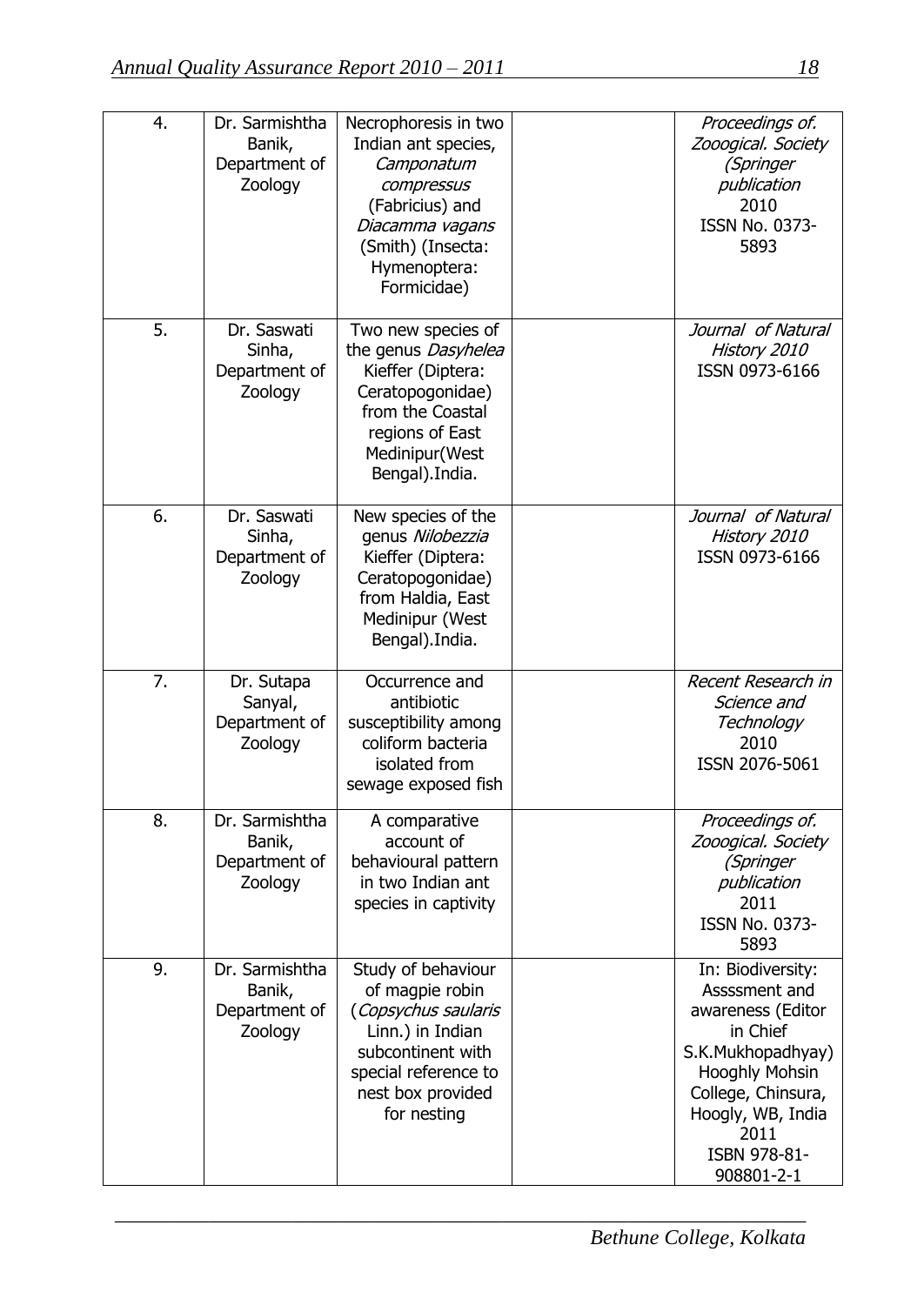| 10. | Dr. Sarmishtha<br>Banik,<br>Department of<br>Zoology                   | A survey of ant<br>species in and<br>around the village<br>susunia (hill), district<br>Bankura, WB. India<br>(Insecta:<br>Hymenoptera:<br>Formicidae                                              | In: Biodiversity<br>Assssment and<br>awareness (Editor<br>in chief<br>S.K.Mukhopadhyay)<br><b>Hooghly Mohsin</b><br>College, Chinsura,<br>Hoogly, WB, India<br>2011<br>ISBN 978-81-<br>908801-2-1 |
|-----|------------------------------------------------------------------------|---------------------------------------------------------------------------------------------------------------------------------------------------------------------------------------------------|---------------------------------------------------------------------------------------------------------------------------------------------------------------------------------------------------|
| 11. | Dr. Saswati<br>Sinha,<br>Department of<br>Zoology                      | Study on four new<br>species of the genus<br>Atrichopogon kieffer<br>(Diptera:<br>Ceratopogonidae)<br>from Haldia unde<br>coastal region of<br>East Medinipur<br>district (West<br>Bengal), India | Journal of Natural<br>History<br>2011<br>ISSN 0973-6166                                                                                                                                           |
| 12. | Dr. Sutapa<br>Sanyal,<br>Department of<br>Zoology                      | Drug resistance<br>profiles of coliforms<br>in sewage exposed<br>fish                                                                                                                             | World Journal of<br><b>Fish and Marine</b><br><b>Sciences</b><br>2011<br><b>ISSN No. 2078-</b><br>4589                                                                                            |
| 13. | Dr. Paramaa<br>Raha,<br>Department of<br>Zoology                       | Ultrastructure and<br>lipid chemistry<br>of specialized<br>epidermal structure<br>of Indian porcupines<br>and hedgehog                                                                            | Acta Zoologica<br>2011<br>Impact factor1.6                                                                                                                                                        |
| 14. | DR. Madhumita<br>Manna,<br>Department of<br>Zoology                    | Characterization of<br>the<br>Recent clinical<br>isolates of Indian<br>Kala-azar patients by<br>RAPD-PCR method                                                                                   | Journal of Parasitic<br>Diseases (Spriger)<br>DOI:10.1007/s<br>12639-011-0048-1<br><b>ISSN NO.0971-</b><br>7196                                                                                   |
| 15. | Dr. Rituparna<br>Kundu<br>Chaudhuri,<br>Department of<br><b>Botany</b> | Somatic<br>embryogenesis in<br>Swertia chirata<br>Buch. Ham. Ex Wall,<br>Asian Journal of<br>Biotechnology,<br>3:186-193, 2011                                                                    | Asian Journal of<br>Biotechnology,<br>3:186-193,2011                                                                                                                                              |
| 16. | Dr. Sumona<br>Mukherjee,<br>Department of<br><b>Botany</b>             | Heavy metal Toxicity<br>& Effect of Sound<br>on Root<br><b>Meristematic Cells</b><br>of Allium cepa L                                                                                             | (ISSN 0971-2976)<br>J. Botan Soc.<br>Bengal 64: 119-<br>123,2010                                                                                                                                  |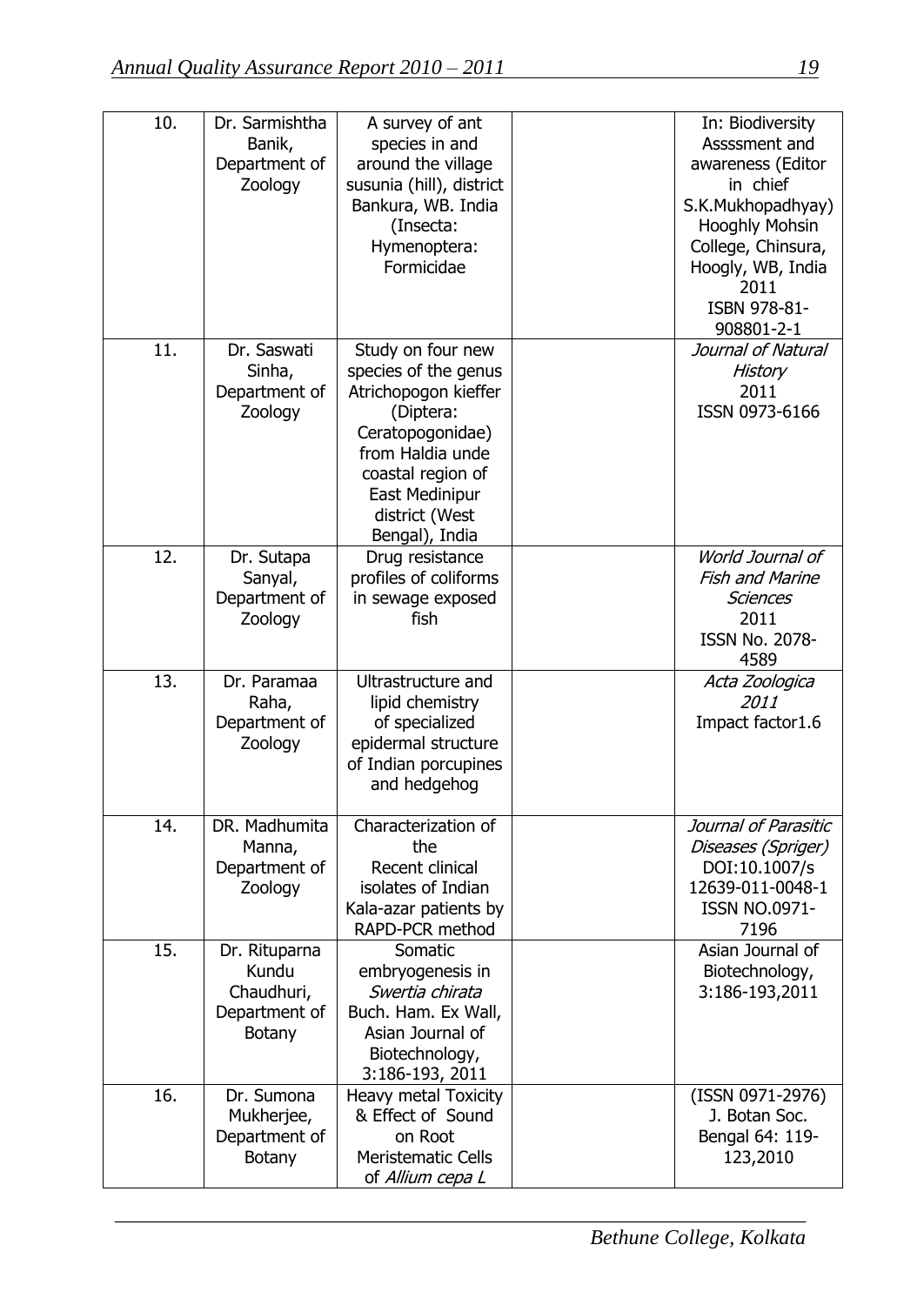|     |                                                                           | J. Botan. Soc.<br>Bengal 64: 119-123,<br>2010                                                                                  |                                                                                    |                                                                                                                                                                                                                           |
|-----|---------------------------------------------------------------------------|--------------------------------------------------------------------------------------------------------------------------------|------------------------------------------------------------------------------------|---------------------------------------------------------------------------------------------------------------------------------------------------------------------------------------------------------------------------|
| 17. | Dr. Sumona<br>Mukherjee,<br>Department of<br><b>Botany</b>                | The Forest Crop of<br>Purbi Singhbhum<br>District, Jharkhand,<br>Indian J. Landscape<br>Sys. Eco. Studies 33:<br>183-190, 2010 |                                                                                    | Impact Factor:<br>0.2334<br>(ISSN 0971-4170,)                                                                                                                                                                             |
| 18. | Ms. Manali<br>Chakraborty,<br>Department of<br>Computer<br>Science        | W<br>A State of the art<br>Survey on IDS for<br>Mobile Ad Hoc<br>Networks and<br><b>Wireless Mesh</b><br>Networks."            |                                                                                    | Springer<br>Heildelberg<br>proceedings of the<br>International<br>Conference on<br>Parrallel,<br><b>Distributed</b><br>Computing<br>technologies and<br>Applications<br>(PDCTA-2011), pp.<br>169-179,<br>September, 2011. |
| 19. | Ms. Manali<br>Chakraborty,<br>Department of<br>Computer<br><b>Science</b> | "The Evolution of<br><b>IDS Solutions in</b><br>Wireless Ad Hoc<br>Networks to<br><b>Wireless Mesh</b><br>Networks."           |                                                                                    | International<br>Journal of Network<br>Security and its<br>Application(IJNSA)<br>VOI-3, no.-6, pp.-<br>39-58, November<br>2011                                                                                            |
| 20. | Prof. Anasuya<br>Guha,<br>Department of<br>English                        | Caesar and<br>Cleopatra: Shaw<br>Reworks History as<br>Farce                                                                   | Lady Brabourne<br>College Journal,<br>2010                                         |                                                                                                                                                                                                                           |
| 21. | Prof. Anasuya<br>Guha,<br>Department of<br>English                        | Shakespeare's<br>Sister: An Unfinished<br>Itinerary                                                                            | Breaking the<br>Silence, Dept of<br>English, Calcutta<br>University, March<br>2011 | 978-81-8211-077-9                                                                                                                                                                                                         |
| 22. | Dr. Monami<br>Das Roy,<br>Department of<br><b>Mathematics</b>             | 1. Roy, M., Sana, S.<br>and Chaudhuri, K.,<br>2010. A stochastic<br>EPLS model with<br>random price<br>sensitive demand.       |                                                                                    | International<br>Journal of<br>Management<br>Science and<br>Engineering<br>Management. Vol.<br>No. - 5(6), Page 465<br>$-472.$                                                                                            |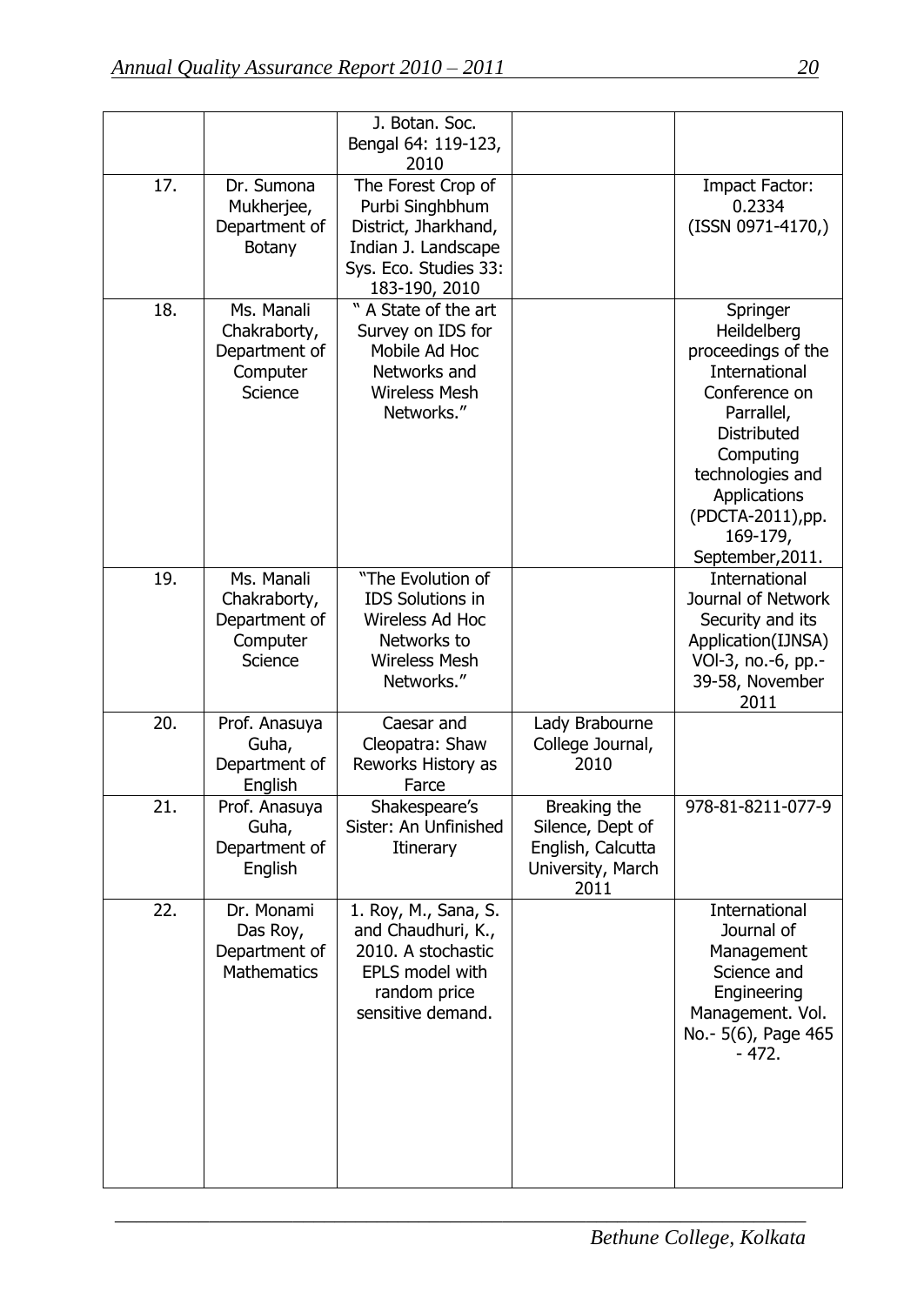| 23. | Dr. Monami<br>Das Roy,<br>Department of<br><b>Mathematics</b> | Das Roy, M., Sana,<br>S. and Chaudhuri,<br>K., 2011. An<br>economic order<br>quantity model of<br>imperfect quality<br>items with partial<br>backlogging.    |                                                        | 0.948<br><b>International</b><br>Journal of Systems<br>Science. Vol. No.-<br>42(8), Page 1409 -<br>1419.    |
|-----|---------------------------------------------------------------|--------------------------------------------------------------------------------------------------------------------------------------------------------------|--------------------------------------------------------|-------------------------------------------------------------------------------------------------------------|
| 24. | Dr. Monami<br>Das Roy,<br>Department of<br><b>Mathematics</b> | Das Roy, M., Sana,<br>S. and Chaudhuri,<br>K., 2011. An EOQ<br>model for imperfect<br>quality products with<br>partial backlogging -<br>a comparative study. |                                                        | International<br>Journal of Services<br>and Operations<br>Management. Vol.<br>No.- 9(1), Page 83<br>$-110.$ |
| 25. | Dr. Debamitra<br>De,<br>Department of<br>Sanskrit             | Prasanga: Pramana                                                                                                                                            | <b>Book</b>                                            | ISBN: 978-93-<br>80663-29-6                                                                                 |
| 26. | Dr. Debamitra<br>De,<br>Department of<br>Sanskrit             | Sangham Saranam<br>Gacchami: Ekti<br>Alochana                                                                                                                | Manabman Journal                                       | ISSN0971-9792                                                                                               |
| 27. | Dr. Debamitra<br>De,<br>Department of<br>Sanskrit             | The origin and<br>transformation of<br>Purusa And Prakriti<br>in Samkhya<br>Philosophy                                                                       | Hindusthani<br>Academy,<br>Allahabad                   | Special edited<br>volume,<br>October, 2010                                                                  |
| 28. | Dr. Debamitra<br>De,<br>Department of<br>Sanskrit             | Samskrite Rabindra<br>Sahityer Anubad                                                                                                                        | Korak Sarad<br>Samkhya, Sept-<br>Dec 2010              | R.N.41092/82                                                                                                |
| 29. | Ms. Manidipa<br>Das,                                          | Aashapurnar Tero-Ti<br>Upanyash                                                                                                                              | Sahityo O<br>Sanskriti, Oct 2010                       |                                                                                                             |
|     | Department of<br>Bengali                                      | Rabindra Chotogolpe<br>Birodhini Naarira                                                                                                                     | Sudakshina, Oct.<br>2011                               |                                                                                                             |
|     |                                                               | Totakahini,<br>Anyaroop E                                                                                                                                    | <b>Bethune College</b><br>Patrika<br>March 2011        |                                                                                                             |
|     |                                                               | Banalata Sen<br>(lecture)                                                                                                                                    | Jibanananda<br>Sabhagriha -<br>Anweshan,<br>26.06.2011 |                                                                                                             |
| 30. | Dr. Kabita<br>Chanda                                          | Kabichetonay Nritya<br>Nataraaj (book),                                                                                                                      | Papyrus<br>Jan 2011                                    |                                                                                                             |
| 31. |                                                               | Moner Maajhe Je<br>Gaan Baje                                                                                                                                 | Balaka,<br>Nov 2010                                    |                                                                                                             |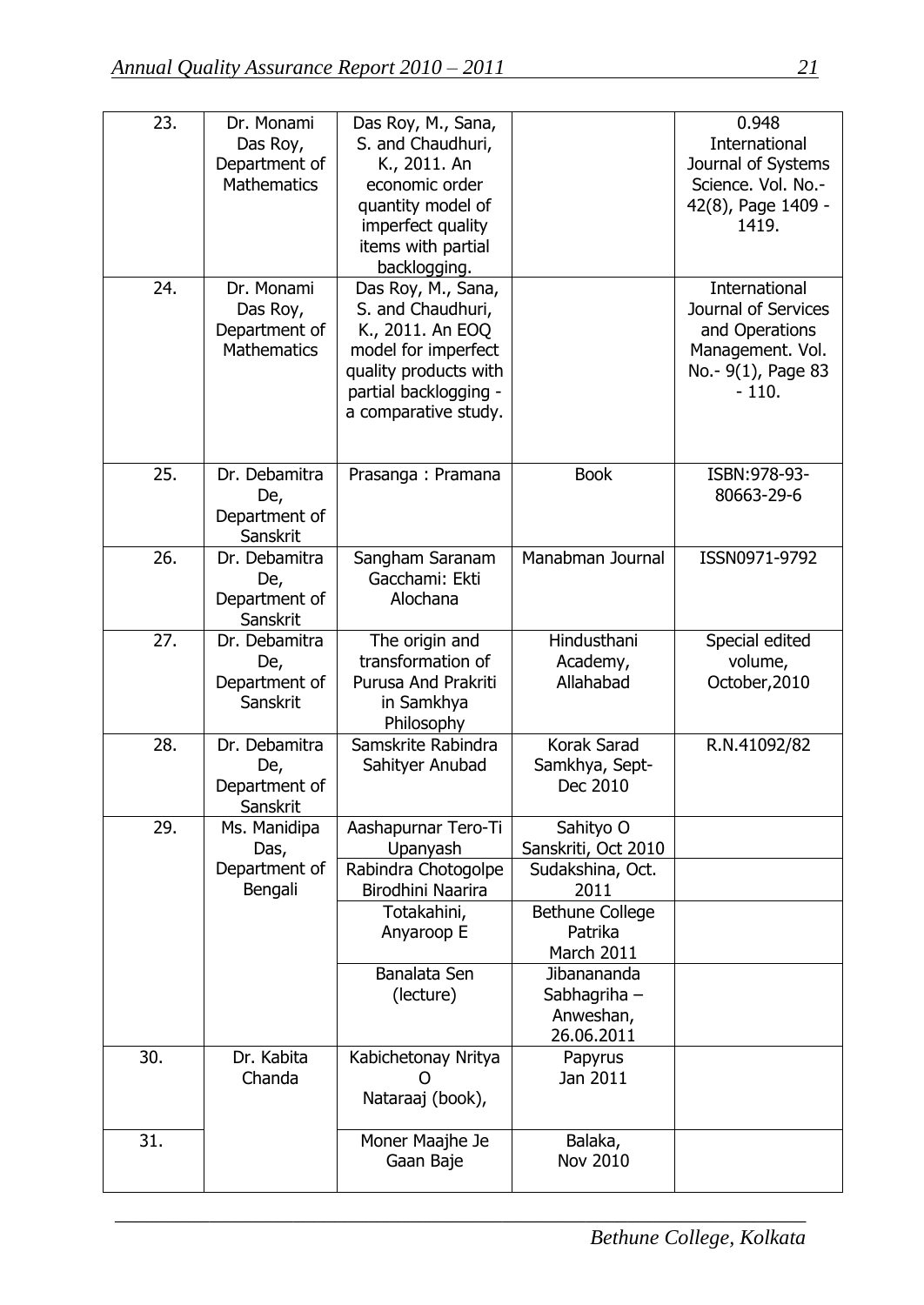| 32. |                              | Nrityaguru O<br>Nrityashilpi<br>Rabindranath              | <b>Bethune College</b><br>Patrika, March<br>2011                                   |                                  |
|-----|------------------------------|-----------------------------------------------------------|------------------------------------------------------------------------------------|----------------------------------|
| 33. |                              | Mahamanab $-$<br><b>Buddha</b><br>Bhakta Rabindranath     | Milemishe, May<br>2011                                                             |                                  |
| 34. |                              | Rabindranather<br>Gaan<br>(lecture)                       | Abyay Literary<br>Society, Dec 2010                                                |                                  |
| 35. |                              | Rabindra Upanyashe<br>Aadhunik Naari<br>(lecture)         | <b>Political Science</b><br>Deptt. of Bethune<br>College,<br>17.01.2011            |                                  |
| 36. |                              | Rabindra Srishtite<br>Bouddha Chetana                     | Bangla Academy<br>&<br>W.B. Govt., Feb<br>2011                                     |                                  |
| 37. | Dr. Lina Sen                 | Oupanyashik<br>Sarajkumar<br>Roychowdhury                 |                                                                                    | <b>ISBN</b><br>978-81-8211-075-5 |
| 38. |                              | Shesher raatri o<br>Grihaprabesh in                       | Tabu Ekalabya<br>(Rabindra<br>Sankhya), June<br>2010                               |                                  |
| 39. |                              | Rabindranath o<br>Bethune College,                        | <b>Bethune College</b><br>Patrika, March<br>2011                                   |                                  |
| 40. | Ms. Suchimita<br>Maitra      | Rabindra Bhabnay<br>Naari                                 | Puro-<br>Pathik<br>(Rabindra<br>Sankhya), June<br>2010                             |                                  |
| 41. |                              | Kabi o<br>Bigyansadhak                                    | <b>Bethune College</b><br>Patrika, March<br>2011                                   |                                  |
| 42. |                              | Geetanjali -<br>Byaktigata<br>Anubhabe                    | Punascha -<br><b>Alumni Association</b><br>Of Bengali, J.U.,<br>20.02.2011         |                                  |
| 43. | Smt. Kumkum<br>Chattopadhyay | Article-<br>"Rabindranath O<br>Shikkha:tatwa O<br>Prayog" | Minakshi Sinha Ed.<br>Book,<br>"Rabindradristite<br>Samaj O Samakal"               | ISBN:978-81-<br>907808-9-6.      |
| 44. |                              | Chapter on-"Markin<br><b>Juktorastrer</b><br>Songbidhan"  | Dr. Rajashree Basu<br>Ed.<br>Book, "Tulonamulok<br>Shasanbyabostha<br>O Rajneeti." | ISBN: 978-93-<br>86677.          |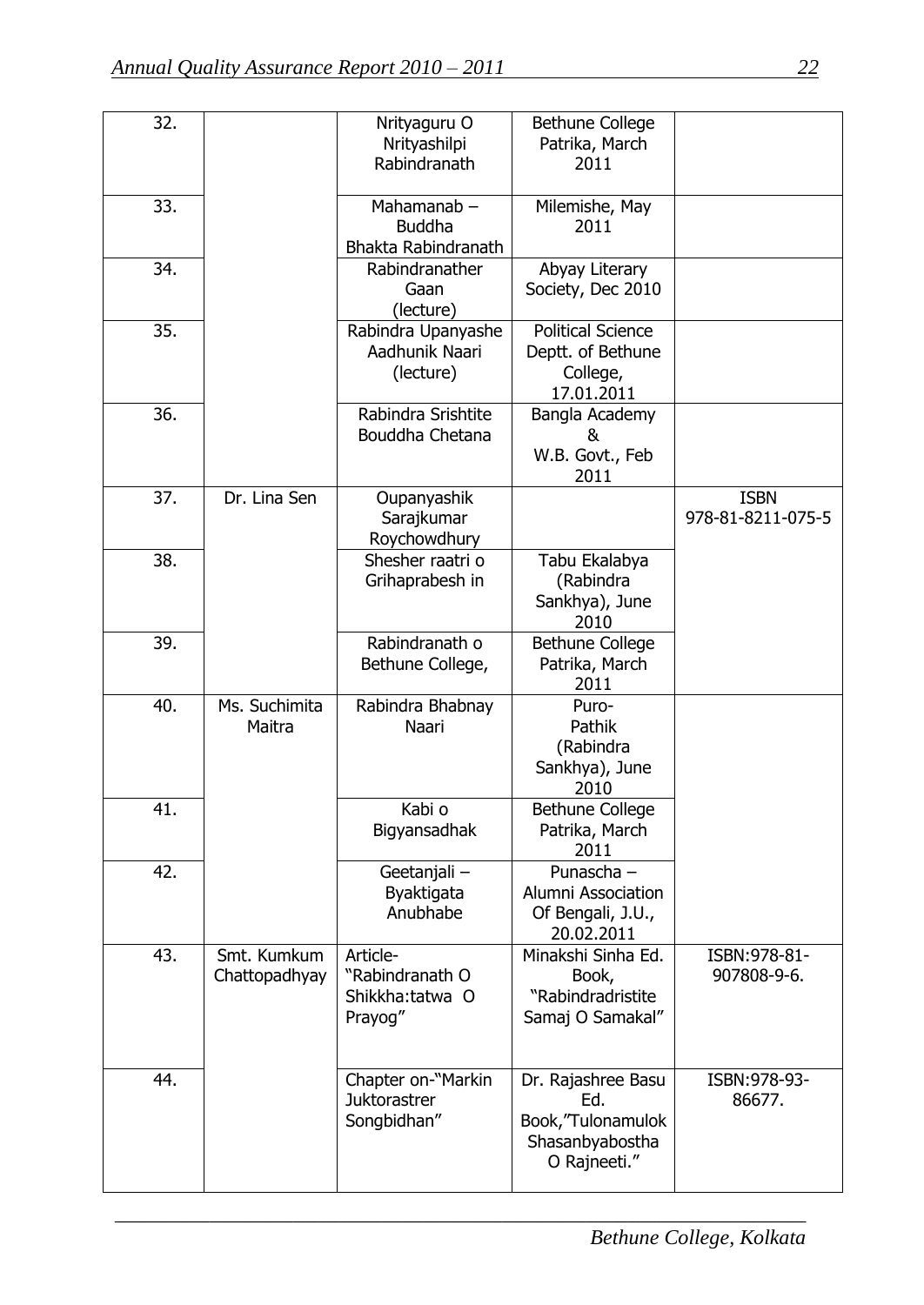# **15. Honors/awards to the faculty:**

Dr. Lina Sen (Department of Bengali) was honoured as the Best Programme Officer for NSS by Calcutta University on 12.01.2011.

## **16. Internal resources generated:**

| <b>Nature of fund</b><br><b>Funding agency</b> |                                                                                 | <b>Quantum of fund</b>   |
|------------------------------------------------|---------------------------------------------------------------------------------|--------------------------|
| <b>1. CPE</b>                                  | <b>UGC</b>                                                                      | Rs 50,00,000 to be spent |
|                                                |                                                                                 | in the ratio 60:40 under |
|                                                |                                                                                 | <b>Non-recurring and</b> |
|                                                |                                                                                 | <b>Recurring heads.</b>  |
| 2. Sponsorship for seminars                    | <b>UGC</b>                                                                      | Rs. 1,50,000             |
| 3. Sponsorship for Annual<br>Fest Alaap-2010   | Different private sector<br>organizations.                                      | Rs.1,10,000              |
| 4. New Prize Funds<br>constituted.             | i. Santosh Kumar Dutta Gold<br>Medal and Radharani Dutta<br><b>Silver Medal</b> | Rs. 60,000               |

# **17. Details of Departments getting SAP, COSIST (ASSIST)/ DST, FIST, etc. assistance/ recognition: N.A**

# **18. Community Service: The various activities of the NSS for the year 2010-11 :**

| <b>Date</b>         | <b>Activity</b>                                      |
|---------------------|------------------------------------------------------|
| 14.7.2010           | Seminar and quiz on "Thalassemia"                    |
| 3.8.2010            | Clearing of bushes and initiating gardening in       |
|                     | a portion of the campus to remember and              |
|                     | honour Rabindranath Tagore's idea of "Mother         |
|                     | Earth"                                               |
| 14.8.2010           | Participation in a Seminar on "Global warming        |
|                     | our responsibility" and Walk<br>and<br><sub>in</sub> |
|                     | collaboration with Nehru Youth Centre.               |
| 15.8.2010           | Celebration of Independence Day                      |
| 13.9.2010           | One day preparatory camp in the slums before         |
|                     | "special camp"                                       |
| 15.9.2010           | Organisation of competition<br>on                    |
|                     | music, dabate, dance, poster painting etc in         |
|                     | accordance with the directive of Calcutta            |
|                     | University to commemorate<br>the                     |
|                     | Commonwealth Games.                                  |
| 23.9.2010-29.9.2010 | "Special Camp"                                       |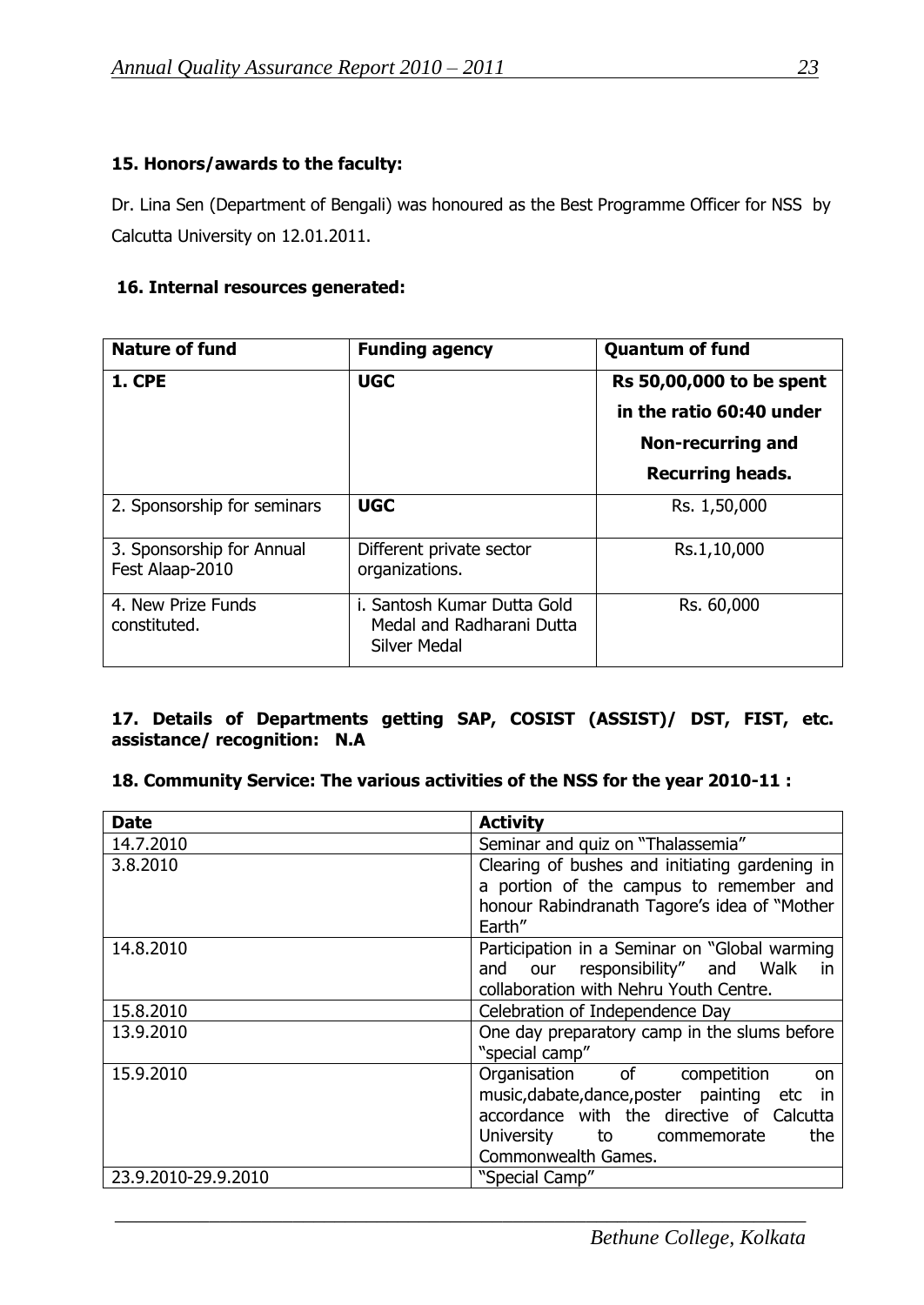| 1.12.2010  | Participation in seminar and walk organized by<br>C.U. on the occasion of World Aids Day                                                                                 |
|------------|--------------------------------------------------------------------------------------------------------------------------------------------------------------------------|
| 21.12.2010 | Blood donation camp in the College-<br>Participation of students and teachers alike                                                                                      |
| 12.1.2011  | Felicitation of Dr.Lina Sen as Best Programme<br>Officer and two Bethunites as Best Volunteers<br>at the seminar organized by C.U. on the<br>occasion of World Youth day |
| 21.1.2011  | Cleaning of campus                                                                                                                                                       |
| 26.1.2011  | Celebration of Republic day                                                                                                                                              |
| 21.2.2011  | Presenting books and stationery to Sohom an<br>organization that runs schools in remote<br>villages.                                                                     |
| 9.3.2011   | Organisation of Health camp in the slums on<br>the occasion of World Women's Day                                                                                         |
| 17.3.2011  | distribution<br>0f<br>Cultural<br>program and<br>certificates.                                                                                                           |

# **19.Teachers and officers newly recruited/joined on transfer till 30.6.2011:**

| Name of the<br>teacher                              | Age<br>(in<br>yrs)        | <b>Subject</b>        | <b>Specialisati</b><br>on                                                       | <b>Highe</b><br>st<br>educat<br>ional<br>qualifi<br>cation | <b>Research</b><br>experience<br>in years<br>&<br>No.<br>οf<br><b>Publications</b> | <b>Teaching</b><br>experience<br>(UG/PG) |
|-----------------------------------------------------|---------------------------|-----------------------|---------------------------------------------------------------------------------|------------------------------------------------------------|------------------------------------------------------------------------------------|------------------------------------------|
| Dr.Seemanti<br>Ghosh<br>(Nov.2010)<br>on transfer)  | 34                        | Botany                | Cell Biology,<br>Molecular<br>Genetics<br>and Plant<br><b>Tissue</b><br>Culture | Ph.D.                                                      | 10 yrs<br>5<br>international<br>2 national                                         | 4 yr-UG<br>8 mths -PG                    |
| Prof. Sumita<br>Basu (9 <sup>th</sup><br>Sept.2010) | 57                        | <b>Mathematics</b>    | Advanced<br>Computer<br>Science &<br>Cybernetics                                | Ph.D                                                       | 25yrs                                                                              | U.G:34yrs<br>P.G: 5 yrs                  |
| Dr. Tulika<br>Chakraborty<br>$(20th$ July,<br>2010) | 31                        | <b>Mathematics</b>    | Operations<br>Research                                                          | Ph. D.                                                     | Years $-6$<br>Publications-<br>3                                                   | Nil                                      |
| Dr.Semanti<br>Sen                                   | 47(A<br><b>APR</b><br>OX) | <b>History</b>        | <b>SOCIAL</b><br><b>HISTORY</b>                                                 | M.A.<br>Ph.D                                               | <b>MORE THAN</b><br>5                                                              | MORE THAN 20                             |
| Smt. Rupa<br>Banerjee                               | 49                        | Bengali               | <b>LINGUISTIC</b><br>S                                                          | M.Phil                                                     | <b>NIL</b>                                                                         | 25 YRS (UG)<br>3 YRS (PG)                |
| Smt.Moumita<br>Dutta                                | 33                        | Political<br>Science. | Socialist<br>Thought.                                                           | M.Phil                                                     | 3 articles<br>published in<br><b>Different</b><br>journals.                        | 5 years                                  |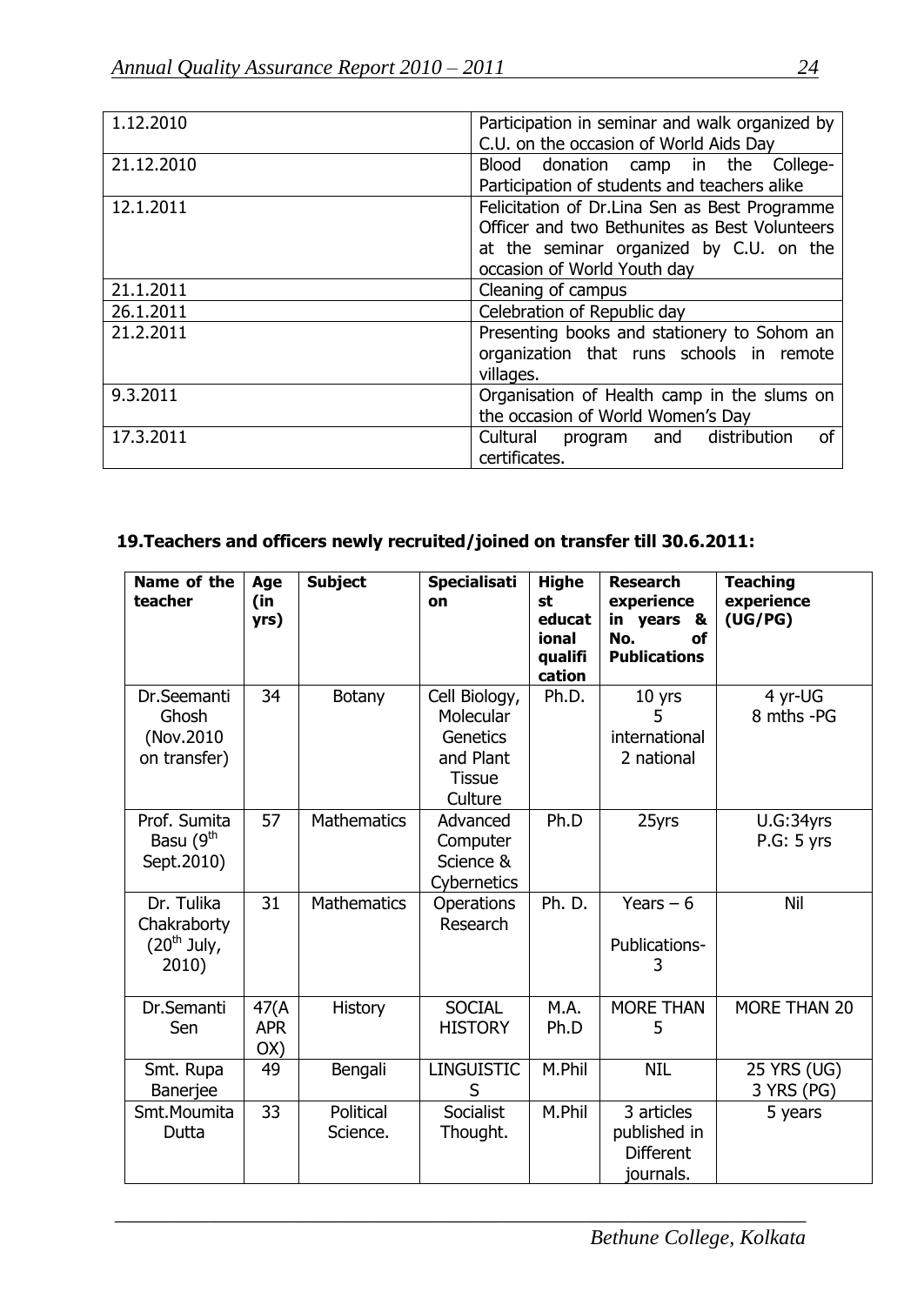| Smt. Papri<br><b>Bhadra</b> | 48 | Philosophy | Logic                           | M.A.  | One                                                                                                                                                                                                                                                                   | <b>U.G.-22 Years</b>  |
|-----------------------------|----|------------|---------------------------------|-------|-----------------------------------------------------------------------------------------------------------------------------------------------------------------------------------------------------------------------------------------------------------------------|-----------------------|
| Dr. Suparna<br>Mitra        | 44 | Philosophy | Indian<br>Philosophy<br>(Nyaya) | Ph. D | '1.Tarka and<br>Tarkabhasa'<br>Article<br>pub.Post<br>Seminar<br>Proceedings<br>in 2011.<br>UGC sponsd.<br>Seminar at<br><b>Belur</b><br>VidyaMandir<br><b>Belur</b><br>Dist.Howrah<br>2.<br>Jnanatattvik<br>Samosya:<br>Prachya o<br>Prtichyer<br>Aloke in<br>press. | <b>U.G.- 10 Years</b> |

# **The following teachers have joined as Teaching Fellows during the said period.**

| Name of the<br>teacher    | <b>Department</b>   | Age | <b>Specialisation</b> | <b>Highest</b><br>educational<br>qualification | <b>Teaching</b><br>experience<br>(UG/PG)                       |
|---------------------------|---------------------|-----|-----------------------|------------------------------------------------|----------------------------------------------------------------|
| Ms. Manali<br>Chakraborty | Computer<br>Science | 23  | Networking            | M.SC.                                          | 1 year teaching<br>experience at<br>Vidyasagar<br>College (UG) |
| Ms. Barnali<br>Mondal     | <b>Mathematics</b>  | 26  | Actuarial<br>Science  | M.Sc.                                          | Nil                                                            |

# **20 Teaching-Non teaching staff ratio: 76:44 (As on January 2011)**

# **21. Improvements in the Library services:**

Bethune College continues to be an Institutional member of American Centre Library.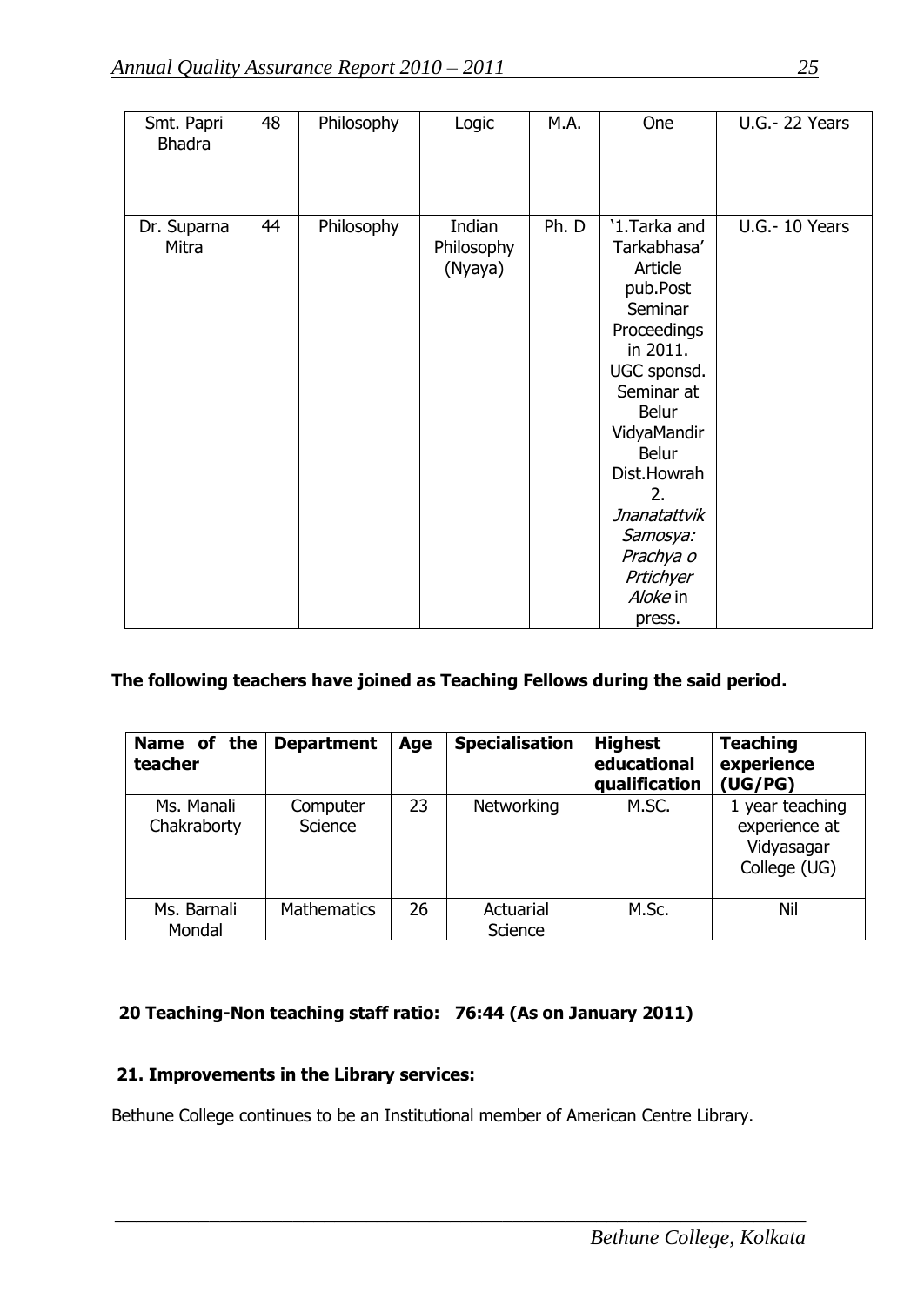| of<br>the  <br><b>Name</b><br>library | No. of<br>new<br>books<br>acquired | Approx. cost No. of<br>of the books<br>in Rs. | journals<br>subscribed | Approx.<br>total annual<br>subscription<br>the<br>οf<br><b>Journals</b><br>- in<br>Rs. |
|---------------------------------------|------------------------------------|-----------------------------------------------|------------------------|----------------------------------------------------------------------------------------|
| <b>Science Library</b>                | 453                                | 2,66,205                                      | 5                      | 6,500                                                                                  |
| <b>Arts Library</b>                   | 586                                | 2,33,891                                      | 4                      | 3,000                                                                                  |

# **22. New books and journals subscribed and their cost :**

The Science and Arts Libraries also received books from individuals by way of gifts. The following are the details of such gifted books:

| <b>Gifted Books</b> | Number of Gifted Books& |
|---------------------|-------------------------|
| received by         | <b>Journals</b>         |
| Science Library     | 8 Books, 6 Journals     |
| <b>Arts Library</b> | 12 Books , 3 Journals   |
| <b>Total</b>        | 20 Books & 9 Journals   |

# **23.Courses in which student assessment of teachers is introduced and action taken on student feedback:**

 A feedback on several issues related to the overall functioning of the college including academic and administrative issues was invited from the third year B.A./B.Sc. students.

A copy of the Feedback Form is enclosed and the analysis of the Feedback received from the students is also included in the report (**vide Annexure I & II**)

The Departments were also asked to maintain a profile of the students admitted in the 2010-11 session. A specimen copy of the questionnaire put before these students is attached as **Annexure III**.

#### **24. Unit cost of education:**

**The unit cost is calculated taking into consideration the utilized values of the Development and the Non-Plan grants received from the Government of West Bengal and excluding the Grants received from U.G.C.**

| Year      | <b>Students</b><br>enrolled(n) | <b>Total</b><br>expenditure<br>including<br>salary (Rs)<br>(a) | <b>Total</b><br>expenditure<br>excluding<br>salary (Rs.)<br>(b) | <b>Unit cost</b><br>a/n<br>(Rs.) | Unit cost<br>b/n<br>(Rs.) |
|-----------|--------------------------------|----------------------------------------------------------------|-----------------------------------------------------------------|----------------------------------|---------------------------|
| 2010-2011 | 932                            | 68653976                                                       | 3410218                                                         | 73663                            | 3659                      |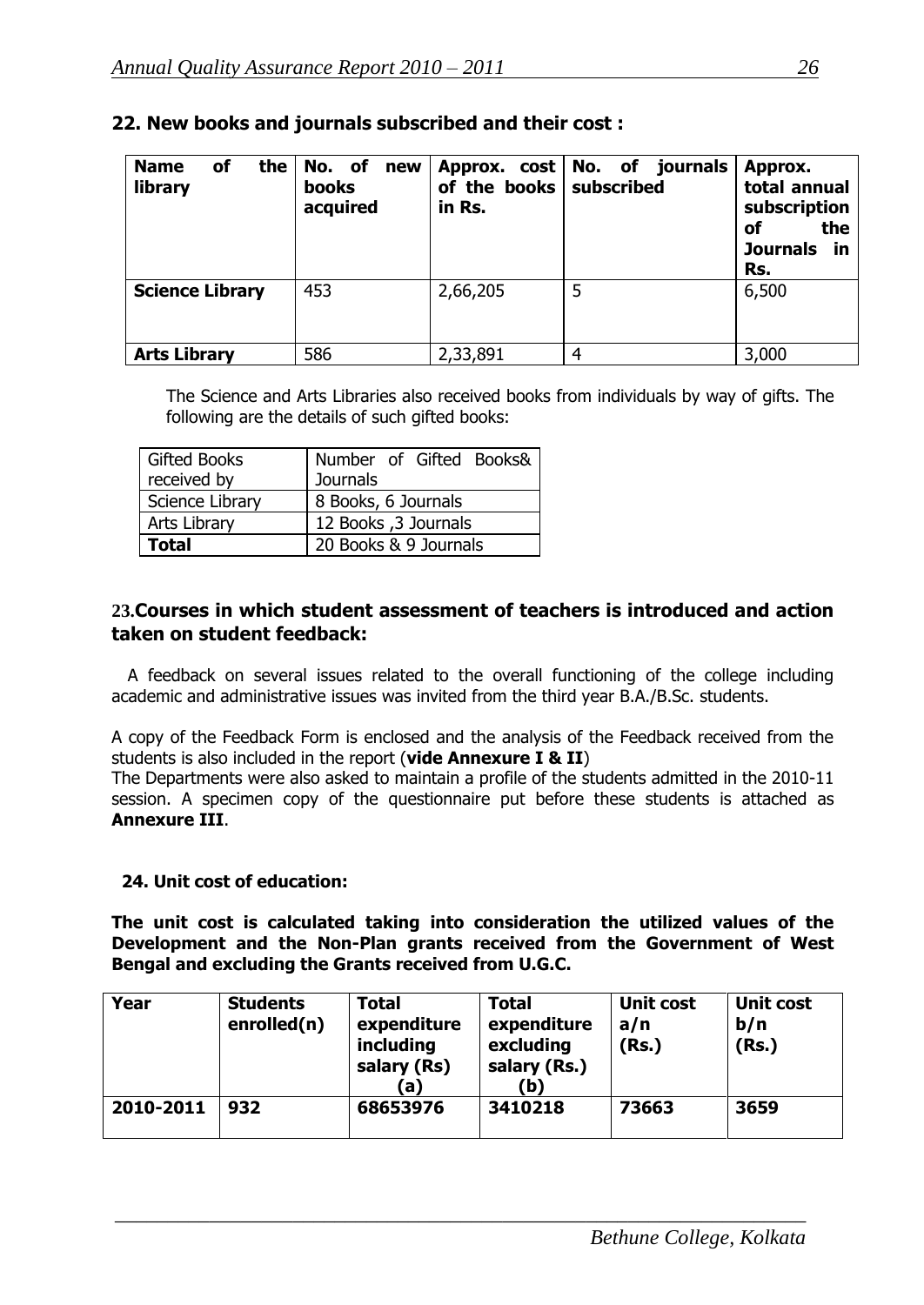### **26. Increase in the infrastructural facilities:**

**i. Major renovation work has been undertaken and completed in the staff quarters of Bethune College**. A new block of about six classrooms was developed through remodeling of the existing structure.

ii. Following is a list of the equipments purchased between July 2010 and June 2011 for the upgradation of the laboratories

| <b>Name of the Department</b> | <b>Name of the equipments</b>                                                   |
|-------------------------------|---------------------------------------------------------------------------------|
| 1. Botany                     | 2 Debro make R/T monocular microscope<br>1.<br>2.<br>Pipette Controller Riviera |
|                               | 3.<br>Getner make R/T monocular microscope                                      |
|                               | Gel Rocker<br>4.                                                                |
| 2. Zoology                    | Laminar Air flow<br>1.                                                          |
|                               | Micro wave without Gril<br>2.                                                   |
|                               | 3.<br>Magnus Stereoscopic Binocular                                             |
|                               | Puller Pump Pipette<br>4.                                                       |
|                               | Fisher Brand Finnpipette<br>5.                                                  |
| 3. Psychology                 | Recording Instrument for Pneumograph through<br>1.                              |
|                               | Computer                                                                        |
|                               | <b>Statistical Package for Social Sciences</b><br>2.                            |
|                               | 3.<br>Software Packages for Attention<br>and<br>Perceptual                      |
|                               | Reversibility                                                                   |
|                               | Neo Five Factor Inventory<br>4.<br>Rorschach Ink Blot Test<br>5.                |
| <b>4. Computer Science</b>    | Five units of LG 15.6" monitor( details:Rs 5200/unit,<br>1.                     |
|                               | Order no: 47/DG,48/DG,49/DG,50/DG,51/DG dt. 20/1/11)                            |
|                               | One unit of IC Tester Component (details: Rs 7500/unit,<br>2.                   |
|                               | Order no: 80/Contingency dt. 22/1/2011)                                         |
|                               | 3. One unit of IC Tester Base (details: Rs 8500/unit,                           |
|                               | Order no: 79/NP dt. 22/1/2011)                                                  |
|                               |                                                                                 |
| <b>5.Physics</b>              | 1. Cathode ray oscilloscope (30 MHz)                                            |
|                               | 2.A.C.Millivoltmeter -2 nos.                                                    |
| 7. Mathematics                | LG plasma TV - Rs. 48375/-<br>1.                                                |
|                               | ADSL router with USB port - Rs.6240/-<br>2.                                     |
|                               | 15.6 LCD ---------- Rs. 5200/-<br>3.                                            |
|                               | SHARP digital Photocopier with Laser Printer & Mono<br>4.                       |
|                               | Scanner ---------------- Rs. 48360/-                                            |
|                               | 5.<br>Windows 7 Operating system- Rs.7800/-                                     |
| 8. Chemistry                  | <b>Automatic Distillation Apparatus</b><br>1.                                   |
|                               | 2.<br>$PH$ – meter                                                              |
|                               | 3.<br>Colorimeter (1)                                                           |
|                               | 4.<br>Vacuum Pump (1)                                                           |
|                               | 5.<br>Aquaguard (1)                                                             |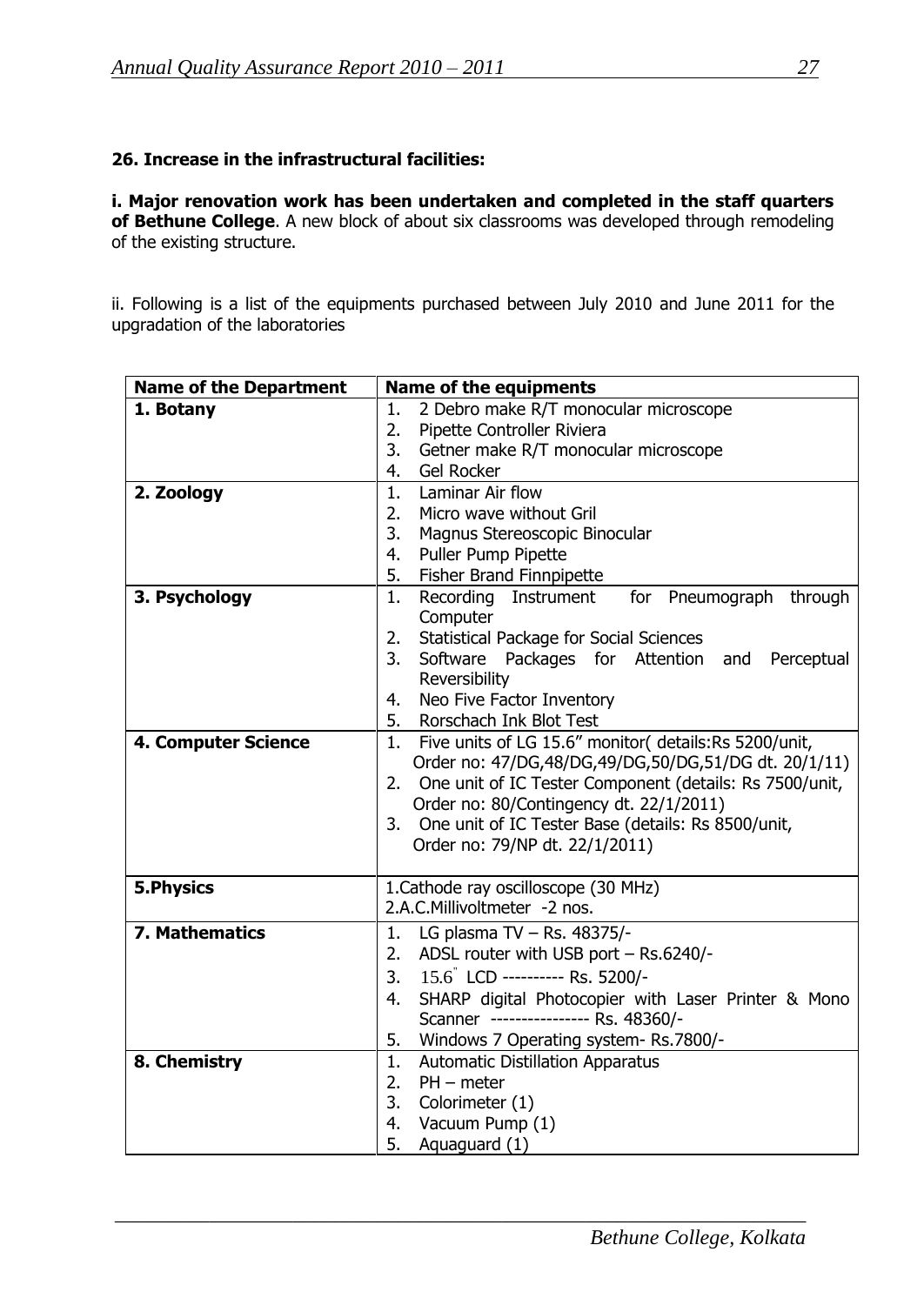# **27. Technology upgradation:**

**As part of the Action Plan chalked out by the Committee formed to monitor the utilization of CPE funds, two Multifacility centres –for Science and Humanities were proposed and approved. Following are the details of the equipments sought:** 

#### **Development of Multifacility Centre for Science**

- Gel Documentation XR system-BIORAD
- Stereoscopic Microscope with camera (Carl Zeiss)
- Spectrophotometer for quantitative analysis of Biomolecules
- -80 $^{\circ}$ C Freezer for long term storage of biological samples
- AMC for all existing and newly procured equipments

#### **Development of Multifacility Centre for Humanities**

- **Computer**  $\bullet$
- LCD Projector
- Duplex Printer (network ready) for printing of downloaded research articles  $\bullet$
- External hard disc for maintaining soft copies of downloaded research articles  $\bullet$
- Photocopying Machine
- Books
- CD/DVD Bank
- Paper, ink for Photocopier and duplex printer and maintenance

#### **List of new computers added in the different Departments**

| <b>Department</b>       | <b>Number of Computers and Accessories</b>     |  |
|-------------------------|------------------------------------------------|--|
| <b>Computer Science</b> | Five assembled computers (DG, dated: 22/1/2011 |  |
| <b>Economics</b>        | $UPS - 1$ , Printer $-1$                       |  |
|                         | One Computer with Internet Modem               |  |
| Sanskrit                |                                                |  |
| Chemistry               | One Computer with Printer                      |  |

#### **28. Computer and Internet access and training to teachers and students:**

 All first year students, 2010-11 (Arts and Science) of the College have been enrolled in the self-financing course on Computer Applications running in the college. The course content is customized to cater to the students of different streams.

 **All** teachers and students of this College have access to the Computers. Internet facilities are now available in all the Departments and the two libraries.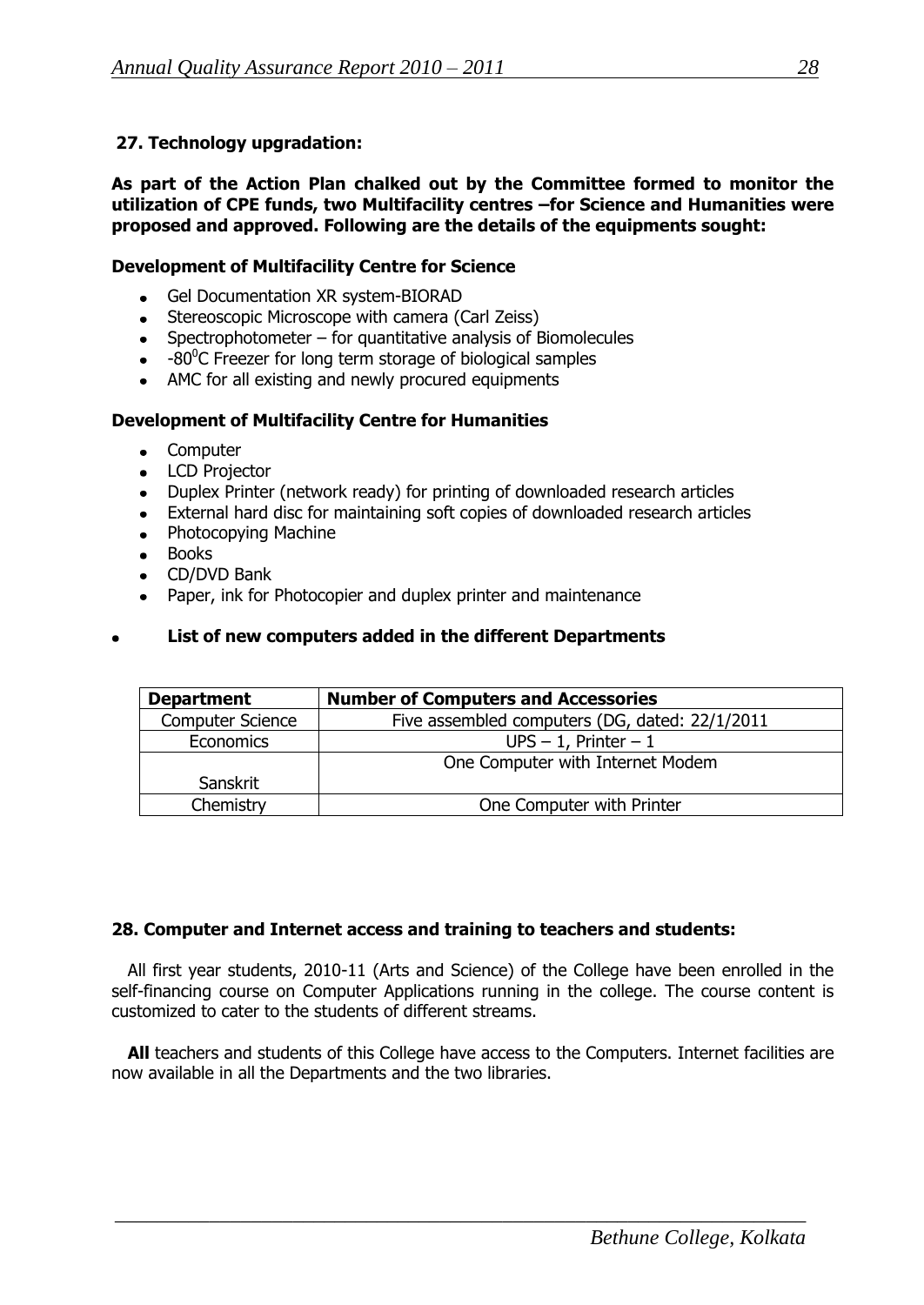# **29. Financial aid to students:**

Students receive financial aid from the Student-Aid Fund and different Endowment Funds. Free-studentship is also extended by the government to the needy students. **It is worthwhile to mention that teachers of this College contribute to the Student aid fund.**

| Serial No.   Contributory Fund         | <b>Class</b> | <b>Number of</b><br>beneficiaries |
|----------------------------------------|--------------|-----------------------------------|
| Free studentship awarded by $\vert$ UG |              | 13                                |
| the Govt.of West Bengal                | PG           | 6                                 |
| C.P.E Funds were used to $\cup$ UG     |              | 25                                |
| provide Examination fees and   PG      |              | 11                                |
| Book grant.                            |              |                                   |

The following is a summary of the beneficiaries to the different Funds:

| Serial no. | <b>Merit scholarships:</b>    | <b>Number of</b><br>beneficiaries in<br>2010-11 |
|------------|-------------------------------|-------------------------------------------------|
|            | Srabanti Banerjee memorial    | $10$ (UG)                                       |
| 2.         | Dr Nilmani Mukherjee stipend  | 2(UG)                                           |
| 3.         | Sarala Ghosh Memorial         | 2(UG)                                           |
| 4.         | Kamalabala Mukherjee Memorial | 1(UG)                                           |
| 5.         | Pratip Palit Scholarship      | 3(PG)                                           |

| Serial no. | <b>Merit cum Means scholarships:</b>                      | <b>Number of</b><br>beneficiaries in<br>2008-09 |
|------------|-----------------------------------------------------------|-------------------------------------------------|
| 1.         | D.N.Roy Memorial Scholarship                              |                                                 |
| 2.         | Ramjitendra Ghosh & Bimalacharan Law Stipend              |                                                 |
| 3.         | Sumita Mitra Scholarship Prize                            |                                                 |
| 4.         | Bimala charan Law Stipend                                 |                                                 |
| 5.         | Eva Mitra Memorial Scholarship                            |                                                 |
| 6.         | Nilima Mishra Memorial Scholarship                        |                                                 |
| 7.         | Juthika Ghosh Memorial Scholarship                        |                                                 |
| 8.         | Papiya Dutta Roy Memorial Scholarship and PG<br>Excursion |                                                 |
| 9.         | Debendra Nath Das Memorial Scholarship                    |                                                 |
| 10.        | Chhanda Mitra Memorial Scholarship                        |                                                 |

#### **30. Support from the Alumni Association and its activities:**

 The Bethune College Alumni association, known as the Bethune College Sammilani celebrated its foundation day on 3.9.2010. Dr.Sankar Chakraborty, President, Bigyan Mancha delivered the Mrinalini Emmerson Memorial Lecture on Bigyan Bhavana of Rabindranath Tagore. Dr.Usha Bhattacharyya inaugurated the Ishita Dutta Memorial Book followed by a cultural programme.

The  $150<sup>th</sup>$  Birth Centenary of Chandramukhi Basu – the first Principal of Bethune College and Dr.Kadambini Ganguly, both alumnae of Bethune College was celebrated on 9.9.2010 with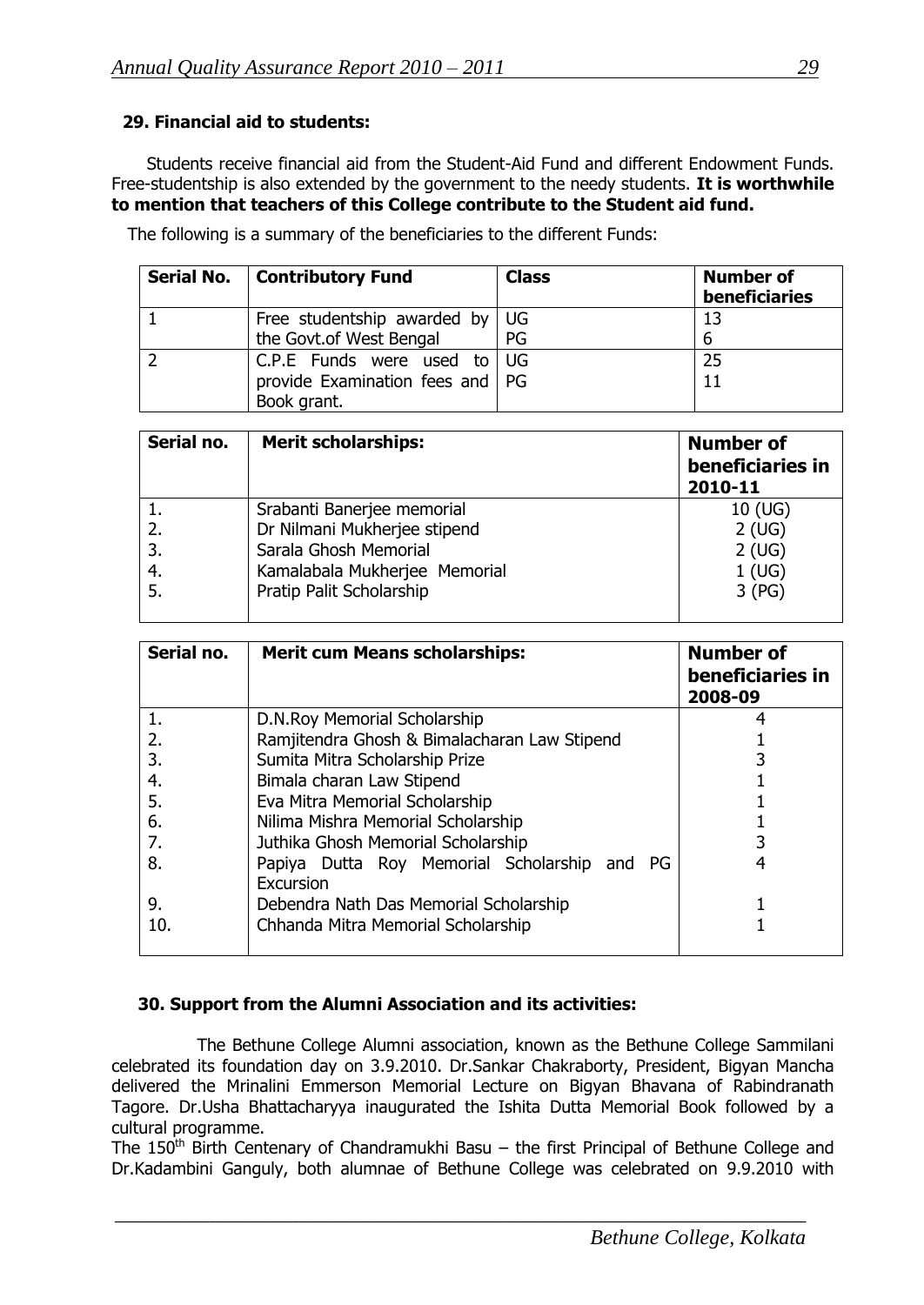patronage from the Government of West Bengal. A seminar was organized on this day followed by the staging of a drama.

Apart from these activities Bijoya Sammilani, the annual picnic, the Reunion and the annual fete were held with a lot of gusto. Some eminent personalities were felicitated on the day of the reunion.

#### **31. Support from the Parent –Teacher Association and its activities:**

There is no formal Parent-Teacher Association in our college. However, parents are invited to attend the Open House on dates specified by the departments to keep them updated on the progress of their wards. These sessions are of interactive types in which parents can give their valuable suggestions for improvements. Teachers on the other hand, address to specific needs/shortcomings of the students. This is a reflection of the **personalized care** that teachers of this College extend to the students to make them self-reliant, confident citizens of the country.

#### **32. Health Services:**

Since Bethune College is a full - fledged government institution , all faculty members and other non-teaching staff are entitled to the medical benefits and help as per the service rules of the West Bengal Government .

Free medical check up of the students is undertaken by eminent doctors of Kolkata who are members of the Alumni Association of the college.Particular attention is paid to ailments regarding eye, teeth and various gynaecological problems .

In any emergency, arrangements are made for taking the students to nearby hospitals and nursing homes.

The NSS Unit of Bethune College addressed several health related issues like eye care, AIDS Awareness and importance of blood donation through interactive seminars held at regular intervals throughout the year.

|            | Department   Name of the student | Award/achievement/participation<br>at inter college level |
|------------|----------------------------------|-----------------------------------------------------------|
| Psychology | Sanchari Roy                     | Fourth in Short Put at All Bengal                         |
|            |                                  | Government College Athlete Meet                           |
| Economics  | Mouli Chowdhury                  | i) Participated in 74 <sup>th</sup> West Bengal           |
|            |                                  | Senior State badminton                                    |
|            |                                  | Championships-2011                                        |
|            |                                  | ii) Participated in Calcutta University                   |
|            |                                  | Selection Trial in Badminton-2011                         |

 $\frac{1}{2}$  , and the contribution of the contribution of the contribution of the contribution of the contribution of the contribution of the contribution of the contribution of the contribution of the contribution of the c

#### **33. Performance in sports activities:**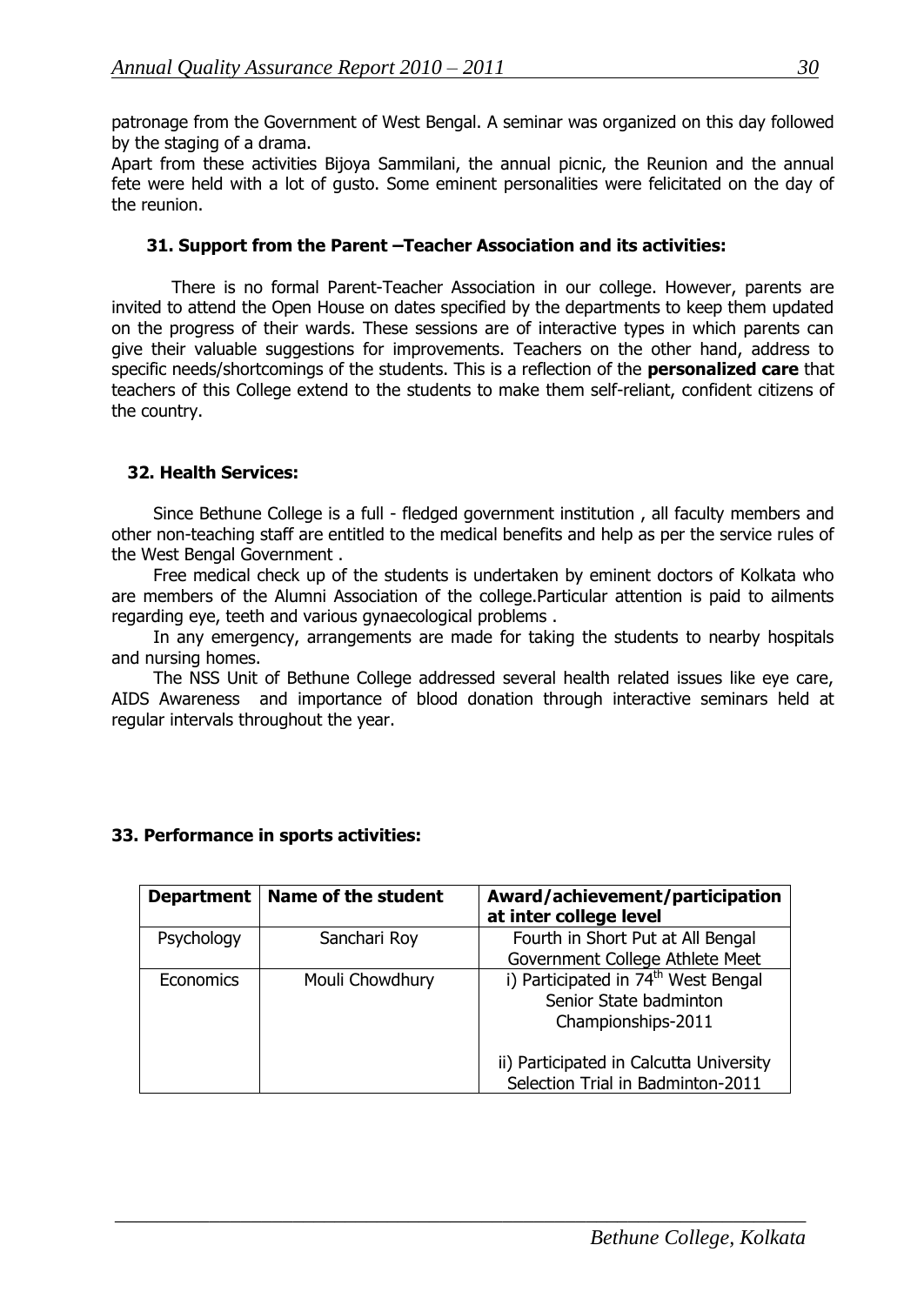# **34. Incentives to outstanding sportspersons: Nil**

# **35. Student achievements and awards:**

| <b>Department</b>  | <b>Name of the student</b>                                                                                                               | Award/achievement/participation                                                                                                                                                                                                                                                                                                             |
|--------------------|------------------------------------------------------------------------------------------------------------------------------------------|---------------------------------------------------------------------------------------------------------------------------------------------------------------------------------------------------------------------------------------------------------------------------------------------------------------------------------------------|
| <b>Physics</b>     | Ahona Chakraborty, Dipanwita<br>Bhattacharyya, Prativa<br>Pal, Priyanka De, Piyali<br>Maiti, Saheli Dutta, Namrata<br>Dhar, Moumita Bera | <b>Recipients</b><br>of<br>the<br><b>INSPIRE</b><br><b>SCHOLARSHIP</b><br>funded<br>the<br>by<br><b>Science</b><br><b>Department</b><br><b>of</b><br>and<br>Technology, for the 2010-11 session                                                                                                                                             |
| Zoology            | Sarmistha Roy                                                                                                                            | Employed at Central Bank                                                                                                                                                                                                                                                                                                                    |
| Zoology            | Prithwa Sadhukhan                                                                                                                        | Employed at Central Bank                                                                                                                                                                                                                                                                                                                    |
| Zoology            | Johan Murmu                                                                                                                              | Joined as Assistant Teacher in H.S. School                                                                                                                                                                                                                                                                                                  |
| Zoology            | Rubi Naskar                                                                                                                              | Joined as Research fellow at School of<br><b>Tropical Medicine</b>                                                                                                                                                                                                                                                                          |
| Zoology            | Debarati Adhikari                                                                                                                        | Joined as Guest Teacher at New Alipore<br>College                                                                                                                                                                                                                                                                                           |
| <b>Botany</b>      | Chandrima Chakraborty, UG-II                                                                                                             | $2nd$ in Rangoli in the inter college<br>competition, Aalap 2010                                                                                                                                                                                                                                                                            |
| <b>Botany</b>      | Anwesha Roy, UG-II II Honours                                                                                                            | 2 <sup>nd</sup> in Mehendi in the inter college<br>competition, Aalap 2010                                                                                                                                                                                                                                                                  |
| <b>Botany</b>      | Aparna Bhattacharya PG-II                                                                                                                | 2 <sup>nd</sup> in Story Cartooning & 3 <sup>rd</sup> in Poster<br>Painting in the inter college competition,<br>Aalap 2010                                                                                                                                                                                                                 |
| <b>Botany</b>      | Payel Ghosh, Arpita Ghosh and<br>Moumita Dey, PGII                                                                                       | 3 <sup>rd</sup> in Antakhsari in the inter college<br>competition, Aalap 2010                                                                                                                                                                                                                                                               |
| <b>Botany</b>      | ALL IH students                                                                                                                          | 1 <sup>st</sup> in the Exhibition on Posters and Model<br>in Acharya Satyendranath Basu Smarak<br>"Bigyan o Prajukti Mela-2011" on<br>Medicinal Plants organized by<br>Paschimbanga Bigyan Mancha North-East<br>Zonal Committee from 09.02.11 to<br>13.02.11                                                                                |
| <b>Botany</b>      | Koushiki Das IH                                                                                                                          | Won Scholarship for Higher Education<br>(SHE under INSPIRE)                                                                                                                                                                                                                                                                                 |
| <b>Mathematics</b> |                                                                                                                                          | Students participated in<br>SATYENDRANATH BASU SMARAK BIJAN<br>PRAJUKTI MELA 2011(SCIENCE FAIR)<br>which was held on 9 <sup>th</sup> February to 12 <sup>th</sup><br>February in this year 2011. They have<br>won the 1 <sup>st</sup> prize. In this fair Mathematics<br>department represented a Geothermal<br>Model and its applications. |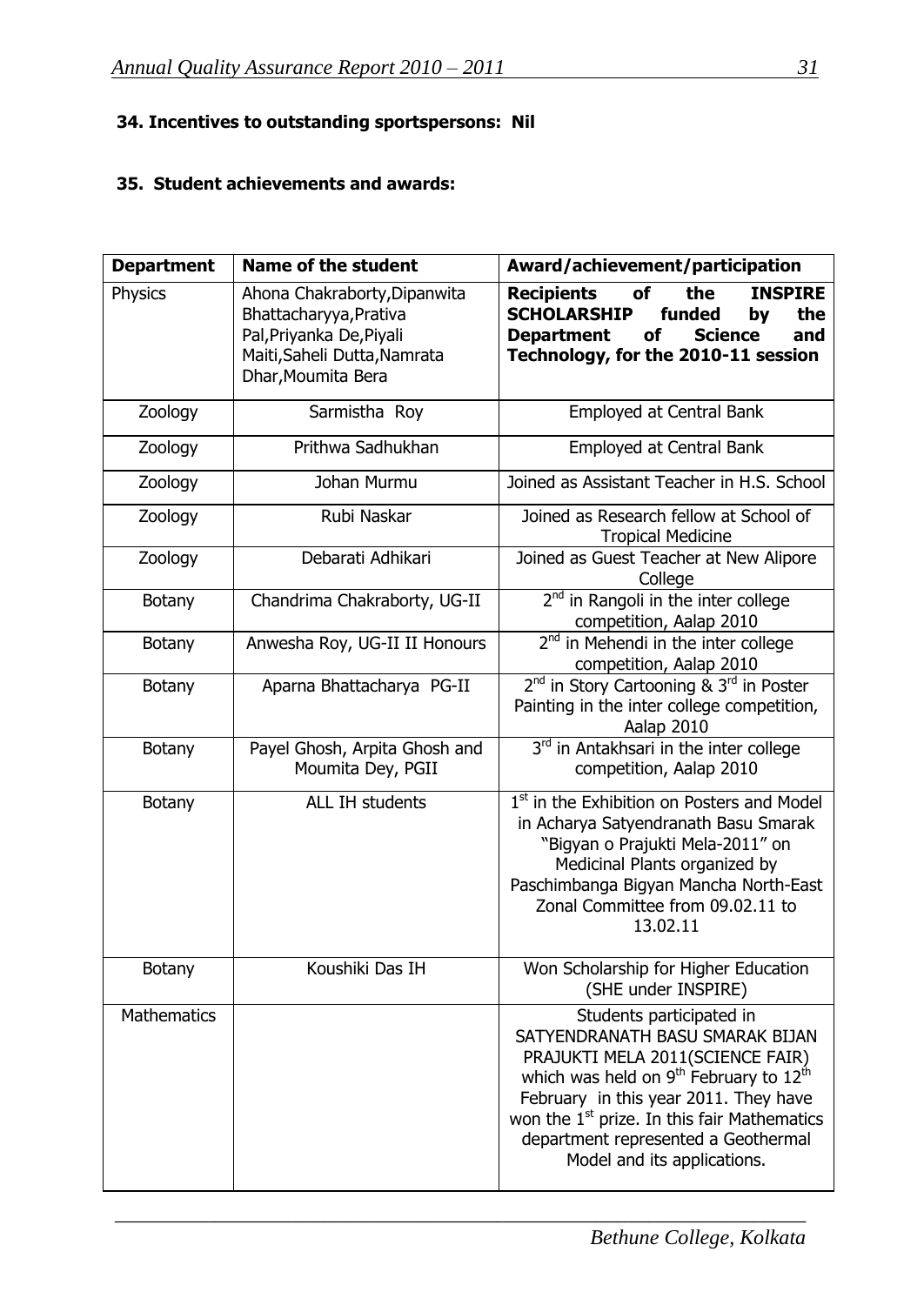| Sanskrit             | Ipsita Chakraborty                                                                                          | Stood 3rd in Najrulgeeti in the competition<br>arranged by the West Bengal Yuva Kalyan<br>Department                                                                                                                                                                                                                                                                                                                                                                      |
|----------------------|-------------------------------------------------------------------------------------------------------------|---------------------------------------------------------------------------------------------------------------------------------------------------------------------------------------------------------------------------------------------------------------------------------------------------------------------------------------------------------------------------------------------------------------------------------------------------------------------------|
| Sanskrit             | Ipsita chakraborty                                                                                          | Stood $3rd$ in Folk Song (Group) in the<br>competition arranged by the West Bengal<br>Yuva Kalyan Department                                                                                                                                                                                                                                                                                                                                                              |
| <b>History</b>       | Anuradha das                                                                                                | <b>Essay Competition</b>                                                                                                                                                                                                                                                                                                                                                                                                                                                  |
| <b>History</b>       | Madhumita Jha, Aparupa<br>Banerjee, Kajari Dutta                                                            | 2 <sup>nd</sup> in Inter College Quiz Competition-<br>Alaap                                                                                                                                                                                                                                                                                                                                                                                                               |
| Bengali              | Jinia Roy                                                                                                   | Sreerampore Missionary College                                                                                                                                                                                                                                                                                                                                                                                                                                            |
| Bengali              | Chaiti Maitra                                                                                               | Sishumangal Girls' School                                                                                                                                                                                                                                                                                                                                                                                                                                                 |
| Political<br>Science | Shalini Das (3rd Year)                                                                                      | Won First prizes in Rabindrasangeet<br>And Western Vocal Competitions in<br>Aalap, 2011. She also won first prize and<br>third prize in Western Vocal and<br>Rabindrasangeet in competitions held in<br>Scottish Church College and Seth<br>Anandaram Jaipuria College.<br>She also presented paper titled, "War and<br>Democracy" in International Relations<br>Scholastic Conclave, 2011, organized by<br>International Relations Department of<br>Jadavpur University. |
| Political<br>Science | Shrouti Biswas (3rd Year)                                                                                   | Secured first position in Colours of<br>India, Aalap 2011                                                                                                                                                                                                                                                                                                                                                                                                                 |
| Philosophy           | Ayantika Basu                                                                                               | Stood 1st in Classical Dance<br>Stood 2 <sup>nd</sup> in Rabindra Nritya<br>In intra college Competition held in<br><b>Bethune College</b>                                                                                                                                                                                                                                                                                                                                |
| Chemistry            | Saborni Biswas (1 <sup>st</sup> Year)                                                                       | Jagdish Bose National Science Talenr<br>Search Scholarship                                                                                                                                                                                                                                                                                                                                                                                                                |
| Chemistry            | Srijita Bhattacharyya (2 <sup>nd</sup> Year)                                                                | <b>INSPIRE</b>                                                                                                                                                                                                                                                                                                                                                                                                                                                            |
| Chemistry            | Maitreyi Mondal (2 <sup>nd</sup> Year)                                                                      | <b>INSPIRE</b>                                                                                                                                                                                                                                                                                                                                                                                                                                                            |
| Chemistry            | Paromita Sarkar<br>Sanchari Das Gupta                                                                       | $2nd$ in the Quiz Competition held by the<br>Department of Chemistry on the Occasion<br>of APC Roy Birth Anniversary Seminar                                                                                                                                                                                                                                                                                                                                              |
| Chemistry            | Pooja Sarkar (1 <sup>st</sup> Year)                                                                         | Paticipated in the Seminar Competition<br>organized by Lady Brabourne College on<br>24.09.10.                                                                                                                                                                                                                                                                                                                                                                             |
| Chemistry            | Karabi Nath (3rd Year)<br>Bably Chowdhury (3 <sup>rd</sup> Year)<br>Priyanka Samanta (2 <sup>nd</sup> Year) | Participated in Chem-quiz organized by<br>Presidency College                                                                                                                                                                                                                                                                                                                                                                                                              |
| Chemistry            | Anindita Mondal (2 <sup>nd</sup> Year)                                                                      | Participated in Quiz Competition at<br>Jadavpur University organosed by DST in<br>January, 2011                                                                                                                                                                                                                                                                                                                                                                           |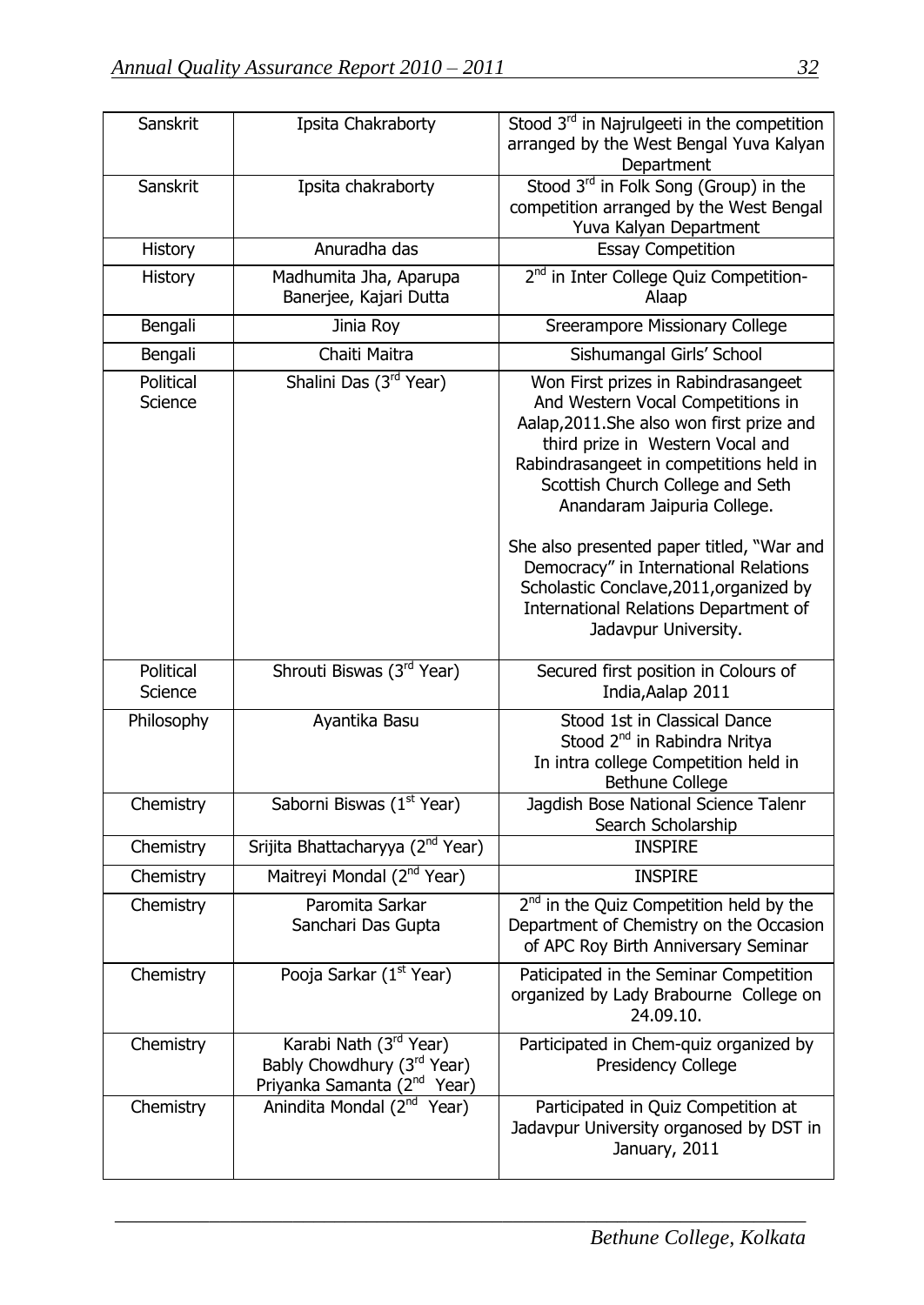| Chemistry,<br>Physics, Botany<br>,Zoology,<br><b>Mathematics</b> | All 1 <sup>st</sup> Year students                                | Participated in Science Fair organized by<br>Paschim Banga Vigjyan Mancha form<br>9.02.11 – 13.02.11 and won $1^{st}$ prize                                               |
|------------------------------------------------------------------|------------------------------------------------------------------|---------------------------------------------------------------------------------------------------------------------------------------------------------------------------|
| Psychology                                                       | Students of the Second year<br>Honours, Psychology<br>Department | First position in Inter - College Drama<br>Competition in Alaap 2010 (Bethune<br>College Fest) and third position in<br>Choreography in Calcutta Medical College<br>Fest. |
| Psychology                                                       | Ananya Sen Gupta                                                 | First Position in Inter - College Debate<br>and Third position in Inter College<br>Cartoon Story Telling Competition in<br>Alaap 2010 (Bethune College Fest).             |

# **36. Activities of the Guidance and Counseling cell:**

 There is **Career Counseling Committee** that maintains regular contact with corporate houses. Different companies ranging from software, softskill development, Biotech etc. are invited on a regular basis to give guidelines regarding employment opportunities. Several such meets between the students and companies have taken place in the College campus and elsewhere since 2004.

# **Report of the activities of the career counselling cell for the session 2010 – 11:**

- 1. On 28.09.10 a Campus Recruitment Drive was conducted by WIPRO for the students of the final year batch of  $2010 - 2011$ . The job profile was that of a voice process, basically, inbound calling and providing solutions (not a call center job profile of outbound calling or tele-marketing). Out of 30 applicants 9 students (of the Department of Psychology) were offered placement but only one of them named Titas Biswas pursued with it.
- 2. On 05.10.10 a Workshop on Professional Communication was conducted by Triumphant Institute of Management Education Pvt. Ltd. (T.I.M.E.). The Workshop emphasized on all aspects of formal written and oral communication, both interpersonal and public speaking.
- 3. On 17.01.11 a two hour presentation on "Teach for India" movement was given by personnel from Times of India. Teach for India is a nationwide movement that aims to bridge the educational gap in India by placing outstanding college graduates and young professionals in low-income schools to teach full-time for two years. The organisation"s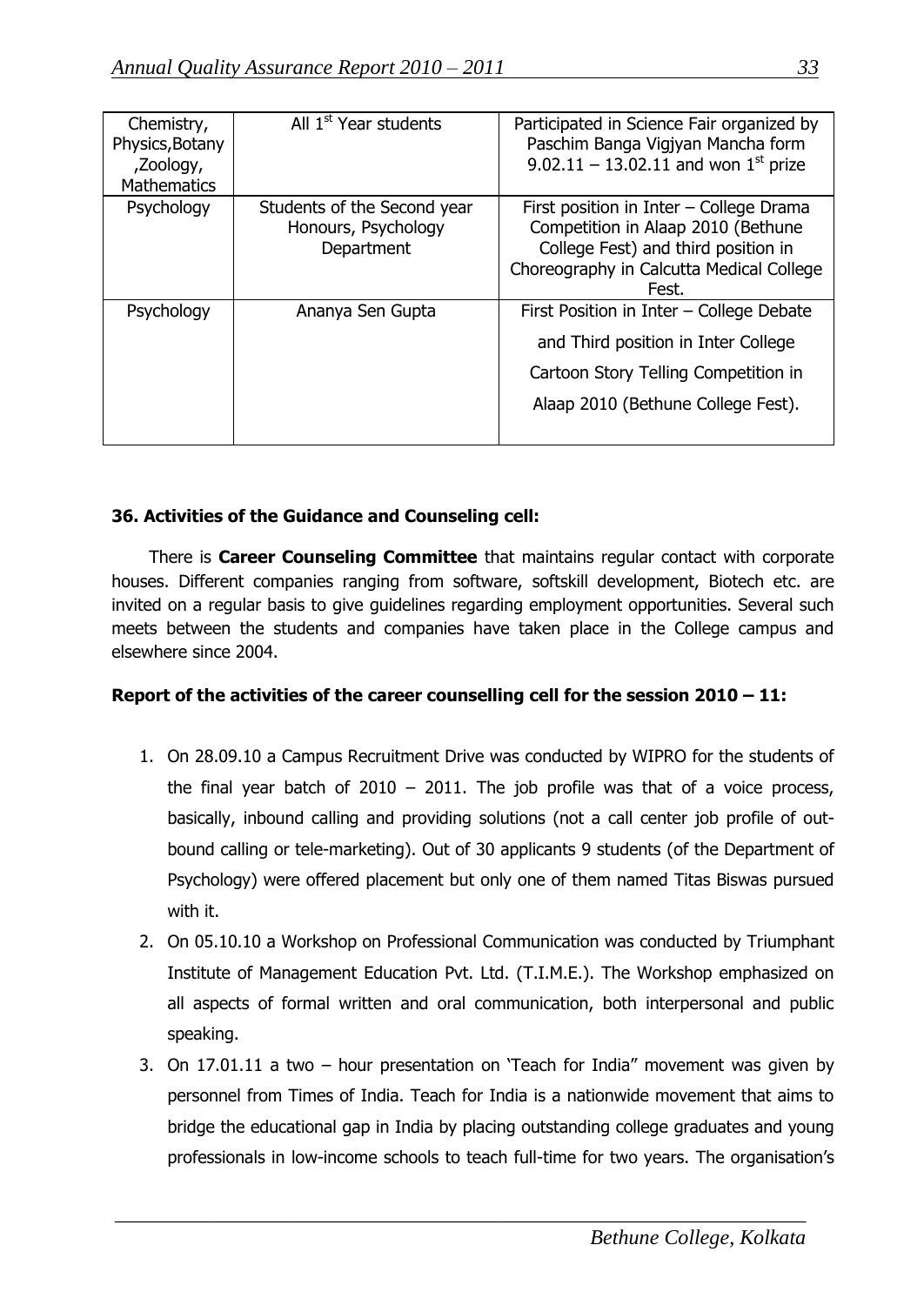mission is to build the movement of leaders who will eliminate inequity in education. Hence, Teach for India"s fellows are provided with intensive training and support throughout the two years, and are supported to enter the corporate, public and social sectors after their fellowship so that they become life-long leaders, across sectors, advocating for educational equity.

4. Another presentation was given on 17.01.2011 by Oject "D"Art, a Jewellery Training Institute. They offer career guidance with placement assistance in the field of jewellery industry.

The faculty renders **Academic counseling** after class hours. Teachers try to help the students especially in situations when the students' family or health related problems tend to overwhelm their academic endeavours.

Another unique feature of this College is the provision for **Psychological counseling** that is so pertinent in today's stressful life. The psychology Department provides for special clinical counseling for personality disorders and other problems related to the mental health of the students. This special Counseling Cell was opened on 27.3.04. These sessions take place regularly in the Department depending on the needs of the students.

# **37. Placement services provided to the students**:

Direct recruitment from undergraduate colleges has been very slow this year as a result of the worldwide downturn in the financial market.

# **38. Development programmes for non-teaching staff: N.A.**

# **39. Healthy practices of the Institution:**

The College takes care of the well-being of the students and staff and at the same time maintains the internal quality checks to uphold the reputation of the oldest institution for higher education for women in India through students' feed-back, feed-back from teaching and nonteaching staff, guardians" feed-back, feedback from Alumni, quality checks by Calcutta University, auditing of financial transactions by Govt. appointed auditors and monitoring of the process of modernization and utilization of resources by UGC.

# **Internal Quality Checks**

- Feedback from peer group in the universities is collected to maintain proper teaching  $\bullet$ methodology.
- Constant monitoring of students" performance is done to help them in skill development.
- Student feedback is used to upgrade and correct any deficiency in the service provided to them.

 $\frac{1}{2}$  , and the contribution of the contribution of the contribution of the contribution of the contribution of the contribution of the contribution of the contribution of the contribution of the contribution of the c

Financial transactions are audited by Govt. appointed auditors.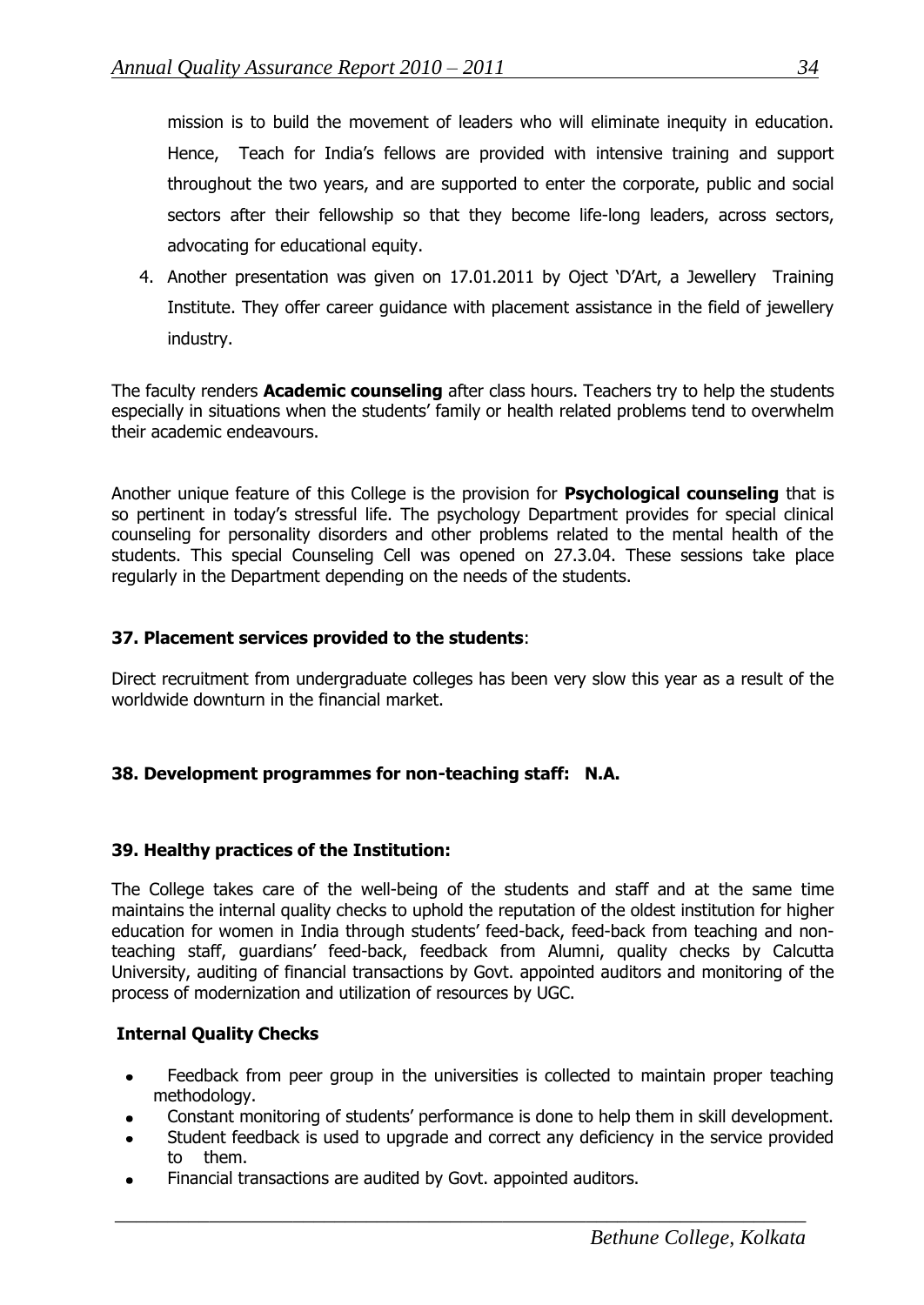### **Welfare Schemes**

- In 2006 we have formed the SC/ST Cell as required by the University of Calcutta with  $\bullet$ the local Councilor as a member.
- Financial support is available for students from Student Aid Fund, Endowment Fund as well as from Teachers' Fund.
- Free health check up of students is available.
- All members of staff enjoy medical benefit from the Government
- All members of staff can avail of interest free loan facility from General Provident Fund as per Govt. rule.
- All members of staff are covered by Group Insurance.

# **Extension Activity**

College puts in constant effort to enhance the sense of civic responsibility amongst the students by involving them in social work outside the College as well as by training them to be aware of the need to be thoughtful and respectful to all members of the College. Regular interaction with the slum dwellers at 76/1A Bidhan Sarani, providing help to school drop-out girls and providing medicines are commendable steps undertaken by the NSS Unit.

# **Cohesion in the College Community**

A particular matter of pride for us is the involvement of all members of Bethune College Community – students, teaching and non-teaching staff and alumnae in College activities leading to societal development.

#### **40. Linkages developed with national/international, academic/research bodies:**

| Name of<br><b>Department</b> | national/international, academic/research bodies with which<br>linkages exist                                                                                                                                                             |  |
|------------------------------|-------------------------------------------------------------------------------------------------------------------------------------------------------------------------------------------------------------------------------------------|--|
| Zoology                      | 1. Indian Institute of Chemical Biology<br>2. University of Calcutta<br>$3.$ ZSI<br>4. School of Tropical Medicine<br>5. Biodiversity Board<br>Kalyani University<br>6.<br>7. NICED<br>8. Bose Institute                                  |  |
| <b>Mathematics</b>           | The Final Year Post-graduate students of the Departments of<br>Mathematics visit University College of Science, Technology and<br>Agriculture, University of Calcutta to undertake projects which are a<br>part of their P.G. curriculum. |  |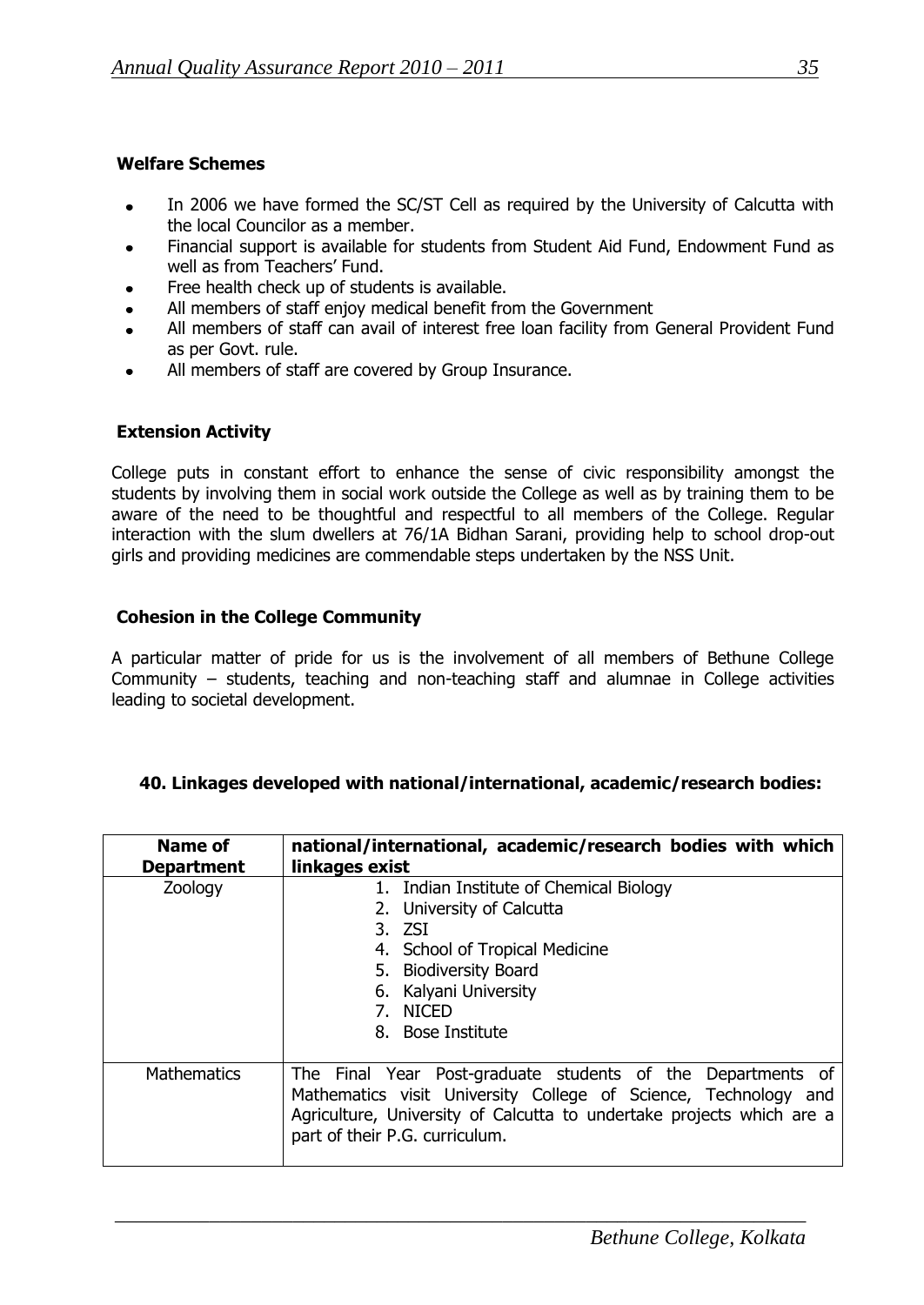# **41. Add any other relevant information of the College:**

# **Department of Economics**

The Department organized an academic excursion in January 2011 and visited a LAMPS (Large Scale Multipurpose Society) in Sandeshkhali, North 24 Pargana.

#### **Department of English**

- Dr Anasuya Guha, the Head of the Department is the Government Nominee in the Governing Body of Maharani Kashishwari College, Kolkata.
- Dr Anasuya Guha also is a member of the Board of Studies, U.G. English, Netaji Subhas Open University, Kolkata

#### **Department of Political Science**

In January, 11 the Department has organized an educational tour to Hooghly district and visited Bandel Church, Hanseshwari temple.

#### **Department of Psychology**

Department of Psychology organized an Educational Excursion (partly funded by CPE grant) on 14.01.2011 and 15.01.2011 and visited the Dishergarh Power Supply Corporation Limited Plant at Asansol. Students and teachers of the Department actively participated in the educational tour. The agenda of the tour was to give exposure to the students to the role of Psychologists in the Industrial set up. The opportunity to interact with the human resource team of the DPSC Limited enriched the students" practical understanding of the subject.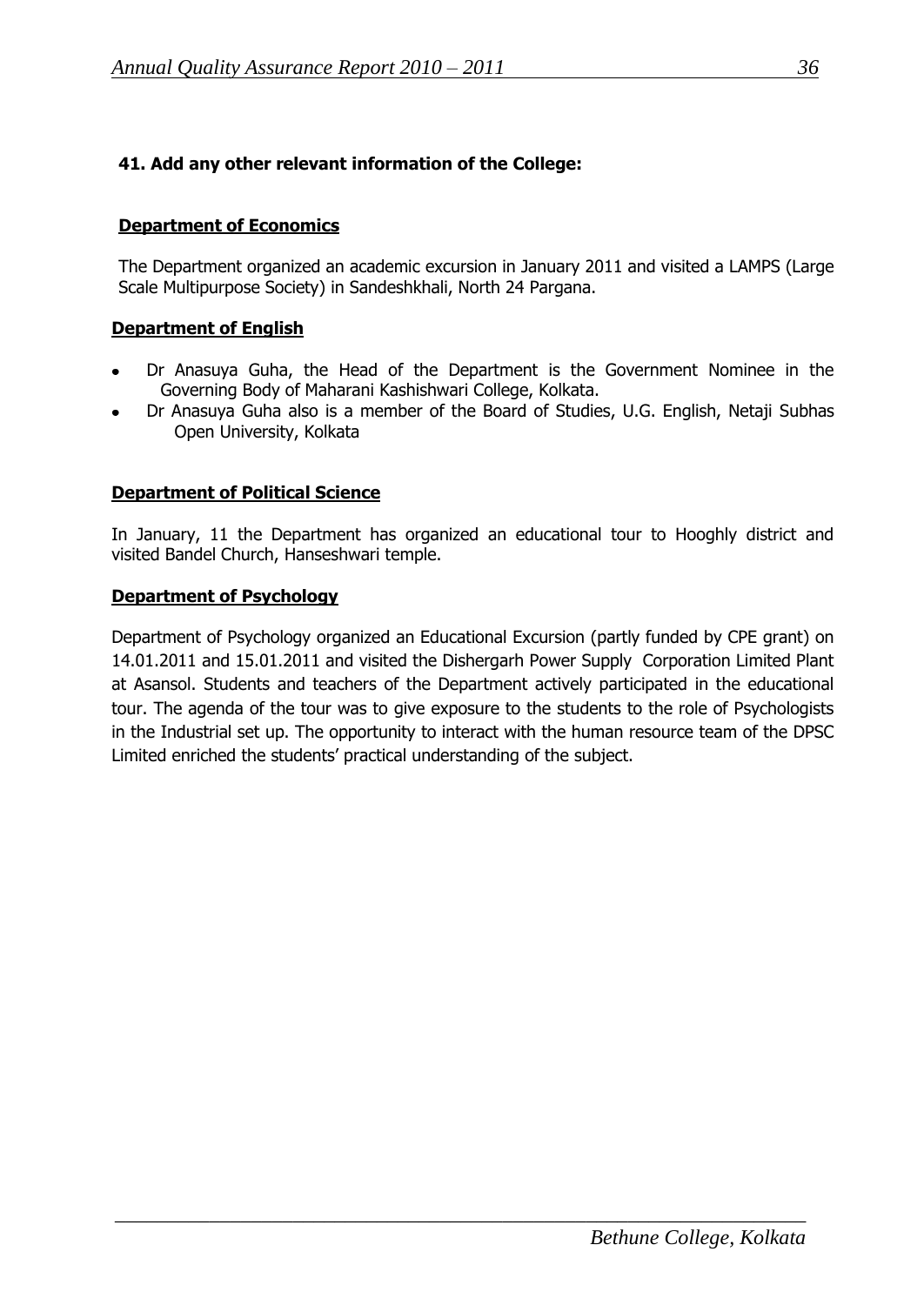# **PART C**

# **Detail the plans of the Institution for the next year**

#### **1. Bethune College proposes to apply for the DST-FIST Program. Proposals were invited from the different Science Departments in this regard.**

- 1. The various Departments proposed to buy interactive smart boards and other facilities to improve the teaching-learning process.
- 2. College plans to take students for educational tours more frequently for better understanding of our environment, wealth of biodiversity, need for conservation and perception of oneself as part of Nature.
- 3. The College plans to send students to various scientific research laboratories for some hands on training.
- 4. College proposes to develop an e-learning classroom.
- 5. College proposes to set up a Central Computer Centre.
- 6. College proposes to enrich the Libraries further.
- 7. College proposes to strengthen the infrastructure in the laboratories and the Multifacility Centres to augment the quality of research.

# **2. Department of Botany**

The Department of Botany proposes to introduce an additional special paper on "Molecular Biology & Plant Biotechnology" in their PG curriculum from 2011-12 session.

#### **Department of Computer Science:**

The department plans to setup LAN in software laboratory. Purchase of new equipments like Computers, projector, electronic equipments, books, science journals would be initiated.

#### **Department of Economics**

The Department plans to organize a four-day capacity-building workshop on "Market Structures, Development Economics and Political Economy" to be funded by CPE, Bethune College

#### **Department of Mathematics:**

- 1. Proposes to construct a post-graduation computer Laboratory with the capacity of at least 20 students.
- 2. At present our PG syllabus follows the annual system. Department proposes to introduce semester system with a revised syllabus.
- 3. Department proposes to celebrate the birth centenary of Labnyalata Sengupta, former faculty of this department.